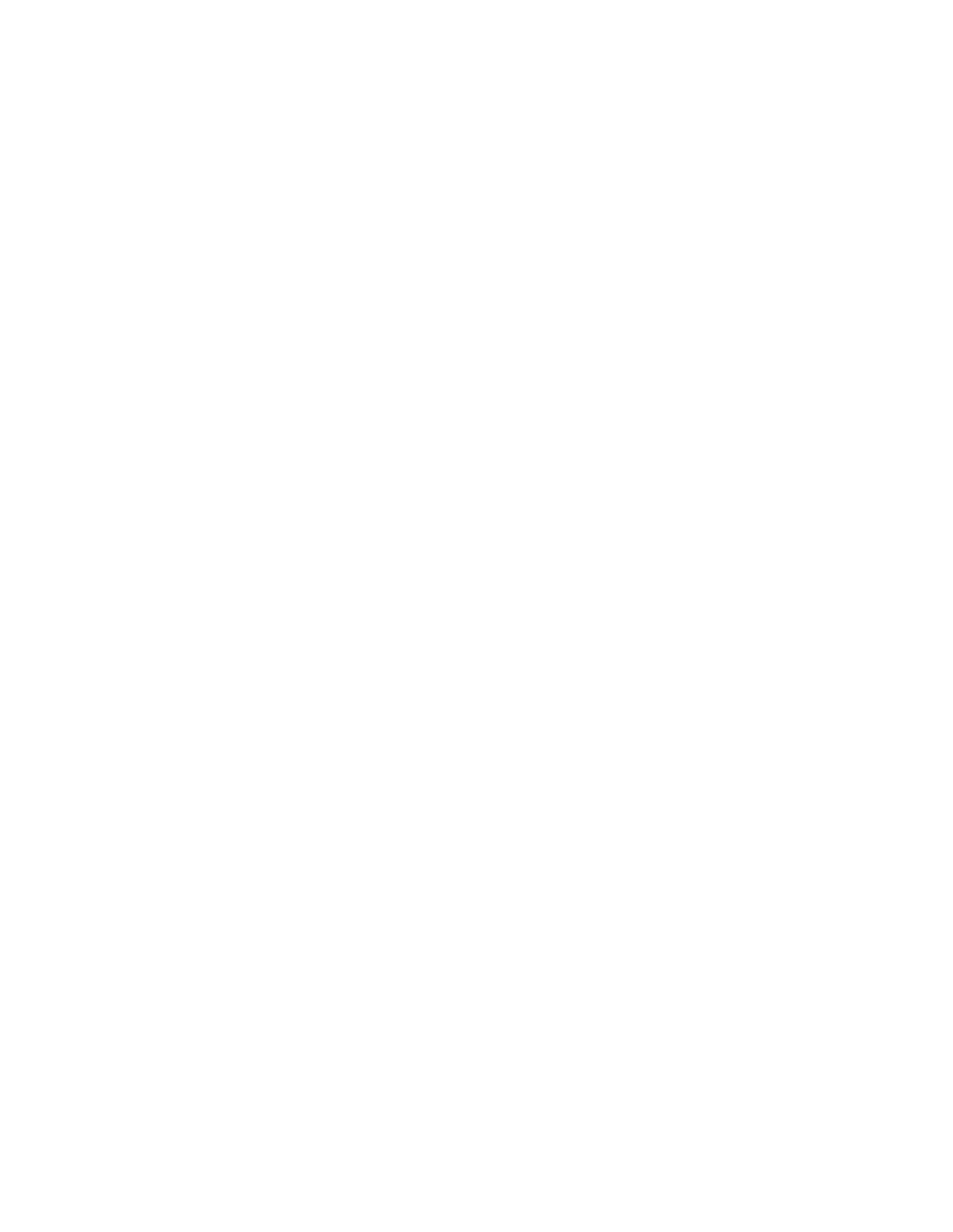Copyright Peregrine Systems, Inc., 1999. All Rights Reserved.

Sybase SQL Anywhere Runtime: © Copyright Sybase, Inc. 1992-1995; Portions © Copyright Rational Systems, Inc. 1992-1994.

Information contained in this document is proprietary to Peregrine Systems, Inc., and may be used or disclosed only with written permission from Peregrine Systems. This manual, or any part thereof, may not be reproduced without the prior written permission of Peregrine Systems, Inc.

This document refers to numerous products by their trade names. In most, if not all cases, these designations are claimed as Trademarks or Registered Trademarks by their respective companies.

Peregrine Systems, ServiceCenter, AssetCenter and Remote Management are registered trademarks of Peregrine Systems, Inc.

The software described in this manual is supplied under license or nondisclosure agreement. The software may be used or copied only in accordance with the terms of the agreement.

Peregrine Systems reserves the right to modify the information contained in this document without notice.

The software is subject to modification and it is possible that the supplied documentation is not fully coherent with the version that you have. These modifications do not compromise proper understanding of the software. For further information on the most recent modifications, please refer to the "readme.txt" file.

The names of companies and individuals used in the sample database and in examples in the manuals are fictitious and are intended to illustrate the use of the software. Any resemblance to actual companies or individuals, whether past or present, is purely coincidental.

#### AssetCenter data integrity

AssetCenter is extremely rich in functionality. This richness relies on a complex database structure: The database contains a large number of tables, fields, links and indexes; certain intermediary tables are not displayed by the graphical interface; certain links, fields and indexes are automatically created, deleted or modified by the software.

Only the interfaces designed for AssetCenter (graphical interface, APIs, import program, WEB interface and gateways) are capable of modifying the database with respect to its integrity. You must never modify the structure and/or the contents of the database by any means other than those intended for use with the software; such modifications are highly likely to corrupt the database and bring about symptoms such as involuntary loss or modification of data or links, creation of "ghost" links or records, serious error messages, etc. Alterations to the database resulting from manipulations of this type void the guarantee and technical support provided by Peregrine Systems.

#### **Environments supported by AssetCenter**

The list of environments supported by AssetCenter can be found in the manual entitled "Installation and Upgrade Guide". Using AssetCenter in environments other than those for which it is intended is done at the risk of the owner. Alterations made to the database resulting from using AssetCenter in environments other than those for which it is intended void the guarantee and technical support provided by Peregrine Systems.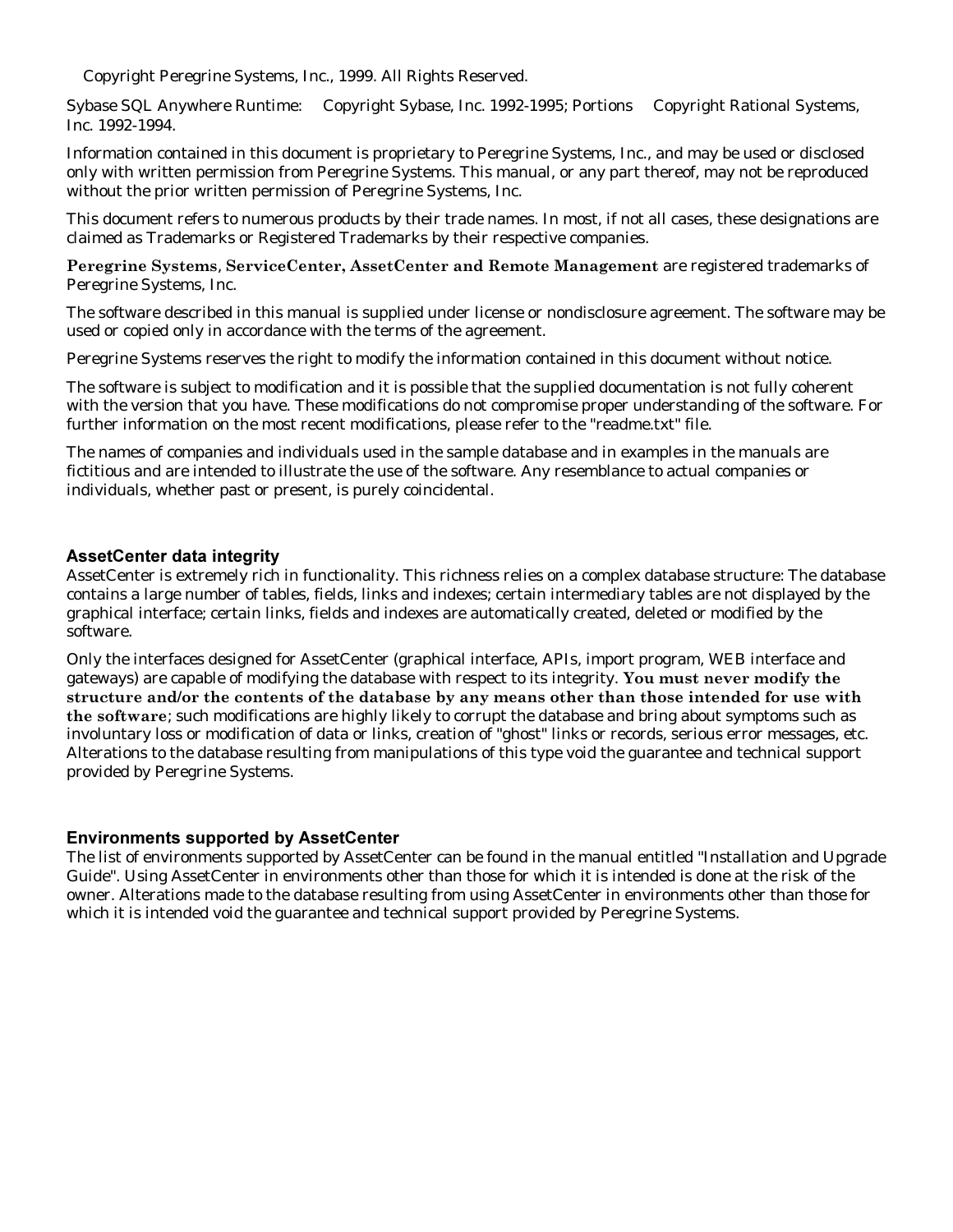### **Contact Peregrine Systems**

#### World Headquarters

Peregrine Systems, Inc. 3611 Valley Centre Drive San Diego, CA 92130 USA Tel: +1 619 481 5000 or 800 638 5231 Fax: +1 619 481 1751 Web: http://www.peregrine.com

Customer support: Tel: +1 619 794 7402 or 800 960 9998 Fax: +1 619 794 6028 Web: http://support.peregrine.com E-mail: support@peregrine.com Open Monday to Friday 5:00 AM to 5:30 PM (PST)

#### France

|         | <b>Peregrine Systems</b>                              |
|---------|-------------------------------------------------------|
|         | Tour Franklin - La Défense 8                          |
|         | 92042 Paris - La Défense Cedex                        |
|         | France                                                |
|         | Tel: +33 (0)1 47 73 11 11                             |
|         | Fax: +33 (0) 1 47 73 11 12                            |
|         | <b>Customer support:</b>                              |
|         | Tel: +33 (0) 800 505 100                              |
|         | Fax: +33 (0)1 47 73 11 61                             |
|         | E-mail: frsupport@peregrine.fr                        |
|         | Open Monday to Friday 8:00 AM to 6:00 PM (local time) |
|         |                                                       |
| Germany |                                                       |
|         | <b>Peregrine Systems GmbH</b>                         |
|         | <b>Bürohaus ATRICOM</b>                               |
|         | <b>Lyoner Strasse 15</b>                              |
|         | 60528 Frankfurt                                       |
|         | Germany                                               |
|         | Tel: +49 (0)69 66 80 260                              |
|         | Fax: +49 (0)69 66 80 2626                             |
|         | Customer support:                                     |
|         | Tel: +49 (0)69 66 80 260                              |
|         | Fax: +49 (0)69 66 80 2626                             |
|         | E-mail: psc@peregrine.de                              |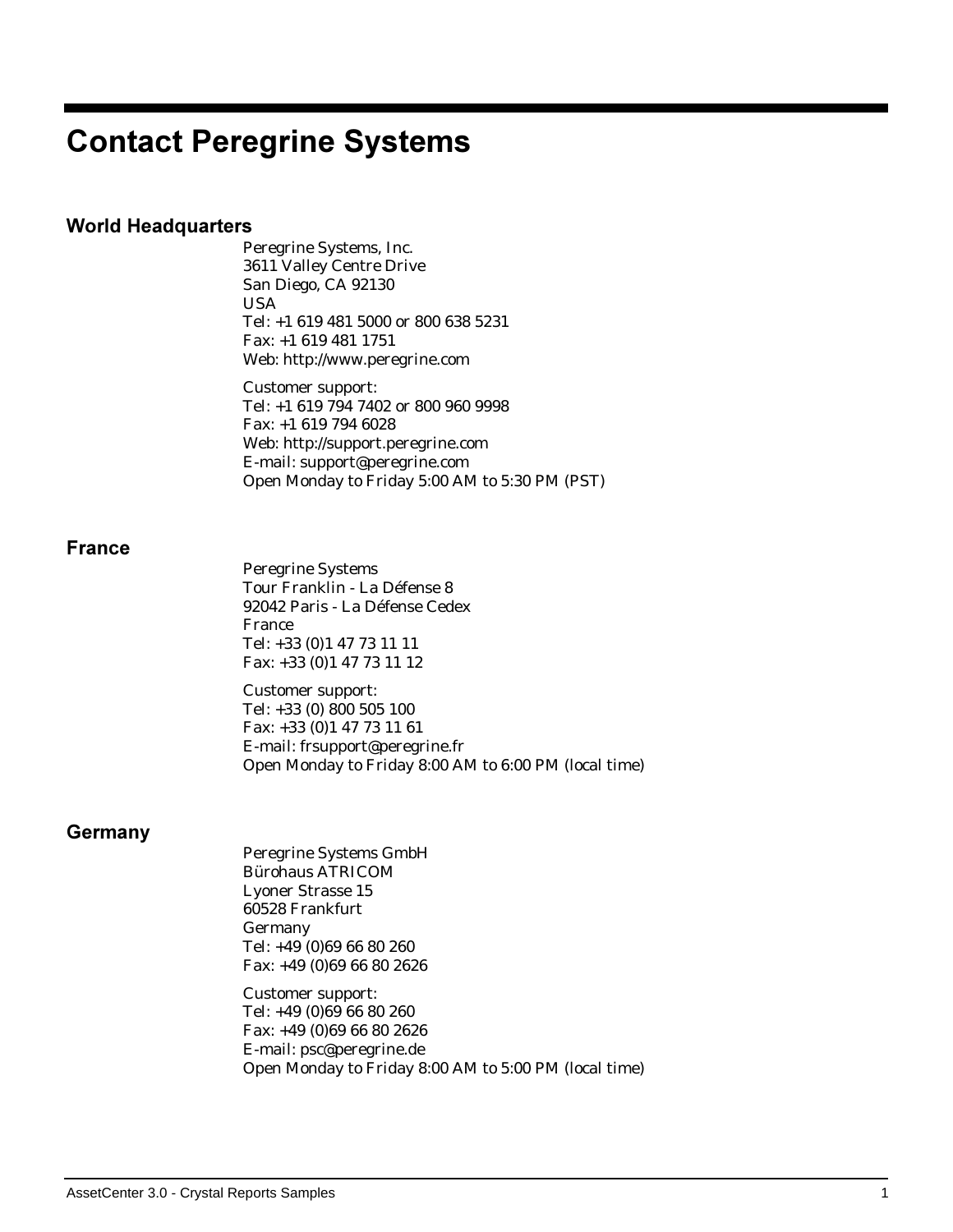#### **United Kingdom**

Peregrine Systems, Ltd. Ambassador House Paradise Road Richmond Surrey TW9 1SQ UK Tel: +44 (0)181 332 9666 Fax: +44 (0)181 332 9533

Customer support: Tel: +44 (0)181 334 5890 E-mail: uksupport@peregrine.com Open Monday to Friday 8:00 AM to 6:00 PM (local time)

#### Denmark

Peregrine Systems AS Naverland 2, 12th fl. 2600 Glostrup Denmark Tel: +45 4346 7676 Fax: +45 4346 7677

Customer support: Tel: +45 7731 7776 Fax: +45 4346 7677 E-mail: nordic@peregrine.com Open Monday to Friday 8:30 AM to 4:00 PM (local time)

#### The Netherlands, Belgium and Luxembourg

Peregrine Systems BV Botnische Golf 9a Postbus 244 3440 AE Woerden The Netherlands Tel: +31 348 43 7070 Fax: +31 348 43 7080

Customer support: Tel: 0800 0230 889 (The Netherlands only) Fax: +31 348 43 7080 E-mail: benelux.support@peregrine.com Open Monday to Friday 8:00 AM to 6:00 PM (local time)

#### Singapore

Peregrine Systems Pte.Ltd #03-16 CINTECH III 77 Science Park Drive Singapore Science Park 118256 Singapore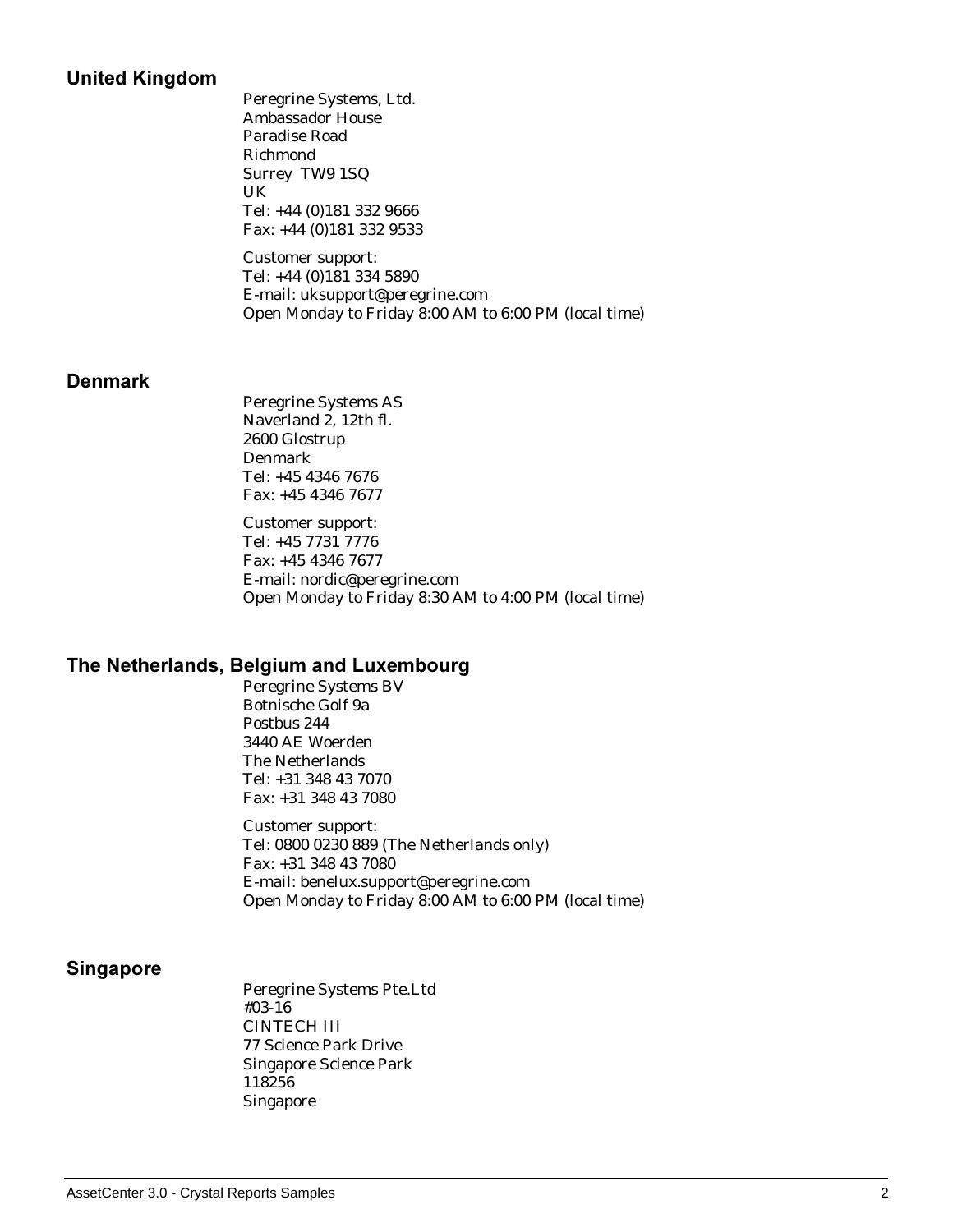Tel: +65 778 5505 Fax: +65 777 3033

| <b>Italy</b>            | Peregrine Systems, S.r.l.<br>Via Monte di Pietà, 21<br>I-20121 Milano<br>Italy<br>Tel: +39 (02) 86 33 72 30<br>Fax: +39 (02) 86 33 77 20<br>Customer support:<br>Tel: +39 (02) 86337230<br>Fax: +39 (02) 86337400                                                                                           |
|-------------------------|-------------------------------------------------------------------------------------------------------------------------------------------------------------------------------------------------------------------------------------------------------------------------------------------------------------|
| <b>Sweden</b>           | <b>Peregrine Systems AB</b><br>Frösundaviks Allé 15, 4th floor<br>S-169 70 Solna<br>Sweden<br>Tel: +46 8 655 36 04<br>Fax: +46 8 655 26 10<br><b>Customer support:</b><br>Tel: +45 7731 7776<br>Fax: +45 4346 7677<br>E-mail: nordic@peregrine.com<br>Open Monday to Friday 8:30 AM to 4:30 PM (local time) |
| Japan                   | Peregrine Systems K.K.<br>Level 32, Shinjuku Nomura Building<br>1-26-2 Nishi-shinjuku, Shinjuku-ku<br>Tokyo 163-0532<br>Japan<br>Tel: +81 (3) 5322-1350<br>Fax: $+81$ (3) 5322-1352                                                                                                                         |
| <b>Asia and Pacific</b> | $\mathbf{A}$ $\mathbf{A}$ $\mathbf{A}$ $\mathbf{A}$<br>$\sim$ $\sim$                                                                                                                                                                                                                                        |

Customer support (based in USA): Tel: +1 619 794 7402 or 800 960 9998 Fax: +1 619 794 6028 E-mail: apsupport@peregrine.com Open Monday to Friday 5:00 AM to 5:30 PM (PST)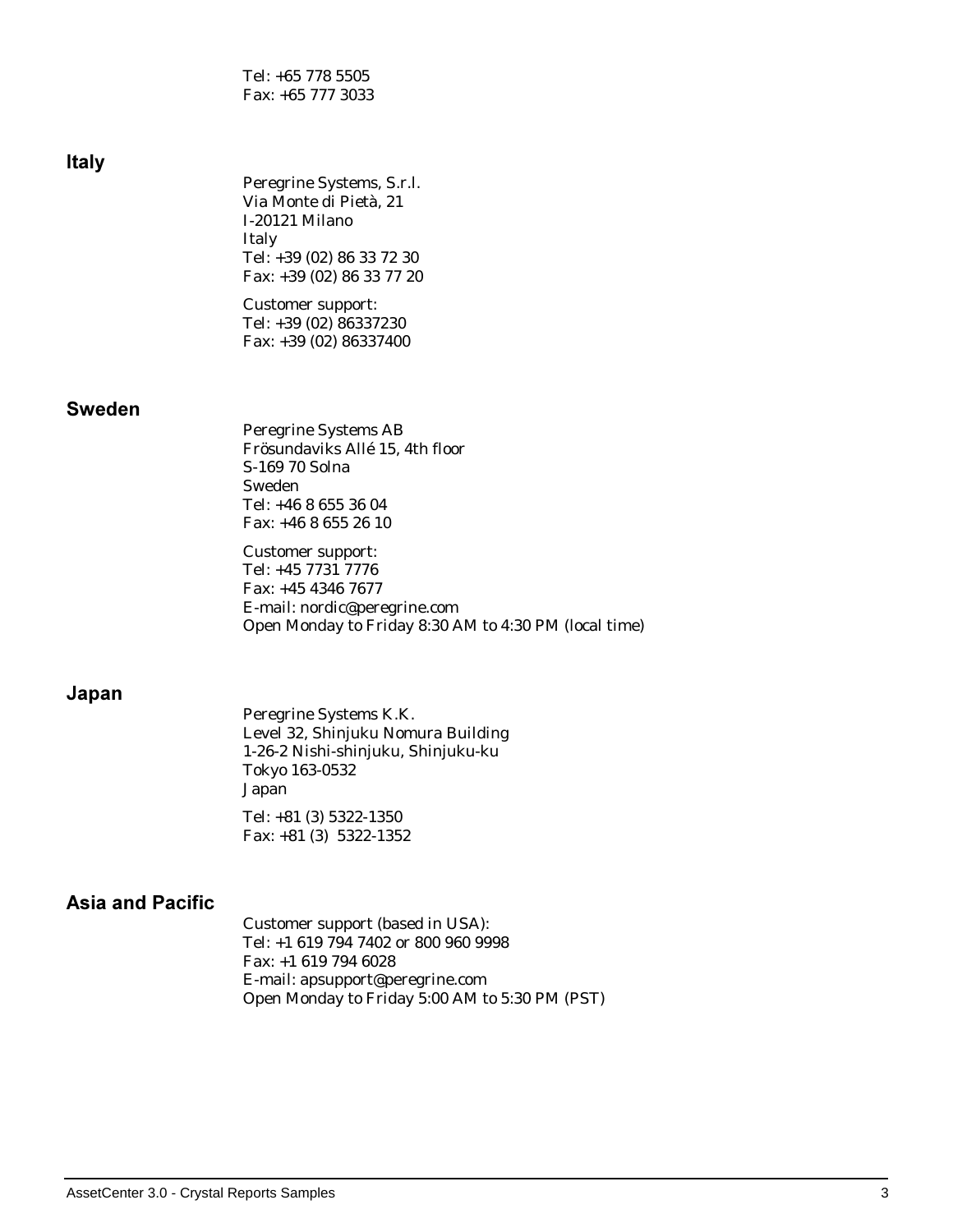### Send us your comments

We want to deliver the most accurate documentation possible.

Any comments would be greatly appreciated.

Send any remarks to documentation@peregrine.com.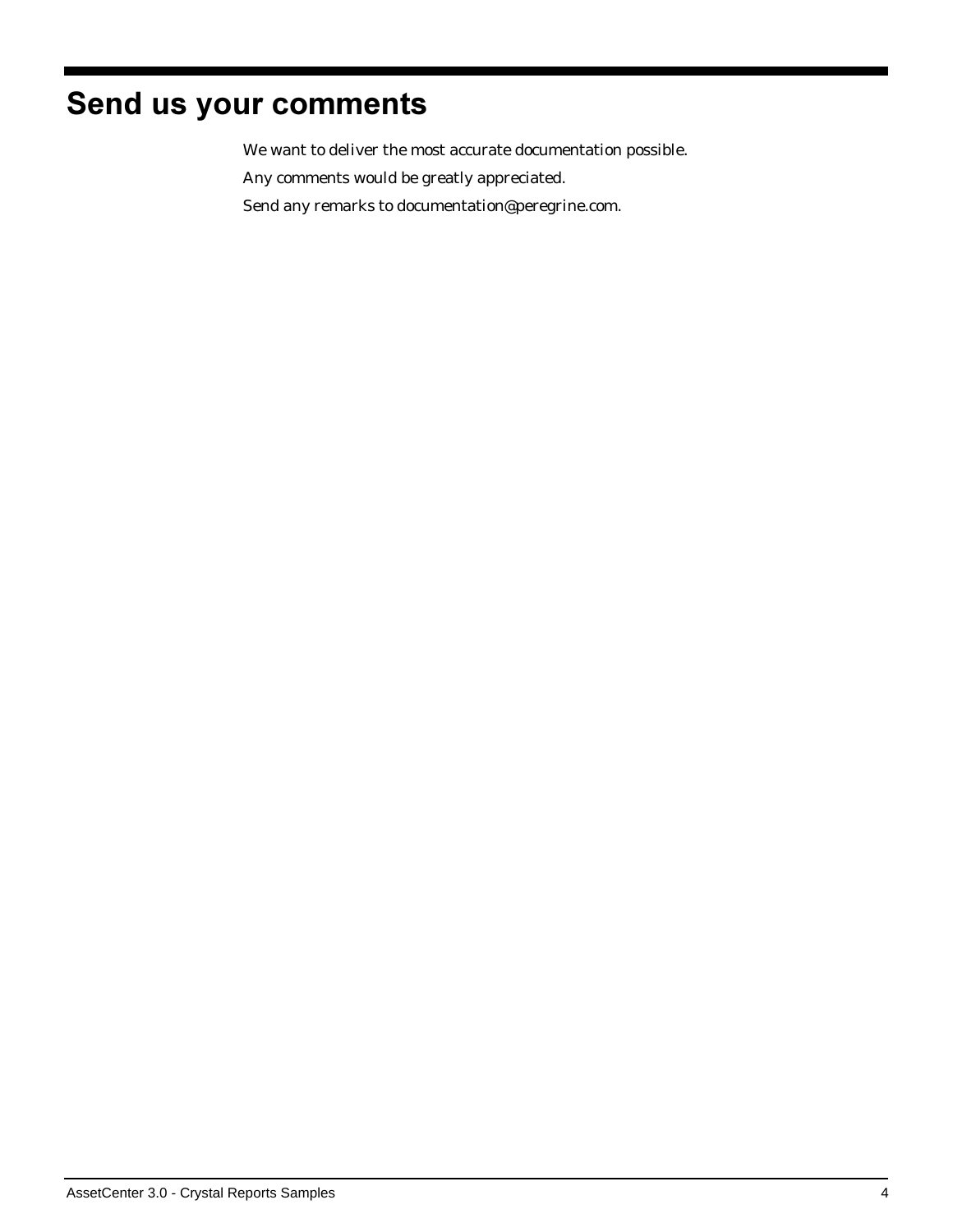# **Assets acquired since**

| <b>Installation date</b> | Asset tag Model   |                                                     | Purchase date | Purchase price      | Reference price 1 | Reference price 2 | FAsset# |
|--------------------------|-------------------|-----------------------------------------------------|---------------|---------------------|-------------------|-------------------|---------|
| 08/02/99                 |                   | DEMO-SRV3 Hewlett Packard Netserver<br>LCII PII-333 | 01/01/99      | <b>US\$0,00</b>     | 0,00              | 0,00              |         |
| 08/02/99                 |                   | DEMO-NTR1 Intel Express 8100 Router                 | 01/01/99      | US\$484,00          | 418,90            | 484,00            |         |
| 19/04/99                 |                   | SRV000013 Hewlett Packard Netserver<br>LCII PII-333 | 01/01/99      | <b>US\$0,00</b>     | 0,00              | 0,00              |         |
| 19/04/99                 |                   | MON000014 Hewlett Packard Model 220                 | 01/01/99      | <b>US\$0,00</b>     | 0,00              | 0,00              |         |
| 19/04/99                 |                   | NRT000015 Intel Express 8100 Router                 | 01/01/99      | <b>US\$0,00</b>     | 0,00              | 0,00              |         |
| 19/04/99                 |                   | MDM000016 3Com Courier V.Everything<br>56K          | 01/01/99      | <b>US\$0,00</b>     | 0,00              | 0,00              |         |
| 19/04/99                 |                   | OPS000017 Microsoft Windows NT Server<br>V4.0       | 01/01/99      | <b>US\$0,00</b>     | 0,00              | 0,00              |         |
| 19/04/99                 |                   | NHB000018 3Com Superstack II Dual<br>Speed Hub 500  | 01/01/99      | <b>US\$0,00</b>     | 0,00              | 0,00              |         |
| 19/04/99                 |                   | NIC000019 3Com Fast Etherlink Xl<br>10/100 PCI TX   | 01/01/99      | <b>US\$0,00</b>     | 0,00              | 0,00              |         |
| 19/04/99                 |                   | NIC000020 3Com Fast Etherlink Xl<br>10/100 PCI TX   | 01/01/99      | <b>US\$0,00</b>     | 0,00              | 0,00              |         |
| 19/04/99                 |                   | BAK000021 Hewlett Packard Surestore<br>Dat24E       | 01/01/99      | <b>US\$0,00</b>     | 0,00              | 0,00              |         |
| 19/04/99                 |                   | LAS000022 Hewlett Packard Laserjet<br>8000DN        | 01/01/99      | <b>US\$0,00</b>     | 0,00              | 0,00              |         |
| 05/02/99                 |                   | DEMO-OFF1 Microsoft Office 97 Pro                   | 05/02/99      | US\$5 485,00        | 4 747,27          | 5 485,00          |         |
| 05/02/99                 |                   | DEMO-SFT2 Microsoft Outlook 98                      | 05/02/99      | US\$4 000,00        | 3 462,00          | 4 000,00          |         |
| 19/04/99                 |                   | DST000001 IBM Model 9577KNG                         | 19/04/99      | US\$2 212,00        | 1914,49           | 2 2 1 2 ,00       |         |
| 19/04/99                 |                   | DST000002 IBM Model 9577KNG                         | 19/04/99      | <b>US\$2 212,00</b> | 1914,49           | 2 2 1 2 ,00       |         |
| 19/04/99                 |                   | DST000003 IBM Model 9577KNG                         | 19/04/99      | US\$2 212,00        | 1914,49           | 2 2 1 2 ,00       |         |
| 19/04/99                 |                   | DST000004 IBM Model 9577KNG                         | 19/04/99      | US\$2 212,00        | 1914,49           | 2 2 1 2 ,00       |         |
| 19/04/99                 |                   | DST000005 IBM Model 9577KNG                         | 19/04/99      | US\$2 212,00        | 1914,49           | 2 2 1 2 ,00       |         |
| 19/04/99                 |                   | DST000006 IBM Model 9577KNG                         | 19/04/99      | US\$2 212,00        | 1914,49           | 2 2 1 2 ,00       |         |
| 19/04/99                 | MON000007 IBM G42 |                                                     | 19/04/99      | US\$212,00          | 183,49            | 212,00            |         |
| 19/04/99                 | MON000008 IBM G42 |                                                     | 19/04/99      | US\$212,00          | 183,49            | 212,00            |         |
| 19/04/99                 | MON000009 IBM G42 |                                                     | 19/04/99      | US\$212,00          | 183,49            | 212,00            |         |
| 19/04/99                 | MON000010 IBM G42 |                                                     | 19/04/99      | US\$212,00          | 183,49            | 212,00            |         |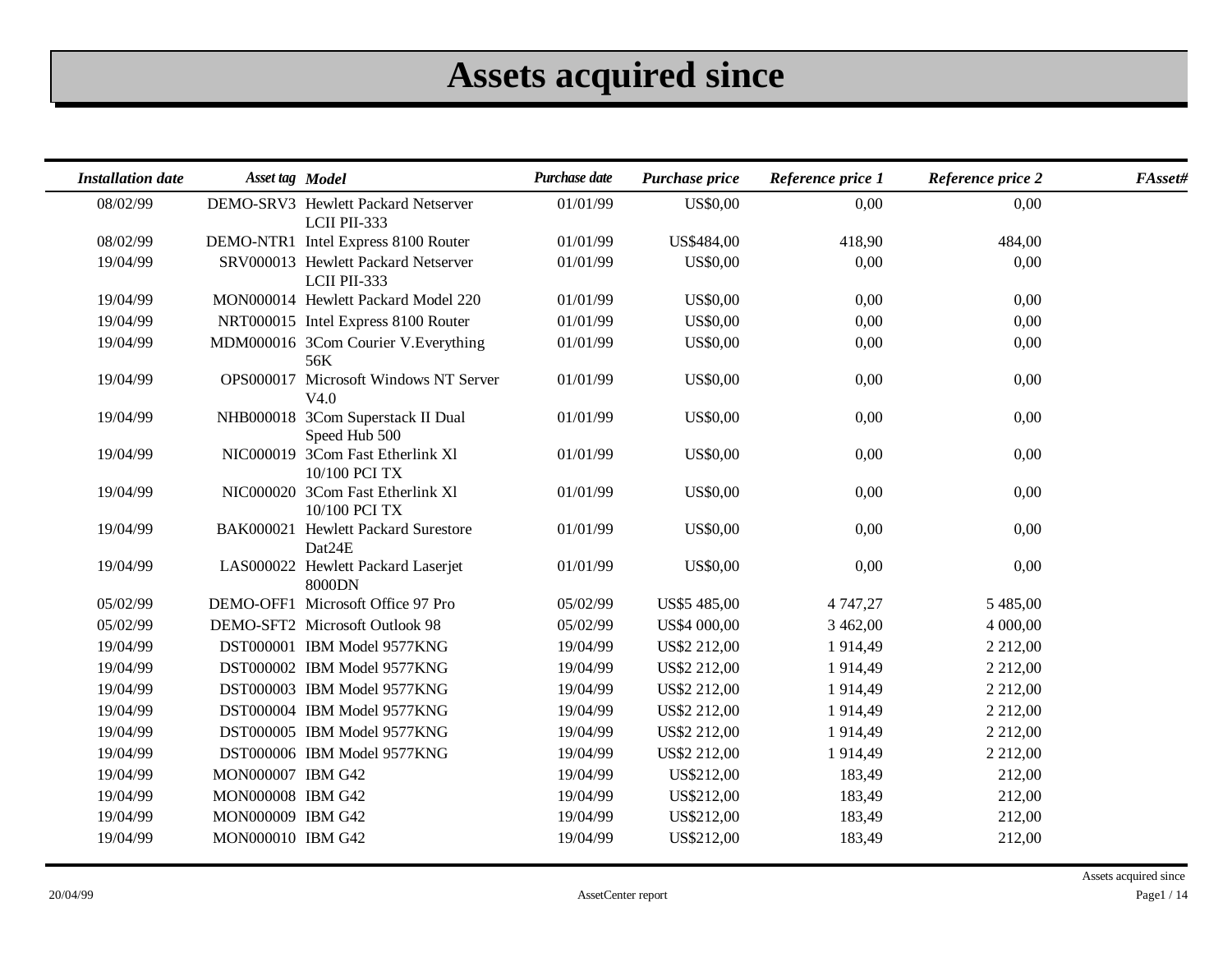# **List of assets by project**

**By project, status**

| Asset tag         | <b>Model</b>                                     | Date included | Date removed Project supervisor | <b>Telephone</b>   |
|-------------------|--------------------------------------------------|---------------|---------------------------------|--------------------|
|                   |                                                  |               |                                 |                    |
| DEMO-PROJ1        | New site                                         |               |                                 |                    |
| DST000023         | Compaq Deskpro 6000                              | 21/04/99      | 28/02/01 Terry Brodin           | $(650) 572 - 9041$ |
| LAP000078         | Toshiba Satellite Pro 490CDT                     | 21/04/99      | 28/02/01 Terry Brodin           | $(650) 572-9041$   |
| SRV000013         | <b>Hewlett Packard Netserver LCII</b><br>PII-333 | 21/04/99      | 28/02/01 Terry Brodin           | $(650) 572-9041$   |
| <b>DST000148</b>  | Compaq Deskpro 6000                              | 21/04/99      | 28/02/01 Terry Brodin           | $(650) 572-9041$   |
| LAP000082         | Toshiba Satellite Pro 490CDT                     | 21/04/99      | 28/02/01 Terry Brodin           | $(650) 572-9041$   |
| LAP000083         | Toshiba Satellite Pro 490CDT                     | 21/04/99      | 28/02/01 Terry Brodin           | $(650) 572-9041$   |
| <b>DEMO-PROJ2</b> | <b>Testing environment</b>                       |               |                                 |                    |
| <b>DST000001</b>  | IBM Model 9577KNG                                | 21/04/99      | Andreas Pauli                   | $(650)$ 572-9046   |
| <b>DST000005</b>  | IBM Model 9577KNG                                | 21/04/99      | Andreas Pauli                   | $(650)$ 572-9046   |
| DST000284         | Compaq Deskpro 4000S                             | 21/04/99      | Andreas Pauli                   | $(650) 572-9046$   |
| DEMO-NTR1         | Intel Express 8100 Router                        | 21/04/99      | Andreas Pauli                   | $(650) 572-9046$   |
| LAP000075         | Toshiba Satellite Pro 490CDT                     | 21/04/99      | Andreas Pauli                   | $(650) 572-9046$   |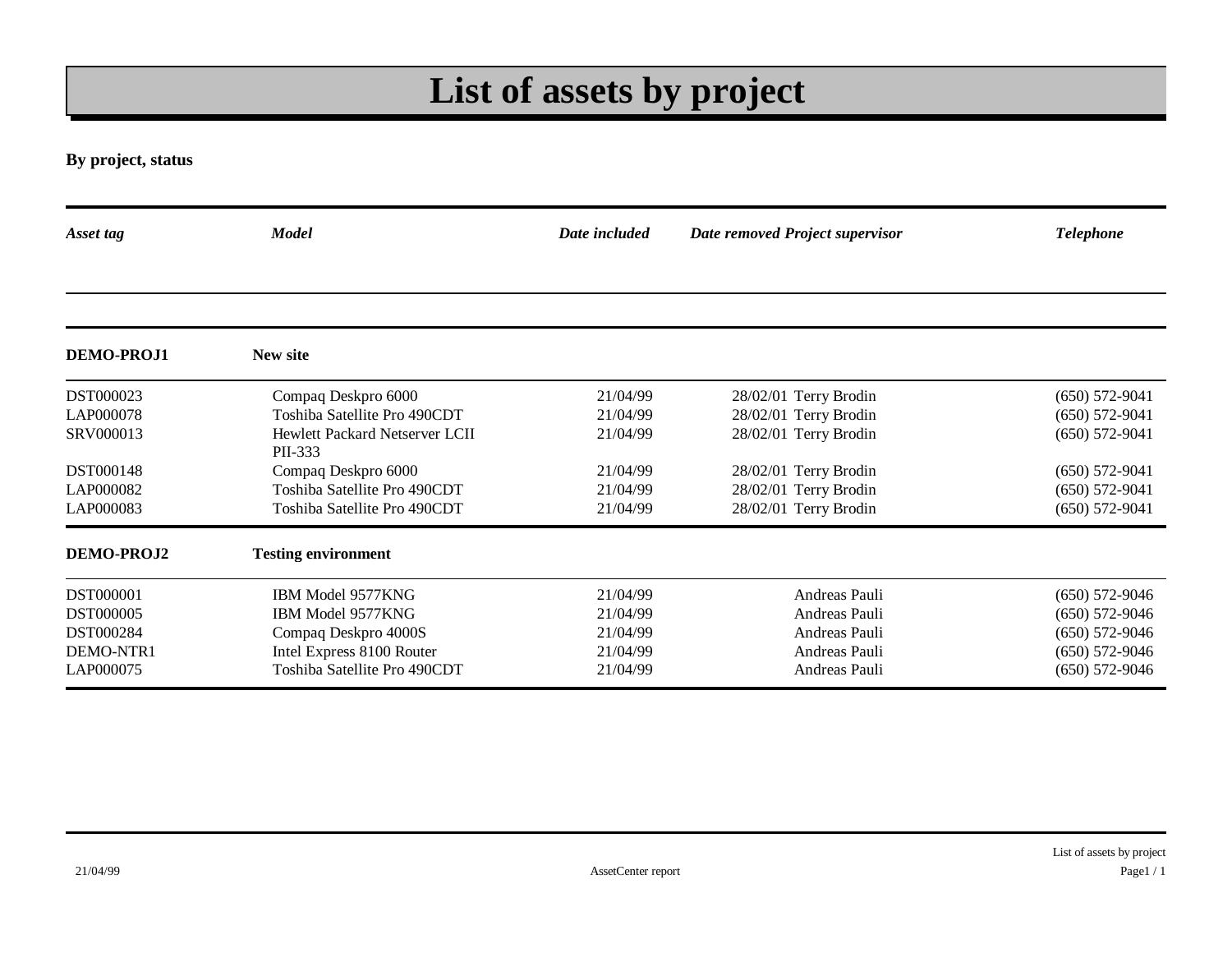# **List of assets in stock**

#### **By stock, category**

| <b>AssetTag</b>                    | <b>Model</b>                       | Purchase price | Purchase date           |
|------------------------------------|------------------------------------|----------------|-------------------------|
| I.S. reserve                       |                                    |                |                         |
| /IT/Microcomputer/Desktop/         |                                    |                |                         |
| DST000001                          | IBM Model 9577KNG                  | US\$2 212,00   | 19/04/99                |
| DST000002                          | IBM Model 9577KNG                  | US\$2 212,00   | 19/04/99                |
| DST000003                          | IBM Model 9577KNG                  | US\$2 212,00   | 19/04/99                |
| DST000004                          | IBM Model 9577KNG                  | US\$2 212,00   | 19/04/99                |
| DST000005                          | IBM Model 9577KNG                  | US\$2 212,00   | 19/04/99                |
| DST000006                          | IBM Model 9577KNG                  | US\$2 212,00   | 19/04/99                |
| DST000147                          | Compaq Deskpro 6000                | US\$1 617,70   | 19/04/99                |
| DST000148                          | Compaq Deskpro 6000                | US\$1 617,70   | 19/04/99                |
| DST000149                          | Compaq Deskpro 6000                | US\$1 617,70   | 19/04/99                |
| DST000150                          | Compaq Deskpro 6000                | US\$1 617,70   | 19/04/99                |
| DST000151                          | Compaq Deskpro 6000                | US\$1 617,70   | 19/04/99                |
| DST000152                          | Compaq Deskpro 6000                | US\$1 617,70   | 19/04/99                |
| DST000153                          | Compaq Deskpro 6000                | US\$1 617,70   | 19/04/99                |
| DST000154                          | Compaq Deskpro 6000                | US\$1 617,70   | 19/04/99                |
|                                    |                                    | US\$26 213,60  |                         |
|                                    |                                    |                |                         |
| /IT/Microcomputer/Docking station/ |                                    |                |                         |
| DCK000111                          | Toshiba Notedock III Enhanced Port | US\$388,00     | 19/04/99                |
|                                    | Replicator                         |                |                         |
| DCK000112                          | Toshiba Notedock III Enhanced Port | US\$388,00     | 19/04/99                |
|                                    | Replicator                         |                |                         |
| DCK000113                          | Toshiba Notedock III Enhanced Port | US\$388,00     | 19/04/99                |
|                                    | Replicator                         |                |                         |
| DCK000114                          | Toshiba Notedock III Enhanced Port | US\$388,00     | 19/04/99                |
|                                    | Replicator                         |                |                         |
| DCK000115                          | Toshiba Notedock III Enhanced Port | US\$388,00     | 19/04/99                |
|                                    | Replicator                         |                |                         |
| DCK000116                          | Toshiba Notedock III Enhanced Port | US\$388,00     | 19/04/99                |
|                                    | Replicator                         |                |                         |
| DCK000117                          | Toshiba Notedock III Enhanced Port | US\$388,00     | 19/04/99                |
|                                    | Replicator                         |                |                         |
| DCK000118                          | Toshiba Notedock III Enhanced Port | US\$388,00     | 19/04/99                |
|                                    | Replicator                         |                |                         |
| DCK000119                          | Toshiba Notedock III Enhanced Port | US\$388,00     | 19/04/99                |
|                                    | Replicator                         |                |                         |
|                                    |                                    | US\$3 492,00   |                         |
| /IT/Microcomputer/Monitor/         |                                    |                |                         |
|                                    |                                    |                |                         |
| MON000007                          | IBM G42                            | US\$212,00     | 19/04/99                |
| MON000008                          | IBM G42                            | US\$212,00     | 19/04/99                |
|                                    |                                    |                | List of assets in stock |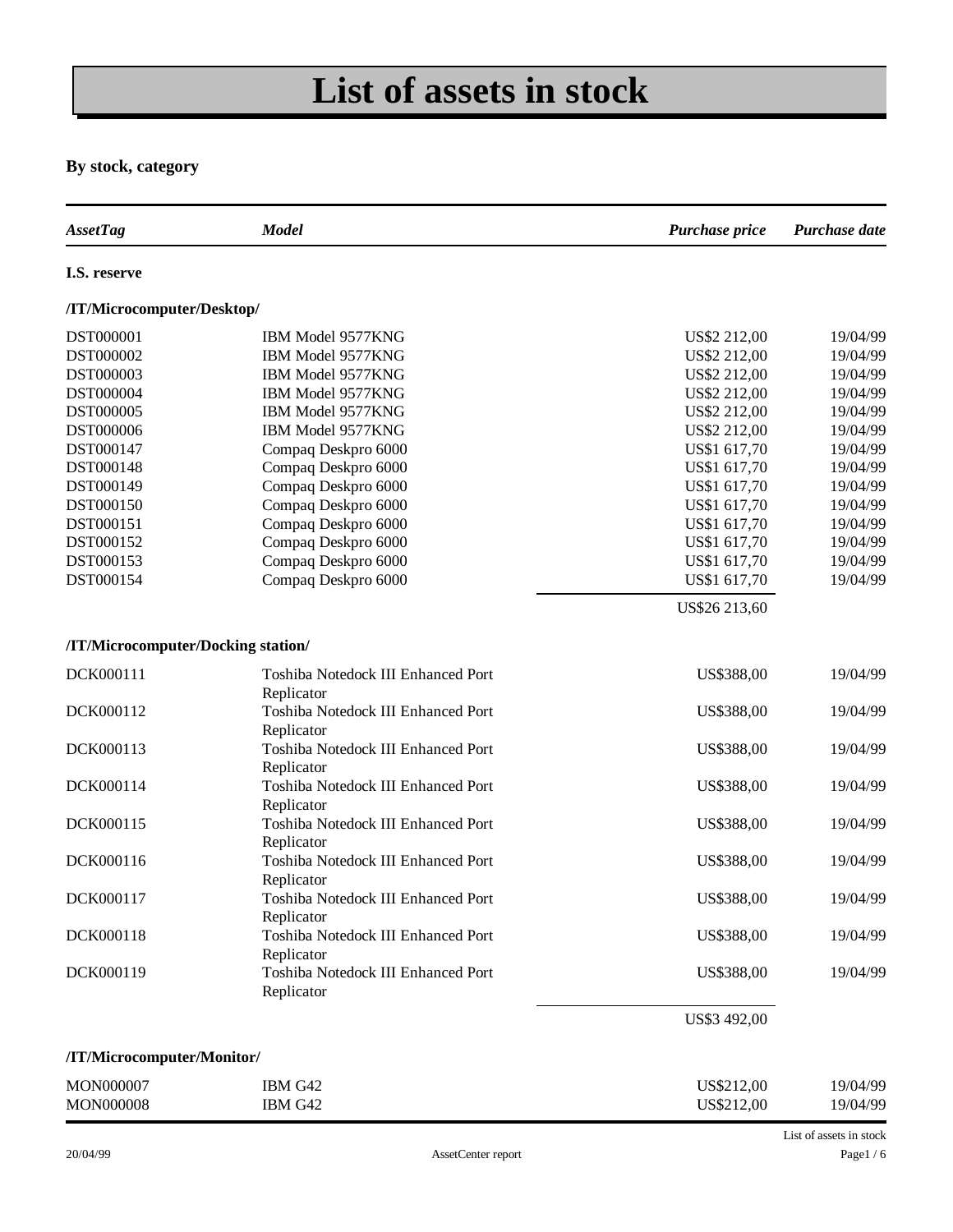# **Asset acquisition expenses**

#### **By category, year**

#### *Category*



#### **/IT/Microcomputer/Desktop/**

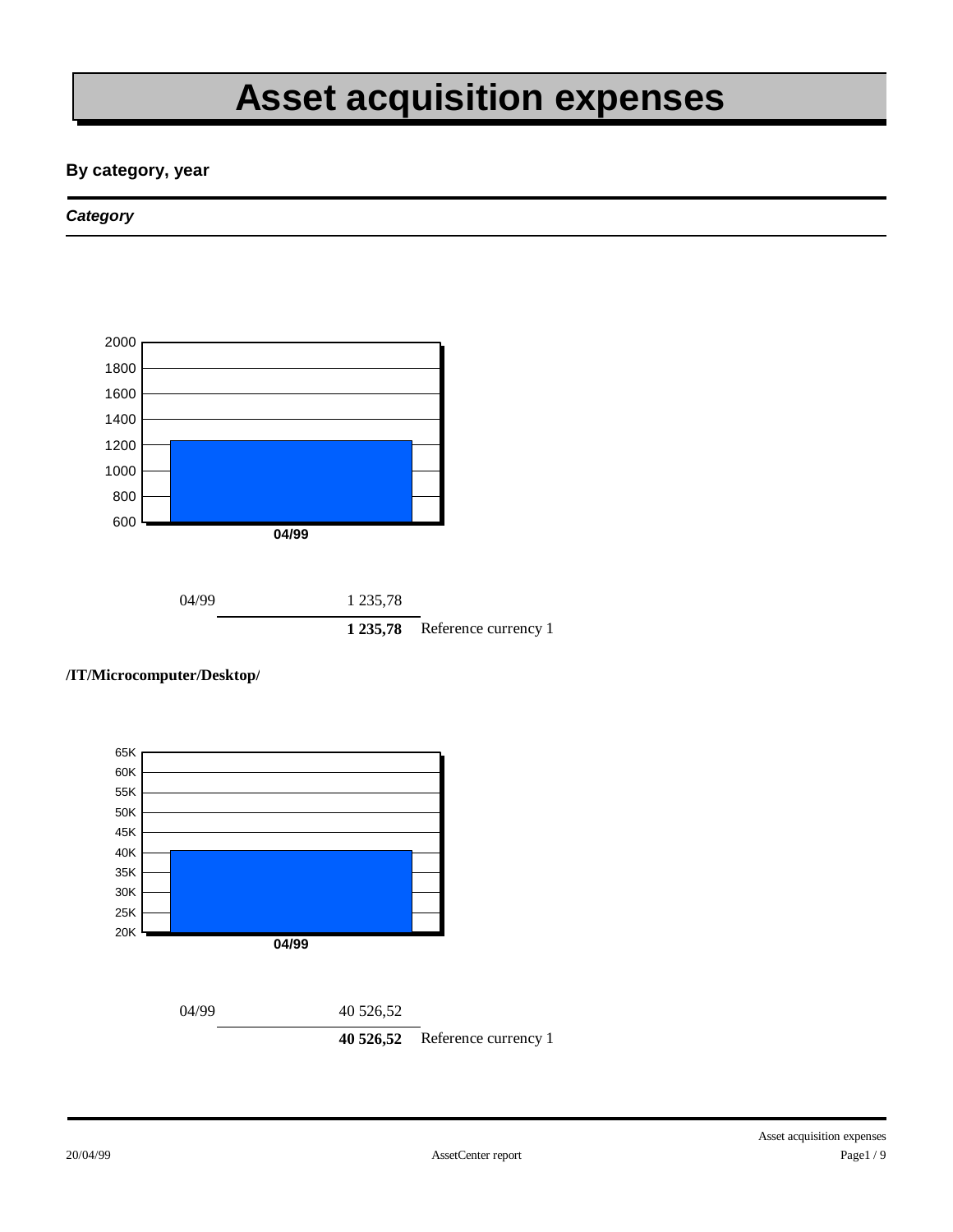# **List of assets**

#### **By schedule**

| <b>Schedule reference</b>                                                  |  | <b>Lessor</b>                            |                               |          |
|----------------------------------------------------------------------------|--|------------------------------------------|-------------------------------|----------|
| DEMO-LEA3                                                                  |  | <b>INTERLEASING</b>                      | Dupont Plaza                  |          |
| Start 01/01/99<br>End 31/12/01<br>Nature Lease<br>Purpose Server financing |  | Tel (407) 756-9696<br>Fax (407) 756-9697 | <b>United States</b><br>90230 |          |
| Acceptance date                                                            |  | Serial number                            |                               | Location |

|                                                    | Serial number | Location                              |
|----------------------------------------------------|---------------|---------------------------------------|
| Hewlett Packard Netserver LCII PII-333 (SRV000013) |               | /San Mateo site/Building 01/2nd Floor |
| Hewlett Packard Model 220 (MON000014)              |               | /San Mateo site/Building 01/2nd Floor |
| Intel Express 8100 Router (NRT000015)              |               | /San Mateo site/Building 01/2nd Floor |
| 3Com Courier V. Everything 56K (MDM000016)         |               | /San Mateo site/Building 01/2nd Floor |
| Microsoft Windows NT Server V4.0 (OPS000017)       |               | /San Mateo site/Building 01/2nd Floor |
| 3Com Superstack II Dual Speed Hub 500 (NHB000018)  |               | /San Mateo site/Building 01/2nd Floor |
| 3Com Fast Etherlink Xl 10/100 PCI TX (NIC000019)   |               | /San Mateo site/Building 01/2nd Floor |
| 3Com Fast Etherlink Xl 10/100 PCI TX (NIC000020)   |               | /San Mateo site/Building 01/2nd Floor |
| Hewlett Packard Surestore Dat24E (BAK000021)       |               | /San Mateo site/Building 01/2nd Floor |
| Hewlett Packard Laserjet 8000DN (LAS000022)        |               | /San Mateo site/Building 01/2nd Floor |
|                                                    |               |                                       |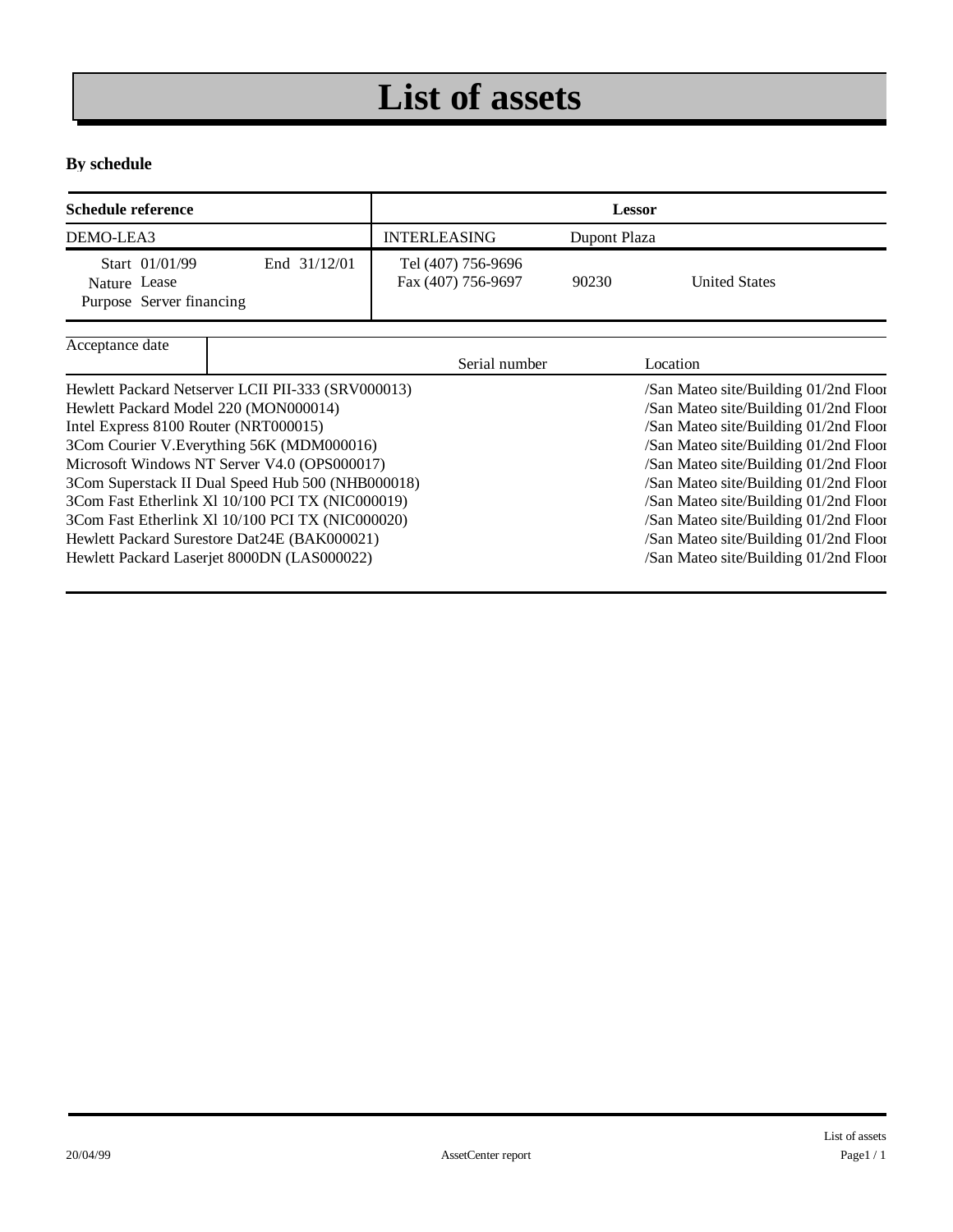### **List of assets**

**By schedule**

| Schedule reference                                                                                                                                                                                                                                                                                                                                                            | <b>Lessor</b>                            |              |                                                                                                                                                                                                                                                                                                                                                                                                                                                                                                                  |  |
|-------------------------------------------------------------------------------------------------------------------------------------------------------------------------------------------------------------------------------------------------------------------------------------------------------------------------------------------------------------------------------|------------------------------------------|--------------|------------------------------------------------------------------------------------------------------------------------------------------------------------------------------------------------------------------------------------------------------------------------------------------------------------------------------------------------------------------------------------------------------------------------------------------------------------------------------------------------------------------|--|
| DEMO-LEA3                                                                                                                                                                                                                                                                                                                                                                     | <b>INTERLEASING</b>                      | Dupont Plaza |                                                                                                                                                                                                                                                                                                                                                                                                                                                                                                                  |  |
| Start 01/01/99<br>End 19/05/99<br>Nature Lease<br>Purpose Server financing                                                                                                                                                                                                                                                                                                    | Tel (407) 756-9696<br>Fax (407) 756-9697 | 90230        | <b>United States</b>                                                                                                                                                                                                                                                                                                                                                                                                                                                                                             |  |
| Acceptance date                                                                                                                                                                                                                                                                                                                                                               | Serial number                            |              | Location                                                                                                                                                                                                                                                                                                                                                                                                                                                                                                         |  |
| Hewlett Packard Netserver LCII PIL-333<br>3Com Superstack II Dual Speed Hub 500<br>3Com Fast Etherlink X1 10/100 PCI TX<br>3Com Fast Etherlink XI 10/100 PCI TX<br><b>Hewlett Packard Surestore Dat24E</b><br>Hewlett Packard Laserjet 8000DN<br>Hewlett Packard Model 220<br>Intel Express 8100 Router<br>3Com Courier V. Everything 56K<br>Microsoft Windows NT Server V4.0 |                                          |              | /San Mateo site/Building 01/2nd Floor/002 - Of<br>/San Mateo site/Building 01/2nd Floor/002 - Of<br>/San Mateo site/Building 01/2nd Floor/002 - Of<br>/San Mateo site/Building 01/2nd Floor/002 - Of<br>/San Mateo site/Building 01/2nd Floor/002 - Of<br>/San Mateo site/Building 01/2nd Floor/002 - Of<br>/San Mateo site/Building 01/2nd Floor/002 - Of<br>/San Mateo site/Building 01/2nd Floor/002 - Of<br>/San Mateo site/Building 01/2nd Floor/002 - Of<br>/San Mateo site/Building 01/2nd Floor/002 - Of |  |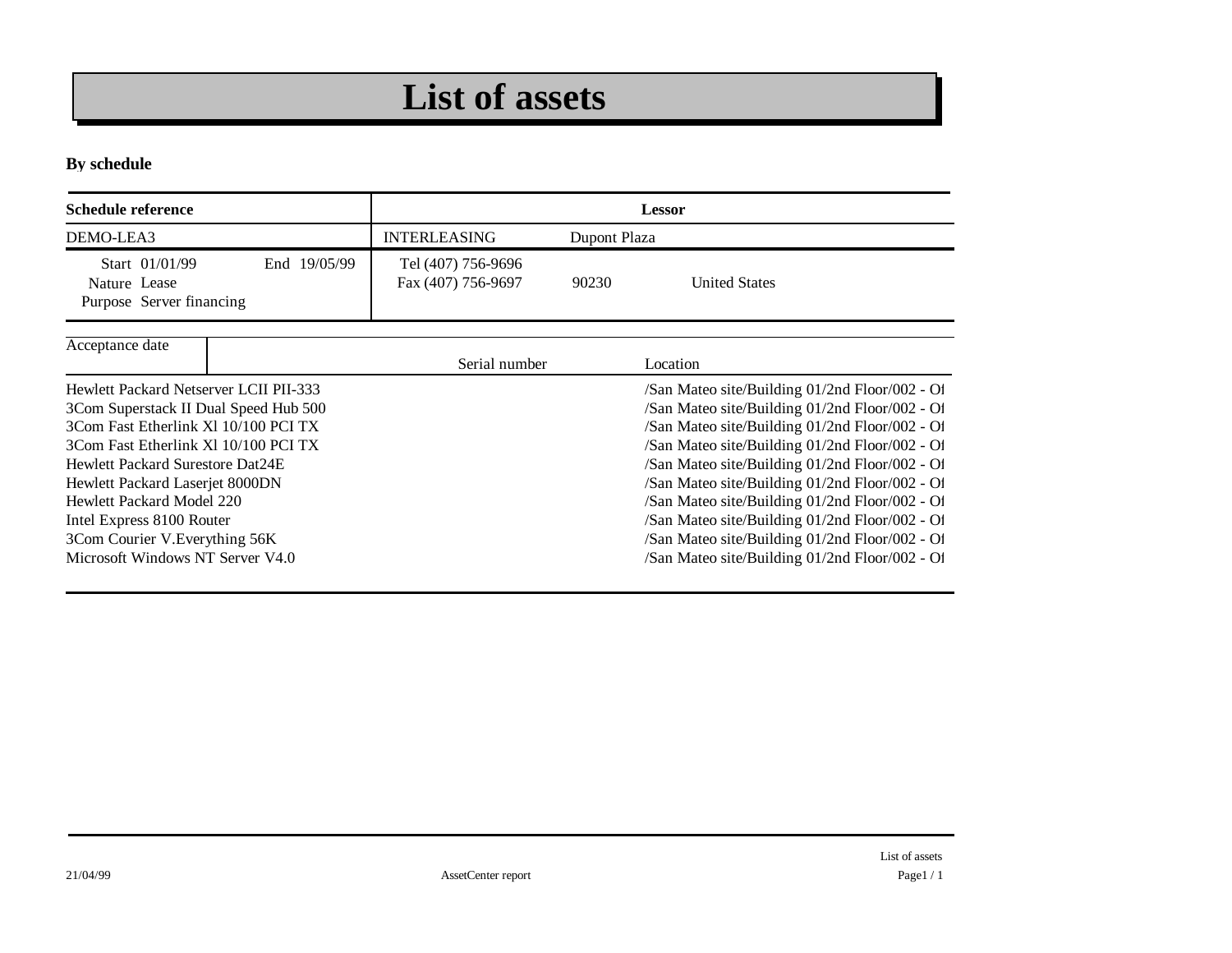# **List of assets under contract**

#### **By contract reference**

| C000001<br>Start 19/04/99        | End 19/04/02        | <b>Warranty Extension</b><br>Warranty |
|----------------------------------|---------------------|---------------------------------------|
| Asset tag                        | <b>Model</b>        | Contract start date                   |
| DST000023                        | Compaq Deskpro 6000 | 19/04/99                              |
| C000002<br>Start 19/04/99        | End 19/04/02        | <b>Warranty Extension</b><br>Warranty |
| Asset tag                        | <b>Model</b>        | Contract start date                   |
| DST000034                        | Compaq Deskpro 6000 | 19/04/99                              |
| C000003<br>Start 19/04/99        | End 19/04/02        | <b>Warranty Extension</b><br>Warranty |
| Asset tag                        | <b>Model</b>        | Contract start date                   |
| DST000035                        | Compaq Deskpro 6000 | 19/04/99                              |
| C000004<br>Start 19/04/99        | End 19/04/02        | <b>Warranty Extension</b><br>Warranty |
| Asset tag                        | <b>Model</b>        | Contract start date                   |
| DST000036                        | Compaq Deskpro 6000 | 19/04/99                              |
| C000005<br>Start 19/04/99        | End 19/04/02        | <b>Warranty Extension</b><br>Warranty |
| Asset tag                        | <b>Model</b>        | Contract start date                   |
| DST000147                        | Compaq Deskpro 6000 | 19/04/99                              |
| C000006<br>Start 19/04/99        | End 19/04/02        | <b>Warranty Extension</b><br>Warranty |
| Asset tag                        | <b>Model</b>        | Contract start date                   |
| DST000148                        | Compaq Deskpro 6000 | 19/04/99                              |
| C000007<br>Start 19/04/99        | End 19/04/02        | <b>Warranty Extension</b><br>Warranty |
| Asset tag                        | <b>Model</b>        | Contract start date                   |
| DST000149                        | Compaq Deskpro 6000 | 19/04/99                              |
| <b>C000008</b><br>Start 19/04/99 | End 19/04/02        | <b>Warranty Extension</b><br>Warranty |
| Asset tag                        | <b>Model</b>        | Contract start date                   |
| DST000150                        | Compaq Deskpro 6000 | 19/04/99                              |
| C000009                          |                     | <b>Warranty Extension</b>             |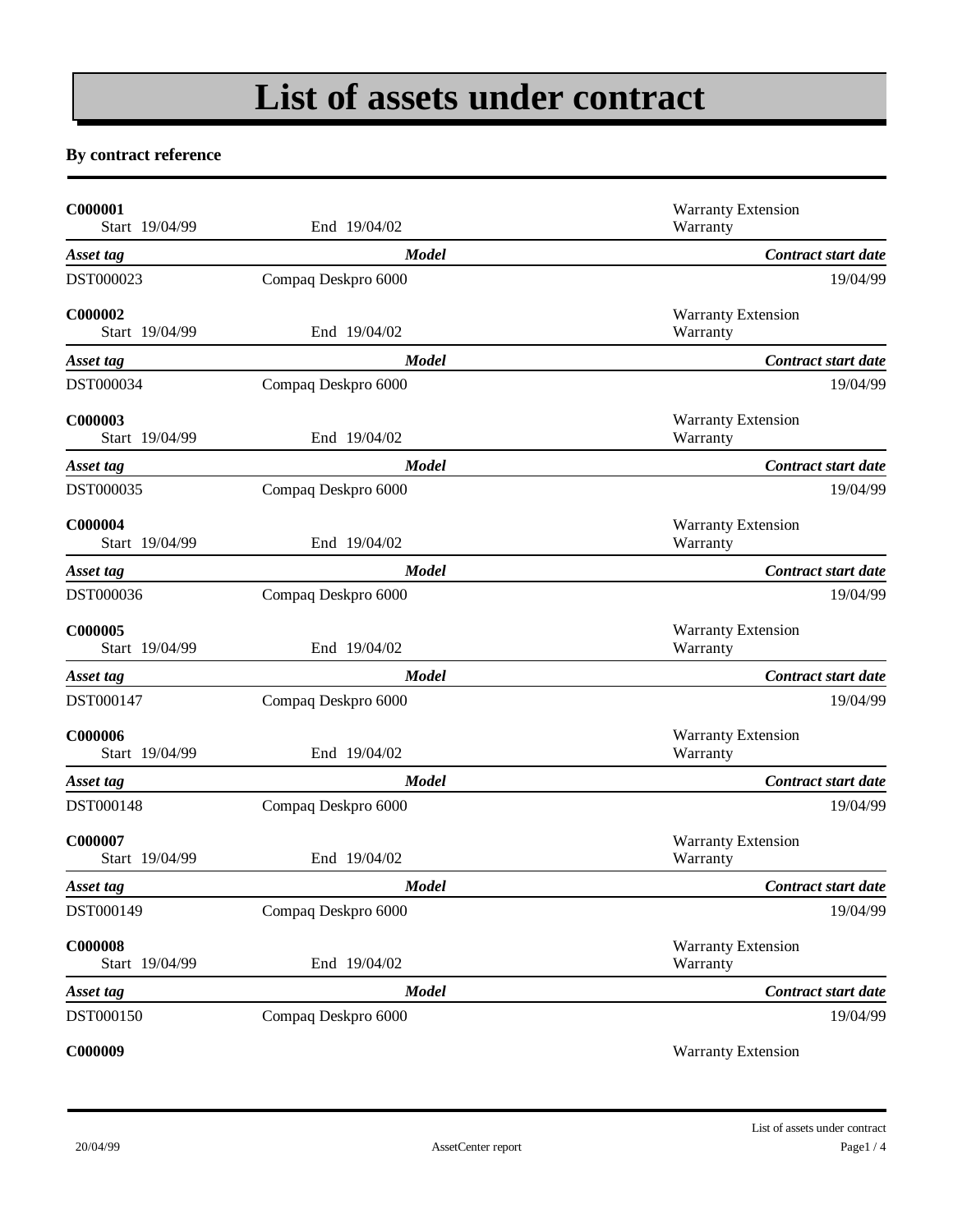### **History of Expenses on: 22/04/99**

#### **By cost center, purpose**

Cost center **IT** 



| <b>Purpose of expense</b> Misc. Purchase<br><i>Purpose of expense</i> Training | <b>Purpose of expense</b> Maintenance contract | 3 740.86<br>74 846.35 | Reference currency 1<br>Reference currency 1<br>8 655,00 Reference currency 1 |
|--------------------------------------------------------------------------------|------------------------------------------------|-----------------------|-------------------------------------------------------------------------------|
|                                                                                |                                                |                       | 87 242,21 Reference currency 1                                                |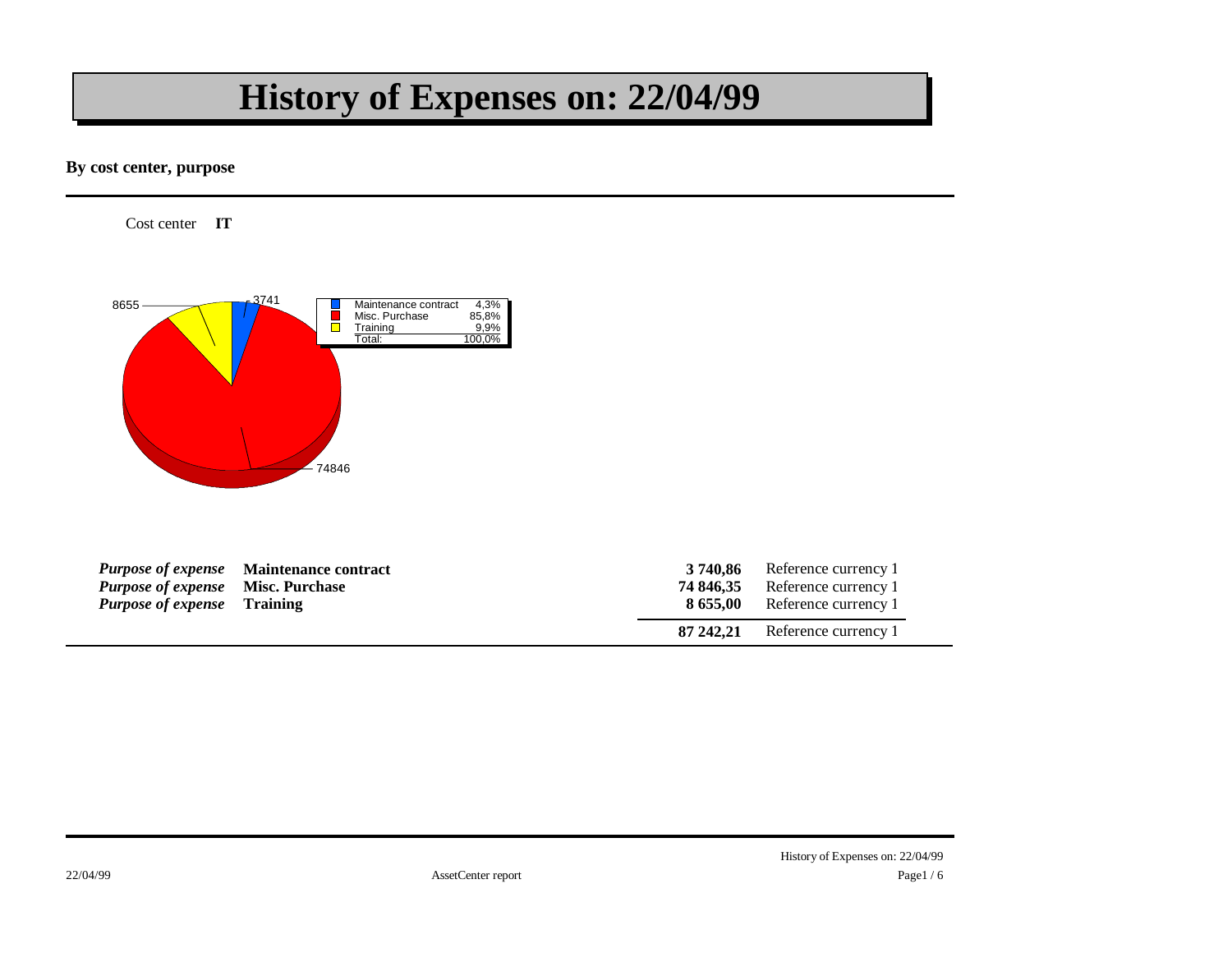# **Breakdown of purchases**

#### **By category, supplier**

#### **/Contract/Warranty/**



Values expressed in reference currency 1

#### **/IT/Microcomputer/Desktop/**

Values expressed in reference currency 1

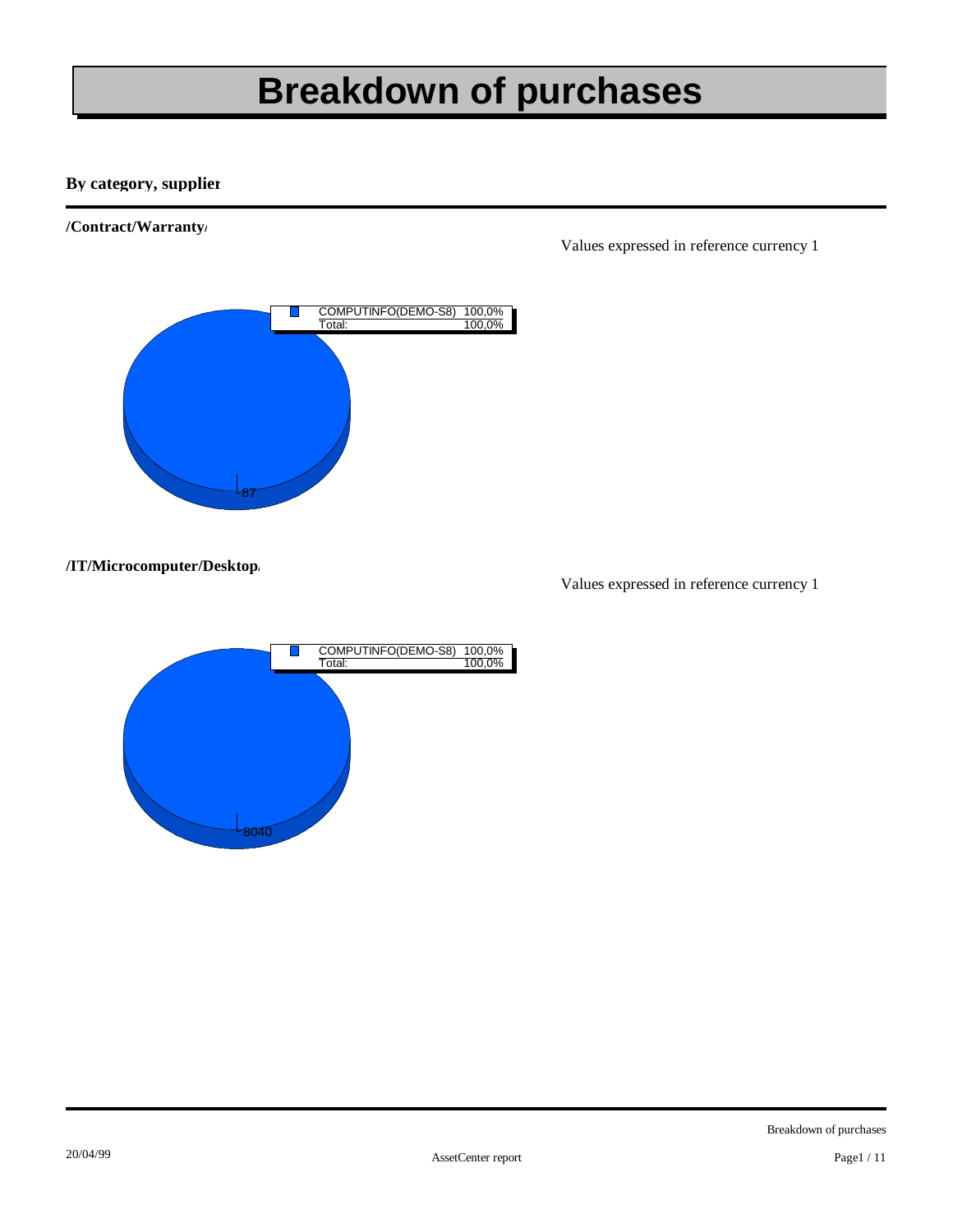### **Analysis of consumption of consumable**



| To:<br>10/02/99      | From: 22/04/99 | Cost in reference currency 1 |  |
|----------------------|----------------|------------------------------|--|
| Compaq Deskpro 4000S |                | 84,82                        |  |
|                      |                | 84,82                        |  |
| Compaq Deskpro 4000S |                | 162,71                       |  |
|                      |                | 162,71                       |  |
| Compaq Deskpro 4000S |                | 86,55                        |  |
| Compaq Deskpro 4000S |                | 20,77                        |  |

Analysis of consumption of consumable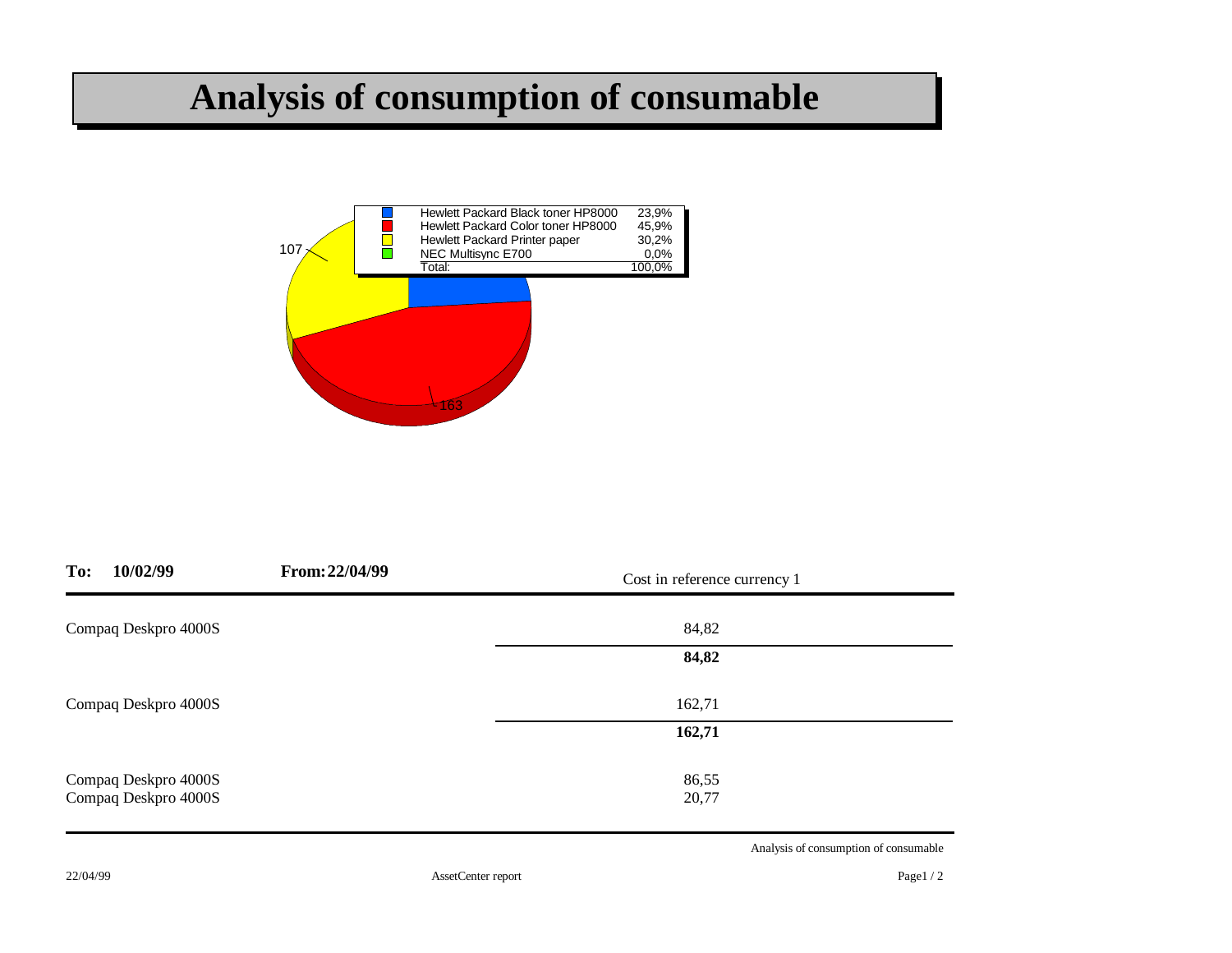### **Analysis of consumption of consumable**



#### **For the whole repository**

| To: | 10/02/99                  | From: 22/04/99 | Cost in reference currency 1 |  |
|-----|---------------------------|----------------|------------------------------|--|
|     | Compaq Deskpro 4000S      |                | 786,74                       |  |
|     |                           |                | 786,74                       |  |
|     | Intel Express 8100 Router |                | 296,87                       |  |
|     |                           |                | 296,87                       |  |
|     | Compaq Deskpro 4000S      |                | 162,71                       |  |
|     |                           |                | 162,71                       |  |
|     | Compaq Deskpro 4000S      |                | 107,32                       |  |
|     |                           |                |                              |  |

Analysis of consumption of consumable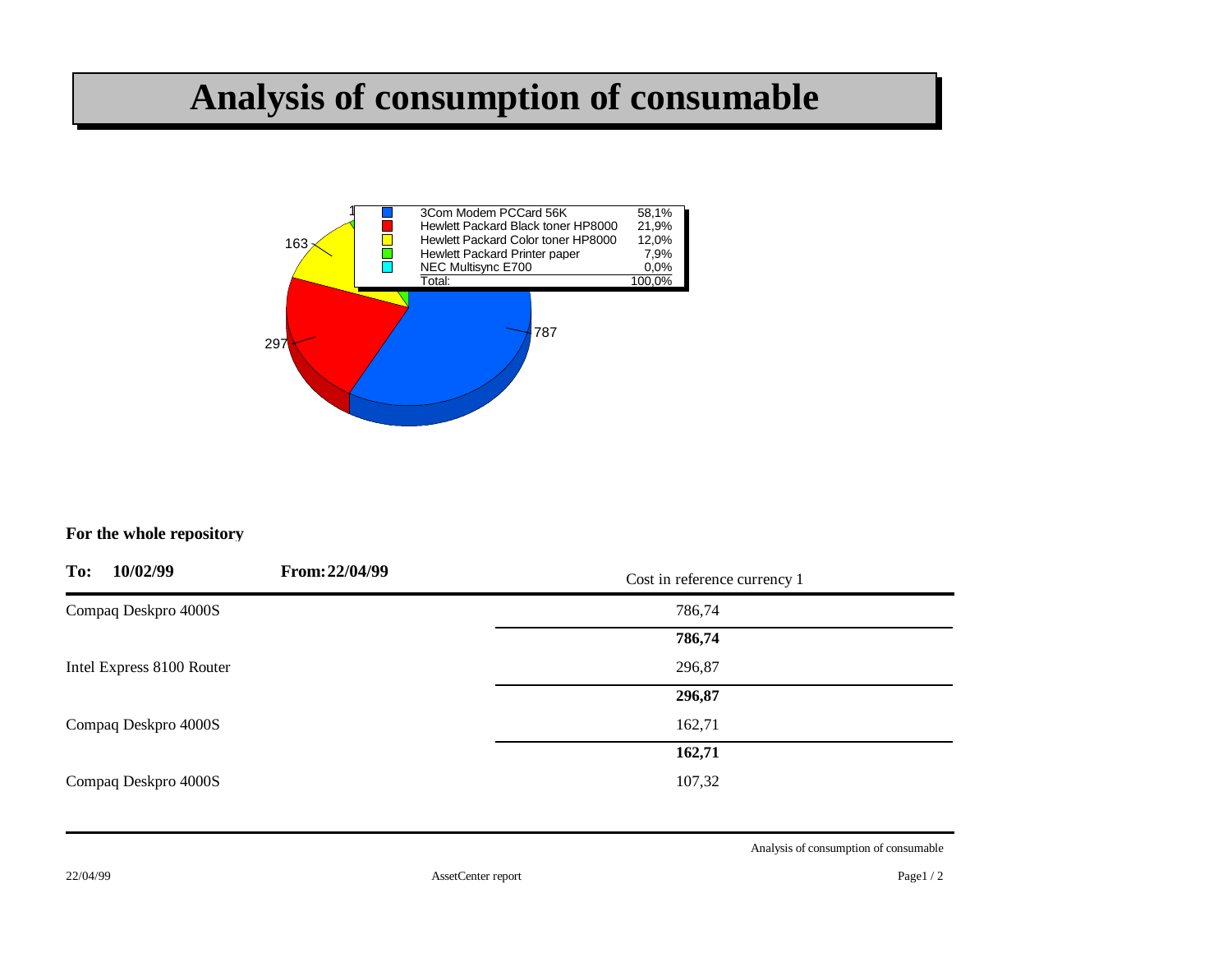### **Bottom 10 installed software items**

**By department**



| AB Soft Winzip 7.0      |  |
|-------------------------|--|
| Microsoft Office Pro 97 |  |
| Microsoft Powepoint 97  |  |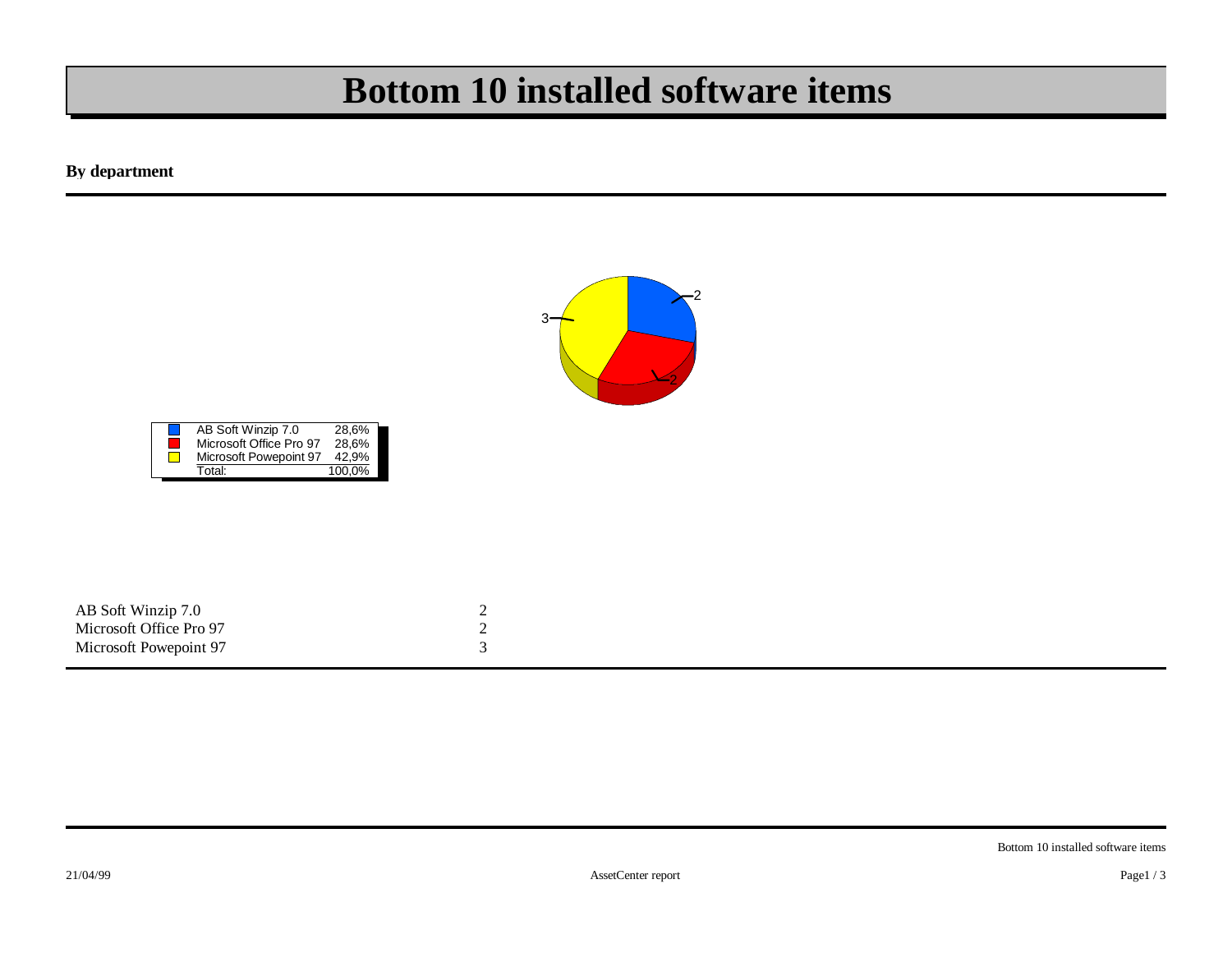### **Top 10 installed software items**

**By department**



| Microsoft Powepoint 97  | 42.9%  |
|-------------------------|--------|
| AB Soft Winzip 7.0      | 28.6%  |
| Microsoft Office Pro 97 | 28.6%  |
| Total:                  | 100.0% |

| Microsoft Powepoint 97  |  |
|-------------------------|--|
| AB Soft Winzip 7.0      |  |
| Microsoft Office Pro 97 |  |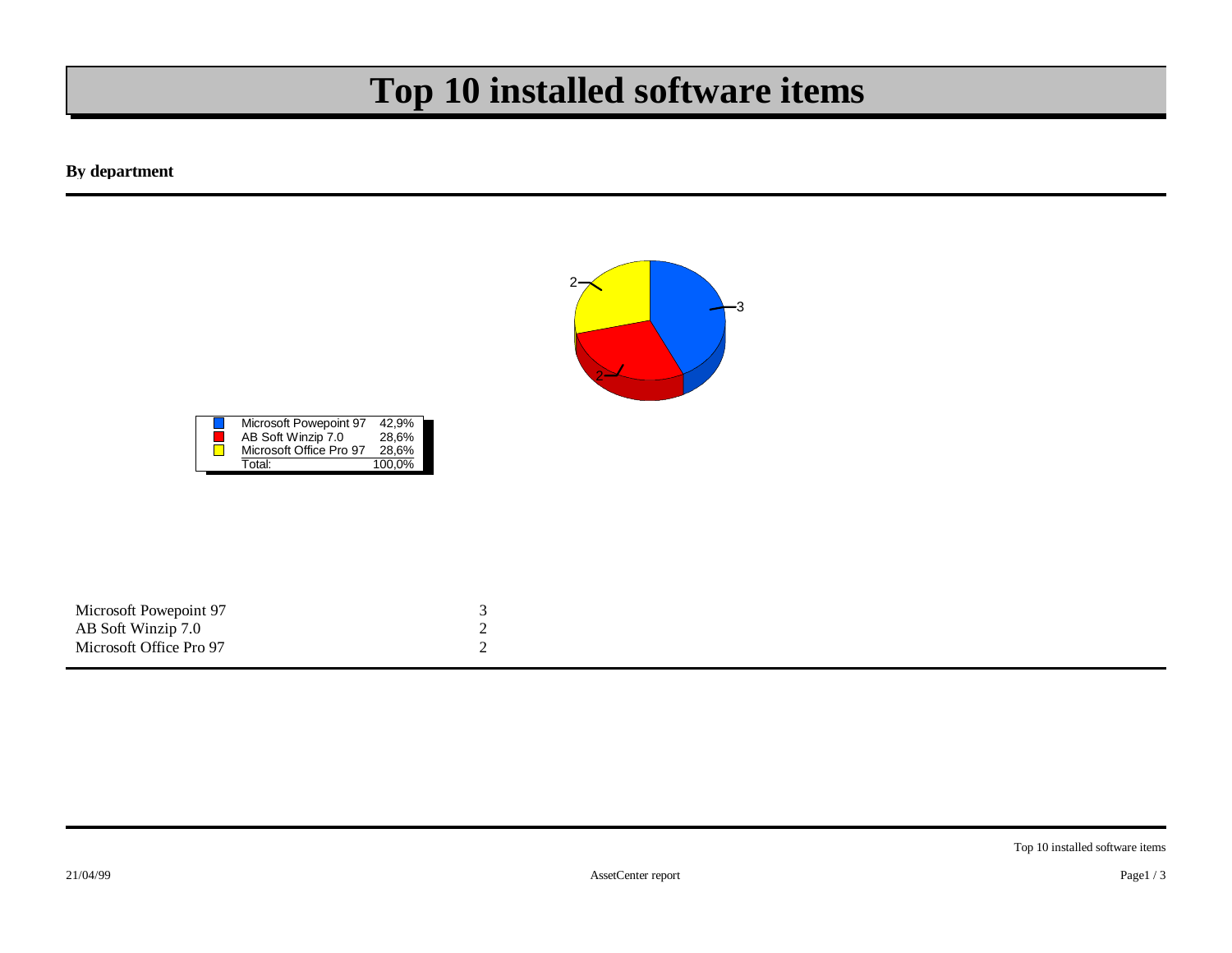# **List of budgets**

| Name                       | Type          | # | <b>Start</b> | End      | Supervisor           |
|----------------------------|---------------|---|--------------|----------|----------------------|
| Training 1999              | Operation     |   | 01/01/99     | 31/12/99 | Nicole Merchand      |
| Basic investments 1999     | Investment    |   | 01/01/99     | 31/12/99 | Gerald Colombo       |
| General Operations 1999    | Operation     |   | 01/01/99     | 31/12/99 | Gerald Colombo       |
| New site                   | Investment    |   | 01/01/99     | 31/12/99 | Gerald Colombo       |
| <b>Technical Equipment</b> | Investment    |   | 01/01/99     | 31/12/99 | Cathy Bernard        |
| Renewal                    |               |   |              |          |                      |
| Warehouse Operations 1999  | Operation     |   | 01/01/99     | 31/12/99 | Cathy Bernard        |
| Communication $&$          | Communication |   | 01/01/99     | 31/12/99 | <b>Frank Herbert</b> |
| Marketing 1999             |               |   |              |          |                      |
| Design & Research 1999     | Design        |   | 01/01/99     | 31/12/99 | Hans Hagen           |
| Market Research 1999       | Research      |   | 01/01/99     | 31/12/99 | <b>Frank Herbert</b> |
| New Product Range          | Research      |   | 01/01/99     | 31/12/99 | Hans Hagen           |
| Research                   |               |   |              |          |                      |
| I.S. 1999                  | Operation     |   | 01/01/99     | 31/12/99 |                      |
|                            |               |   |              |          |                      |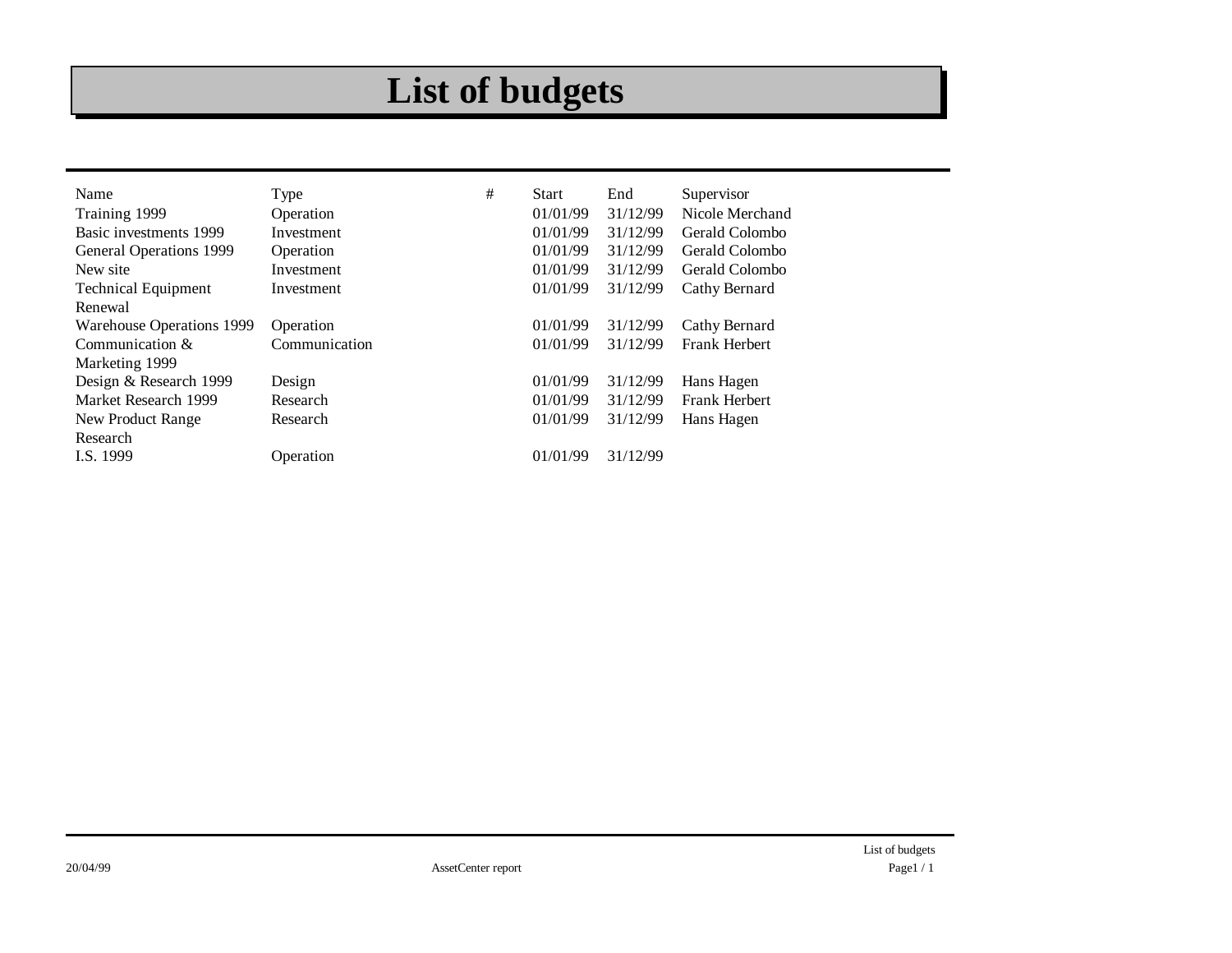### **List of calculated fields**

| Field name:<br>up to date<br>Description:<br>Is the value of the consolidated feature up to date?                                                                                                      | SOL name:<br>cfg_ConsFeatUpToDate<br>Table concerned:<br>amFeature | Field type: |
|--------------------------------------------------------------------------------------------------------------------------------------------------------------------------------------------------------|--------------------------------------------------------------------|-------------|
| [If AmDbGetLong("SELECT IsNull(count(lWorkItemId),0) FROM amWfWorkItem WHERE IDocRecordId=" &<br>[IFeatId] & " AND seStatus = $0$ ") > 0 Then<br>$RetVal = "No"$<br>Else<br>$RetVal = "Yes"$<br>End If |                                                                    |             |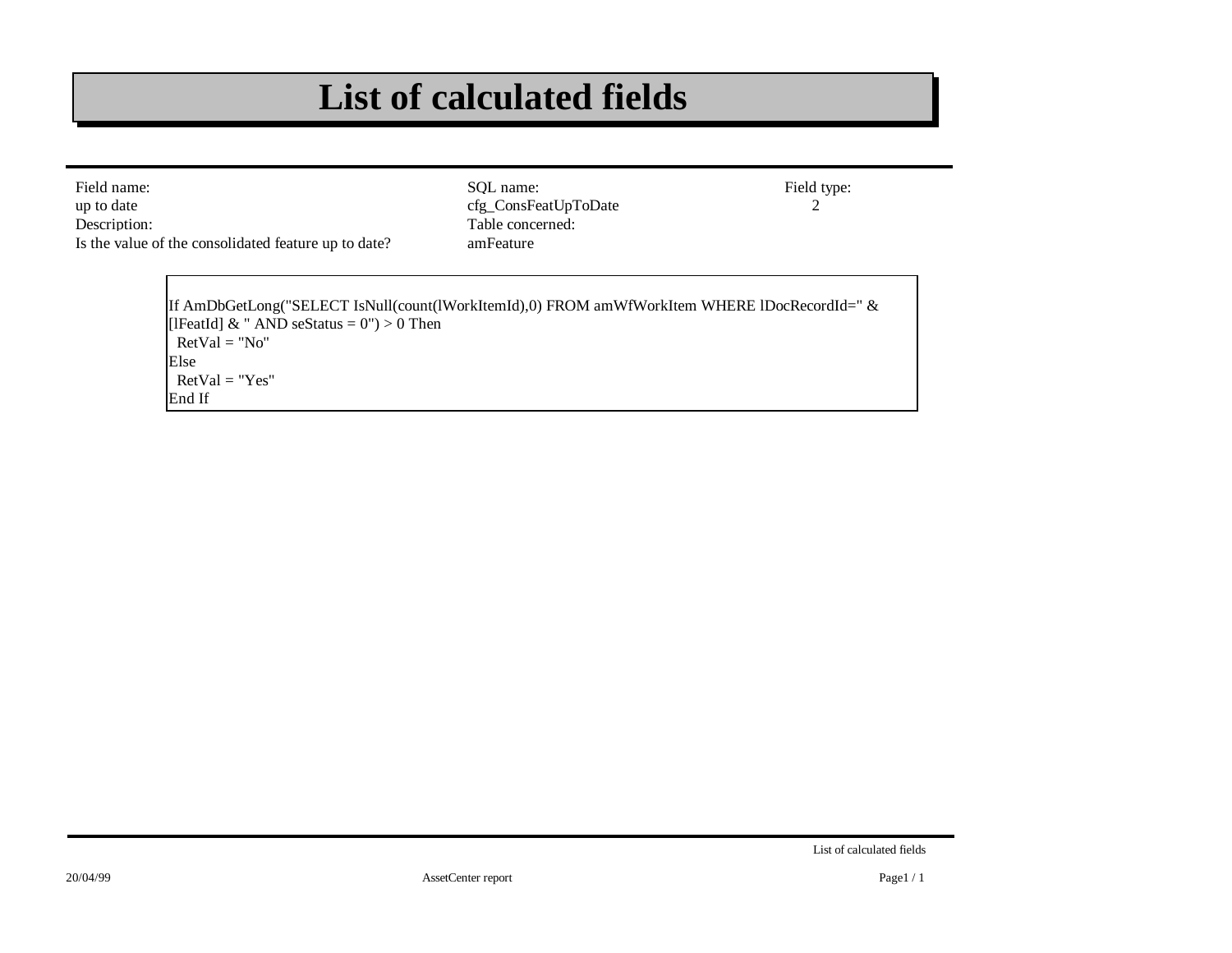# **List of products with components**

#### **By category**

| /IT/Microcomputer/Desktop/                              | Nature   | of product separately | Price in config. |
|---------------------------------------------------------|----------|-----------------------|------------------|
| Compaq Deskpro 6000                                     |          |                       |                  |
|                                                         | Computer | 0,00                  | <b>US\$0,00</b>  |
|                                                         | Computer | 0,00                  | <b>US\$0,00</b>  |
|                                                         | Computer | 0,00                  | <b>US\$0,00</b>  |
|                                                         | Computer | 0,00                  | <b>US\$0,00</b>  |
| Productivity tools Microsoft Office 97 Pro              | Computer | US\$484,00            | US\$484,00       |
| Productivity software Training Azlan Microsoft Office 9 | Computer | US\$500,00            | US\$500,00       |
| Removable storage Hewlett Packard Surestore CD-Write    | Computer | US\$454,00            | US\$454,00       |
| Removable storage Iomega Zip Drive                      | Computer | US\$130,00            | US\$130,00       |
| Removable storage Iomega Jaz Insider                    | Computer | US\$244,00            | US\$244,00       |
| Digital camera Sony Electronics Digital Mavica Camera   | Computer | US\$632,00            | US\$632,00       |
| Development Tool Microsoft Frontpage 98                 | Computer | US\$129,00            | US\$129,00       |
| Warranty Compaq Warranty Extension                      | Computer | US\$20,00             | US\$20,00        |
| Ink Jet Printer Hewlett Packard Deskjet 890Cxi          | Computer | US\$369,00            | US\$369,00       |
| Monitor NEC Multisync E700                              | Computer | US\$543,00            | US\$543,00       |
| Casual ComputeInfo Installation                         | Computer | US\$50,00             | US\$50,00        |
| Operating system Microsoft Windows NT Workstation v-    | Computer | US\$231,00            | US\$231,00       |
| Scanner Hewlett Packard Scanjet 5100Cxi                 | Computer | US\$264,00            | US\$264,00       |
| Utility Intel Landesk Virus Protect V5.0                | Computer | US\$43,00             | US\$43,00        |
| Utility AB Soft Winzip 7.0                              | Computer | US\$89,00             | US\$89,00        |
| Compaq Deskpro 4000S                                    |          |                       |                  |
|                                                         | Computer | 0,00                  | <b>US\$0,00</b>  |
|                                                         | Computer | 0,00                  | <b>US\$0,00</b>  |
|                                                         | Computer | 0,00                  | <b>US\$0,00</b>  |
|                                                         | Computer | 0,00                  | <b>US\$0,00</b>  |
| Productivity software Training Azlan Microsoft Office 9 | Computer | US\$500,00            | US\$500,00       |
| Removable storage Iomega Zip Drive                      | Computer | US\$130,00            | US\$130,00       |
| <b>Warranty Compaq Warranty Extension</b>               | Computer | US\$20,00             | US\$20,00        |
| <b>Monitor NEC Multisync A500</b>                       | Computer | US\$254,00            | US\$254,00       |
| Network Interface 3Com Fast Etherlink Xl 10/100 PCI 1   | Computer | US\$82,00             | US\$82,00        |
| Casual ComputeInfo Installation                         | Computer | US\$50,00             | US\$50,00        |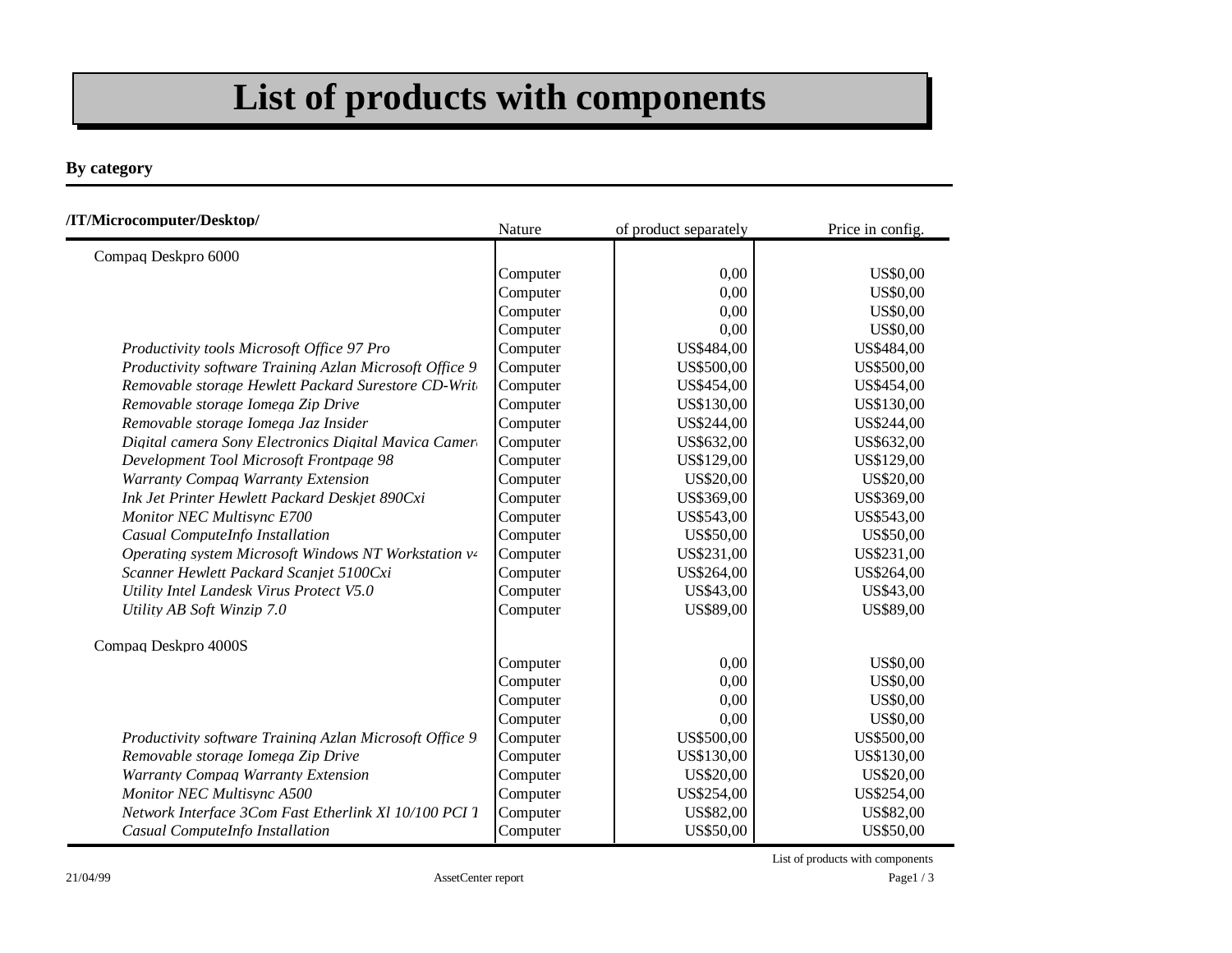# **Analysis of consumable stocks**

**By stock**

|                                               |                                       |    | <b>Qty avail. Reorder level</b> | Max. Qty | Unit price | Cost ence |     |
|-----------------------------------------------|---------------------------------------|----|---------------------------------|----------|------------|-----------|-----|
| <b>Ariane</b> stock<br>Over-stocking          |                                       |    |                                 |          |            |           |     |
|                                               | Hewlett Packard Printer paper         | 25 | 5                               | 15,00    | 4,00       | 40,00     | ,00 |
|                                               |                                       |    |                                 |          | Total:     | 40,00     |     |
| Stock levels in order                         | Hewlett Packard Black toner<br>HP8000 | 7  | 5                               | 15,00    | 49,00      | 343,00    | ,00 |
|                                               | Hewlett Packard Printer paper         | 25 | 10                              | 40,00    | 4,00       | 100,00    | ,00 |
|                                               | Hewlett Packard Black toner<br>HP8000 | 7  | $\overline{c}$                  | 7,00     | 49,00      | 343,00    | ,00 |
|                                               | Hewlett Packard Black toner<br>HP8000 | 7  | 5                               | 15,00    | 49,00      | 343,00    | ,00 |
|                                               | Hewlett Packard Printer paper         | 25 | 20                              | 70,00    | 4,00       | 100,00    | ,00 |
|                                               |                                       |    |                                 |          | Total:     | 1 229,00  |     |
| <b>Burbank stock</b><br>Stock levels in order |                                       |    |                                 |          |            |           |     |
|                                               | Hewlett Packard Printer paper         | 10 | $10\,$                          | 40,00    | 4,00       | 40,00     | ,00 |
|                                               | Hewlett Packard Black toner<br>HP8000 | 3  | $\overline{c}$                  | 7,00     | 49,00      | 147,00    | ,00 |
|                                               | Hewlett Packard Printer paper         | 10 | 5                               | 15,00    | 4,00       | 40,00     | ,00 |
| Under-stocking                                |                                       |    |                                 |          | Total:     | 227,00    |     |
|                                               | Hewlett Packard Black toner<br>HP8000 | 3  | 5                               | 15,00    | 49,00      | $-98,00$  | ,00 |
|                                               | Hewlett Packard Black toner<br>HP8000 | 3  | 5                               | 15,00    | 49,00      | $-98,00$  | ,00 |
|                                               | Hewlett Packard Printer paper         | 10 | 20                              | 70,00    | 4,00       | $-40,00$  | ,00 |
|                                               |                                       |    |                                 |          | Total:     | $-236,00$ |     |
| I.S. reserve<br>Over-stocking                 |                                       |    |                                 |          |            |           |     |
|                                               | Hewlett Packard Printer paper         | 62 | 10                              | 40,00    | 4,00       | 88,00     | ,00 |
|                                               | Hewlett Packard Black toner<br>HP8000 | 12 | $\overline{c}$                  | 7,00     | 49,00      | 245,00    | ,00 |
|                                               | Hewlett Packard Printer paper         | 62 | 5                               | 15,00    | 4,00       | 188,00    | ,00 |
| Stock levels in order                         |                                       |    |                                 |          | Total:     | 521,00    |     |
|                                               | Hewlett Packard Black toner<br>HP8000 | 12 | 5                               | 15,00    | 49,00      | 588,00    | ,00 |
|                                               | Hewlett Packard Black toner<br>HP8000 | 12 | 5                               | 15,00    | 49,00      | 588,00    | ,00 |
|                                               | Hewlett Packard Printer paper         | 62 | $20\,$                          | 70,00    | 4,00       | 248,00    | ,00 |
|                                               |                                       |    |                                 |          | Total:     | 1 424,00  |     |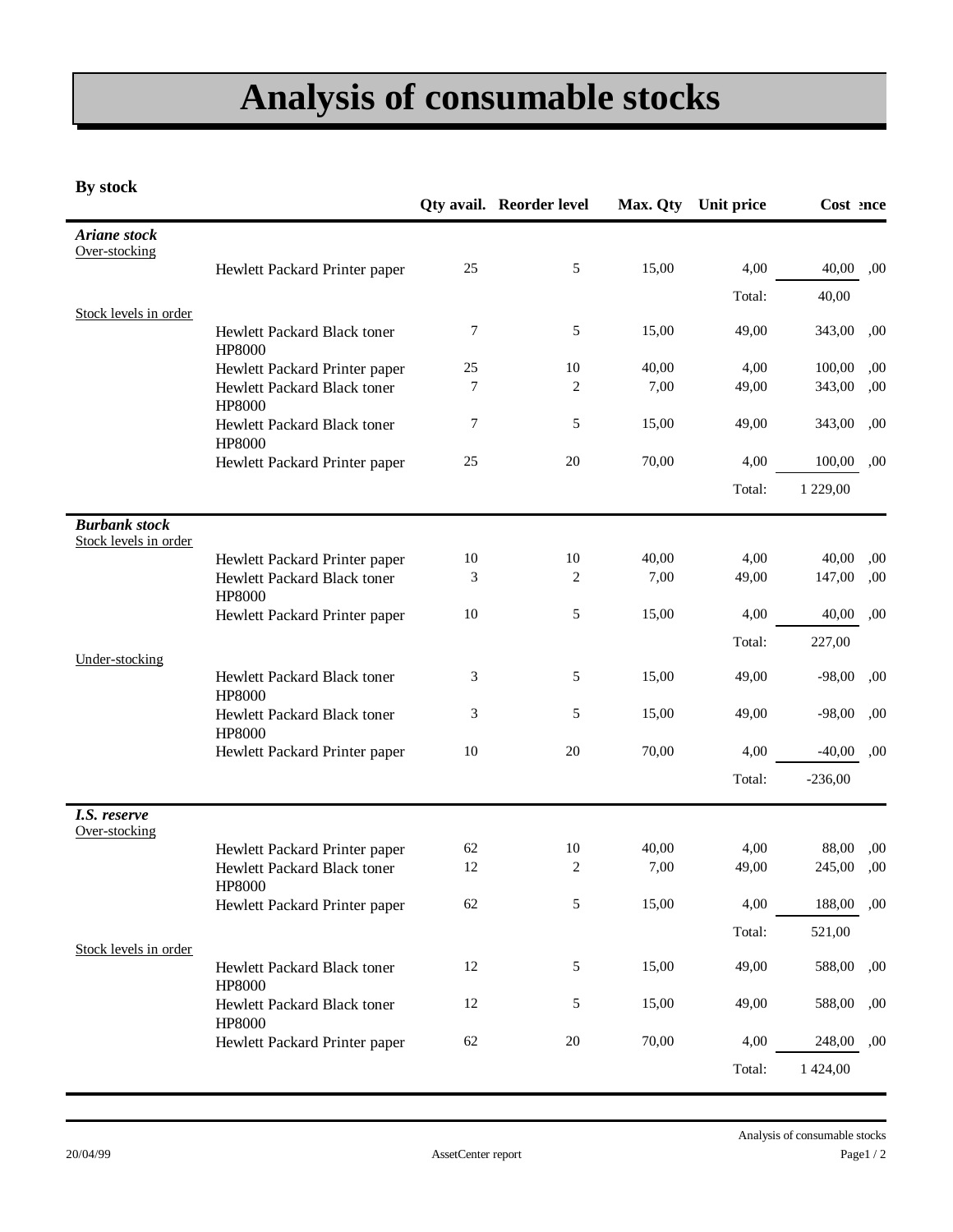# **Currency conversion table**

#### **By currency**

| <b>United States Dollar</b> |          |              |                     |                    |                    |                    |                    |               |                    |
|-----------------------------|----------|--------------|---------------------|--------------------|--------------------|--------------------|--------------------|---------------|--------------------|
| 01/01/96                    | $1$ USD= | ATS<br>11.91 | <b>BEF</b><br>34.91 | <b>CAD</b><br>1.51 | <b>CHF</b><br>1.40 | <b>DEM</b><br>1.69 | <b>DKK</b><br>6.44 | ESP<br>144.01 | <b>EUR</b><br>0.87 |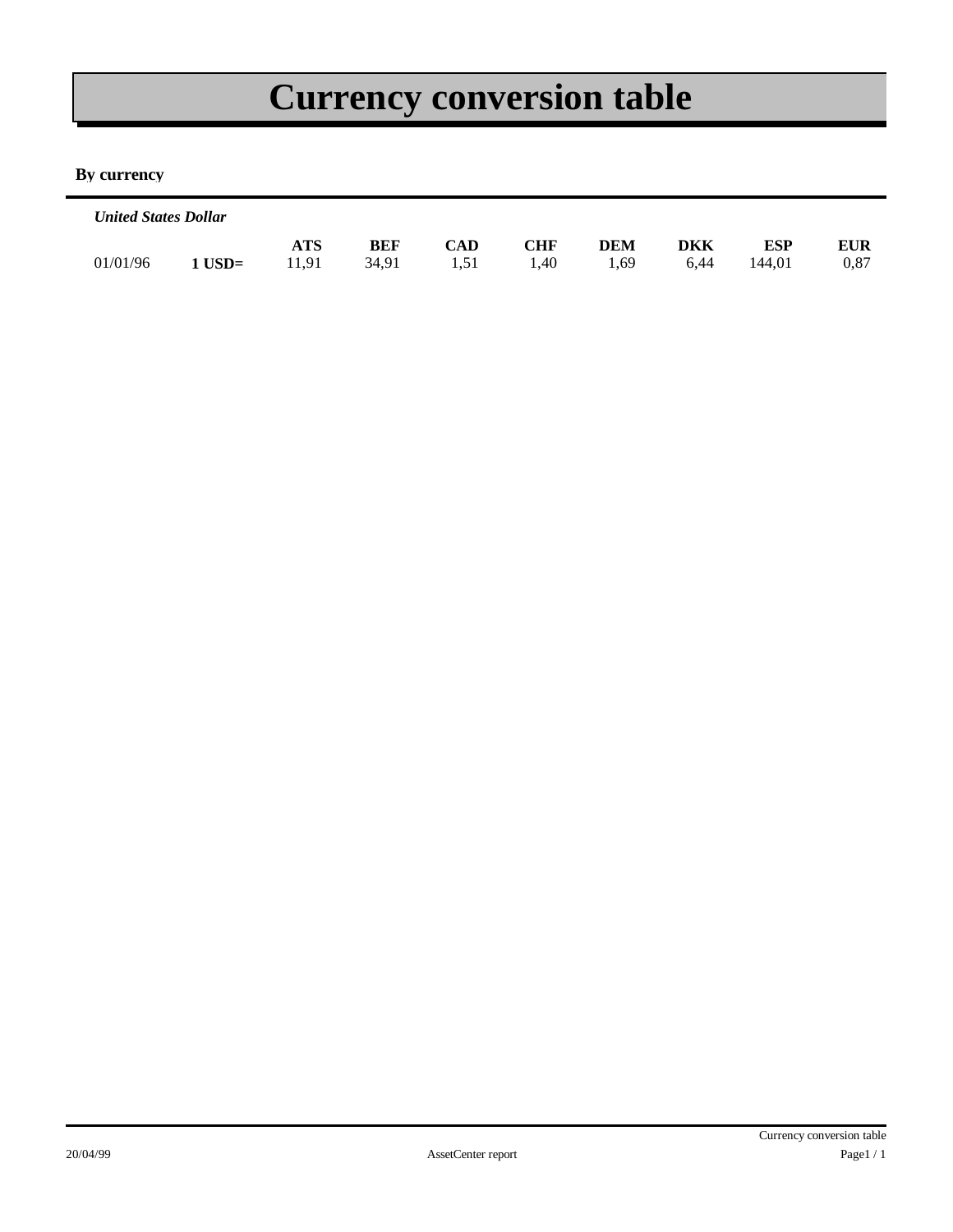# **Internal directory**

| Name or department             | <b>Telephone</b> | Facsimile                                | <b>EMail</b>                                        | <b>Title</b>                        |  |  |
|--------------------------------|------------------|------------------------------------------|-----------------------------------------------------|-------------------------------------|--|--|
|                                |                  |                                          |                                                     |                                     |  |  |
| Administration                 |                  |                                          |                                                     |                                     |  |  |
| Mr. Hartke Richard             |                  | (650) 572-900( (650) 572-9099 taltek.com |                                                     | <b>Building Maintenance Manager</b> |  |  |
| Mrs. Listel Susan              |                  |                                          | (650) 572-900( (650) 572-909! listel@taltek.com     | Switchboard Manager                 |  |  |
| Finance                        |                  |                                          |                                                     |                                     |  |  |
| Mr. Colombo Gerald             |                  |                                          | 0181 345 9805 0181 345 9801 MAPI:colombo@taltek.com | <b>Administrative Controller</b>    |  |  |
| Mr. Mankowicz Dominic          |                  |                                          | 0181 345 9806 0181 345 9801 mankowicz@taltek.com    | <b>Chief Financial Officer</b>      |  |  |
| Mrs. Merchand Nicole           |                  |                                          | 0181 345 9808 0181 345 9801 merchand@taltek.com     | Human Resources Manager             |  |  |
| <b>Administrative Services</b> |                  |                                          |                                                     |                                     |  |  |
| Mr. Bell Gerald                |                  |                                          | 0181 345 9802 0181 345 9801 bell@taltek.com         | <b>Chief Accountant</b>             |  |  |
| Mrs. Mitsuko Annita            |                  |                                          | 0181 345 9803 0181 345 9801 mitsuko@taltek.com      | Accounting                          |  |  |
| Mrs. Tossi Michaela            |                  |                                          | 0181 345 9804 0181 345 9801 tossi@taltek.com        | <b>Purchasing Manager</b>           |  |  |
| I.S. Department                |                  |                                          |                                                     |                                     |  |  |
| Admin                          |                  | (408) 536-600( (650) 572-9099 taltek.com |                                                     |                                     |  |  |
| Mr. Carpenter Jérôme           |                  |                                          | (650) 572-900. (650) 572-909. carpenter@taltek.com  | Analyst                             |  |  |
| Mr. Chavez Philip              |                  | (650) 572-9001 (650) 572-9095 AM:PHILIP  |                                                     | Directeur C101                      |  |  |
| Mr. Gerardin Christian         |                  |                                          | (650) 572-900. (650) 572-909. gerardin@taltek.com   | Project Manager                     |  |  |
| Mr. Levky Patrick              |                  |                                          | (650) 572-900 (650) 572-909 levky@taltek.com        | Helpdesk Manager                    |  |  |
| <b>Technical Support</b>       |                  |                                          |                                                     |                                     |  |  |
| Mr. Lübeck Alexandre           |                  | (650) 572-900( (650) 572-909! AM:ALEX    |                                                     | Helpdesk Manager                    |  |  |
| <b>Burbank Unit</b>            |                  |                                          |                                                     |                                     |  |  |
| Mr. Langhoff Christopher       |                  | (408) 422-550; (408) 421-5511 AM:CHRIS   |                                                     | Helpdesk Technician                 |  |  |
| Mr. Valentine Michael          |                  |                                          | (408) 422-5504 (408) 421-5511 AM:MICHAEL            | Helpdesk Technician                 |  |  |
| Mr. Vernon Larry               |                  | (408) 422-550. (408) 421-5511 AM:LARRY   |                                                     | Helpdesk Technician                 |  |  |
| Helpdesk                       |                  |                                          |                                                     |                                     |  |  |
| Mrs. Landau Vera               |                  | (650) 572-900( (650) 572-909! AM: VERA   |                                                     | Helpdesk Operator                   |  |  |
| Mr. Lapley Jonas               |                  |                                          | (650) 572-900( (650) 572-9099 lapley@taltek.com     | Helpdesk Operator                   |  |  |
| Los Angeles Unit               |                  |                                          |                                                     |                                     |  |  |
| Mr. Bercher Georges            |                  |                                          | (650) 572-900( (650) 572-909! AM:GEORGES            | Helpdesk Technician                 |  |  |
| Mrs. Bratt Julia               |                  | (650) 572-900( (650) 572-909! AM:JULIA   |                                                     | Helpdesk Technician                 |  |  |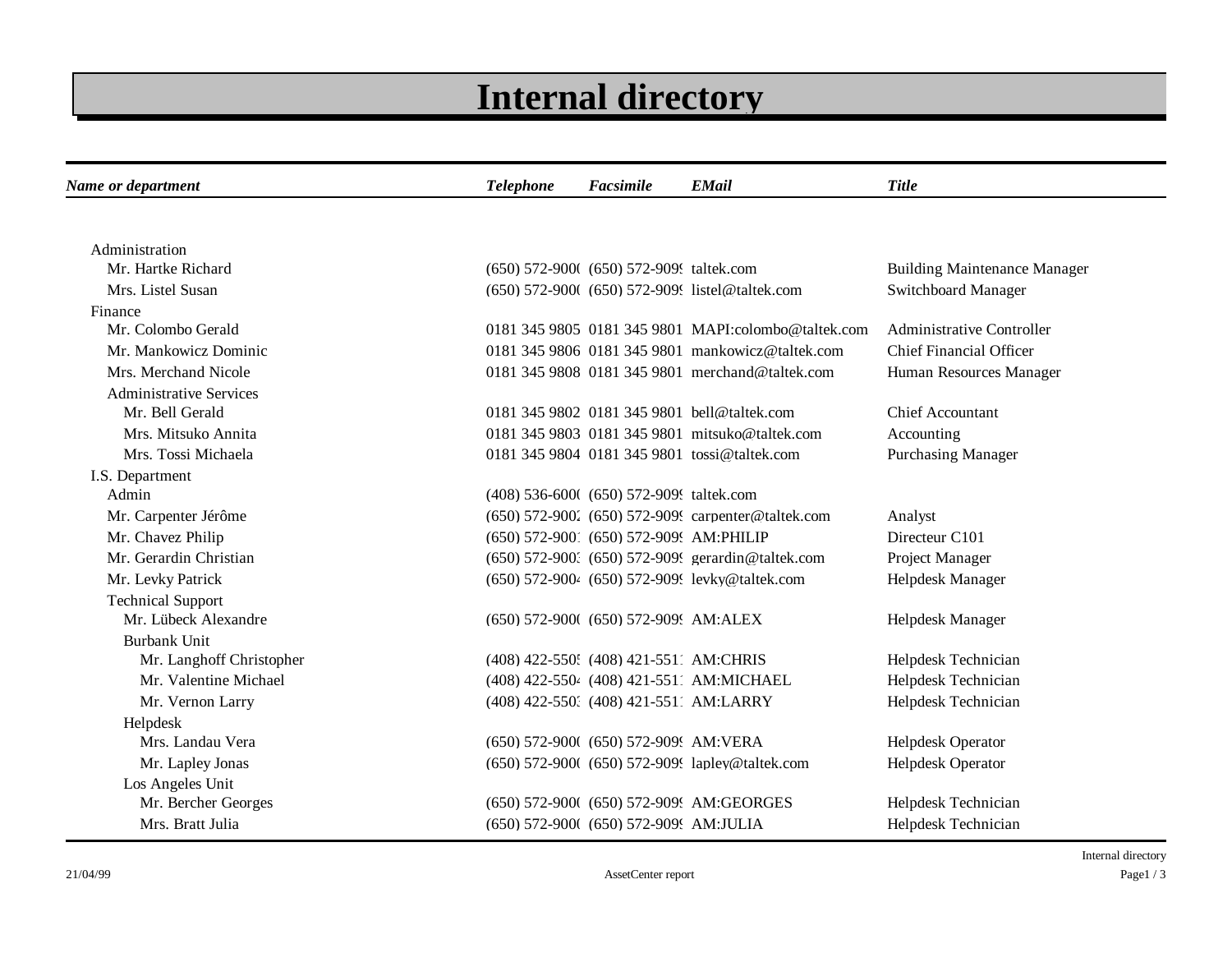### **List of asset users for the month of 04/1999**

| By asset                         |                                        |                                                |
|----------------------------------|----------------------------------------|------------------------------------------------|
| Asset tag DST000035<br>Serial #  |                                        | Compaq Deskpro 6000                            |
| Previous user                    | Date of change                         | Next user                                      |
| Levky, Patrick                   | 21/04/99 13:25:33                      | Chavez, Philip                                 |
| Asset tag BAK000038<br>Serial #  |                                        | Hewlett Packard Surestore CD-Writer Plus 7200E |
| Previous user                    | Date of change                         | Next user                                      |
| Levky, Patrick<br>Chavez, Philip | 21/04/99 13:25:34<br>21/04/99 13:26:04 | Chavez, Philip<br>Patrick Levky                |
| Asset tag SCN000041<br>Serial #  |                                        | Hewlett Packard Scanjet 5100Cxi                |
| Previous user                    | Date of change                         | Next user                                      |
| Levky, Patrick<br>Chavez, Philip | 21/04/99 13:25:37<br>21/04/99 13:26:08 | Chavez, Philip<br>Patrick Levky                |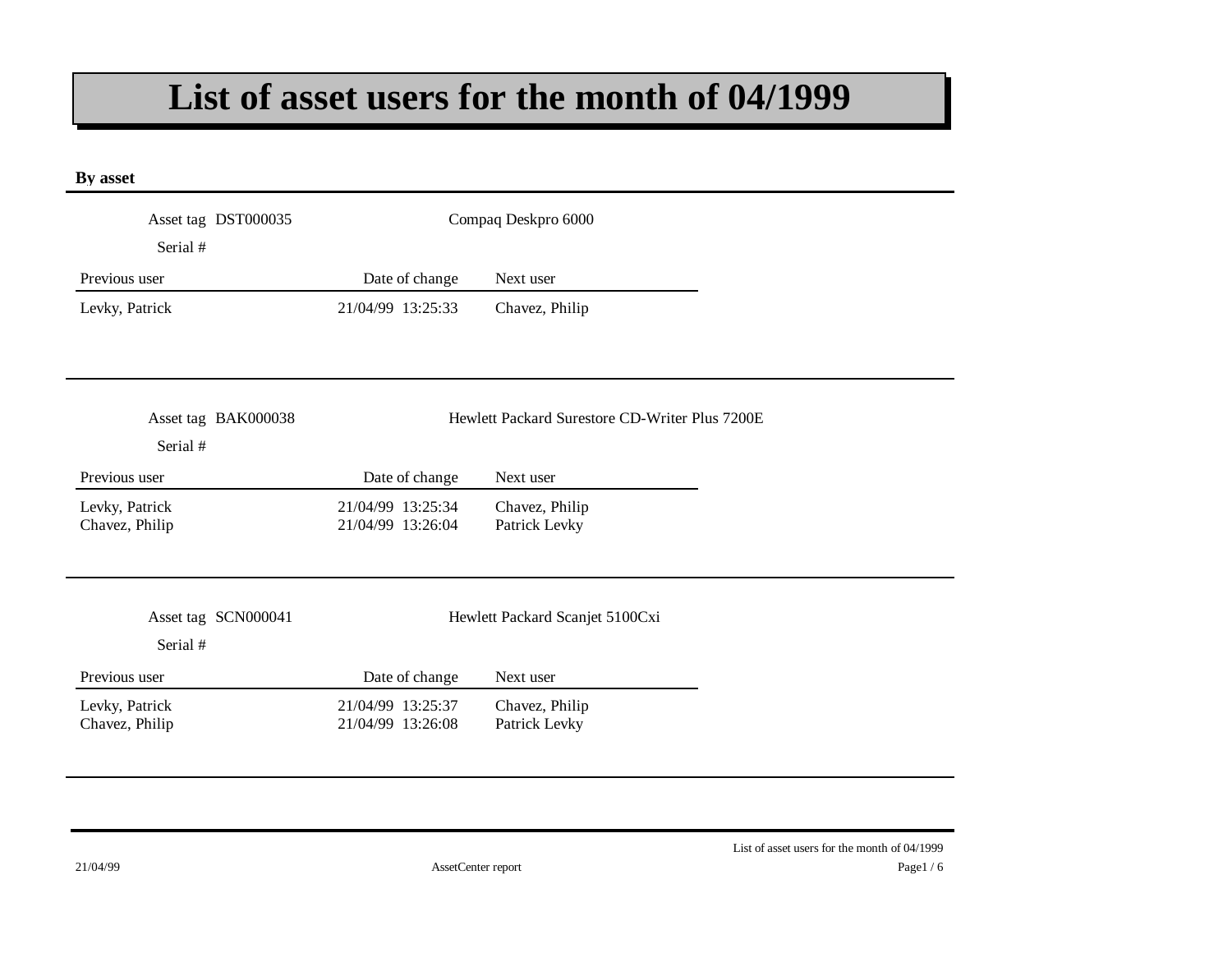### **Estimate EST000001**

#### COMPUTINFO

4896 Stevens Pl.

(499) 735-9000 Tel:<br>Fax:

Fax: (409) 735-9191 72007 Austin United States

For the attention of

| Description                | Supplier ref. | Qty | Unit cost | Total cost |
|----------------------------|---------------|-----|-----------|------------|
| IBM Model 9577KNG          | CI000457      |     | 3 160,00  | 13 272,00  |
| $+$ IBM G42                |               |     | 212,00    | 1 272,00   |
| + ComputeInfo Installation |               | O   | 50,00     | 300,00     |
|                            |               |     |           |            |
|                            |               |     |           | 14 844,00  |
|                            |               |     |           |            |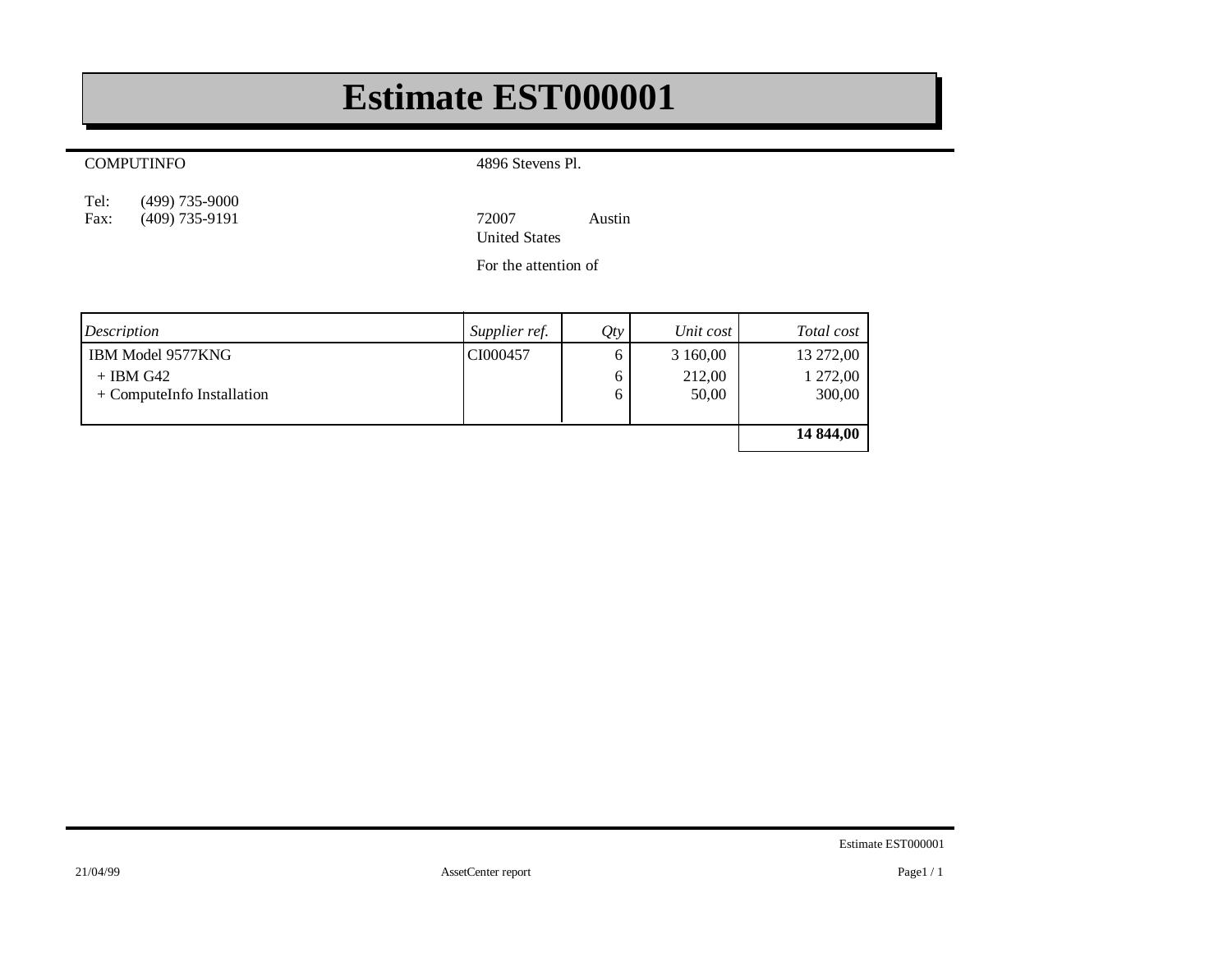# **Comparison of quotes**

**By request**

**REQ000001 Equip Hotline room Normal**

**For 14/01/96**

| <b>COMPUTINFO</b>                        | 4896 Stevens Pl.  |              |            |               |
|------------------------------------------|-------------------|--------------|------------|---------------|
| Tel (499) 735-9000<br>Fax (409) 735-9191 | 72007             | Austin       |            |               |
|                                          | Qty req.          | Unit price   | Discount   |               |
| <b>IBM Model 9577KNG</b>                 | 6                 | US\$3 160,00 | 0,30       | US\$13 272,00 |
| IBM G42                                  | 6                 | US\$212,00   | 0,00       | US\$1 272,00  |
| ComputeInfo Installation                 | 6                 | US\$50,00    | 0,00       | US\$300,00    |
|                                          |                   |              | Total cost | US\$14 844,00 |
| <b>COMMUTEL</b><br>Tel (404) 851-1000    | 4650 Caritina Dr. |              |            |               |
| Fax (508) 620-7751                       | 90043             | Los Angeles  |            |               |
|                                          | Qty req.          | Unit price   | Discount   |               |
| <b>IBM Model 9577KNG</b>                 | 6                 | US\$3 160,00 | 0,00       | US\$18 960,00 |
| IBM G42                                  | 6                 | US\$212,00   | 0,00       | US\$1 272,00  |
| ComputeInfo Installation                 | 6                 | US\$50,00    | 0,00       | US\$300,00    |
|                                          |                   |              | Total cost | US\$20 532,00 |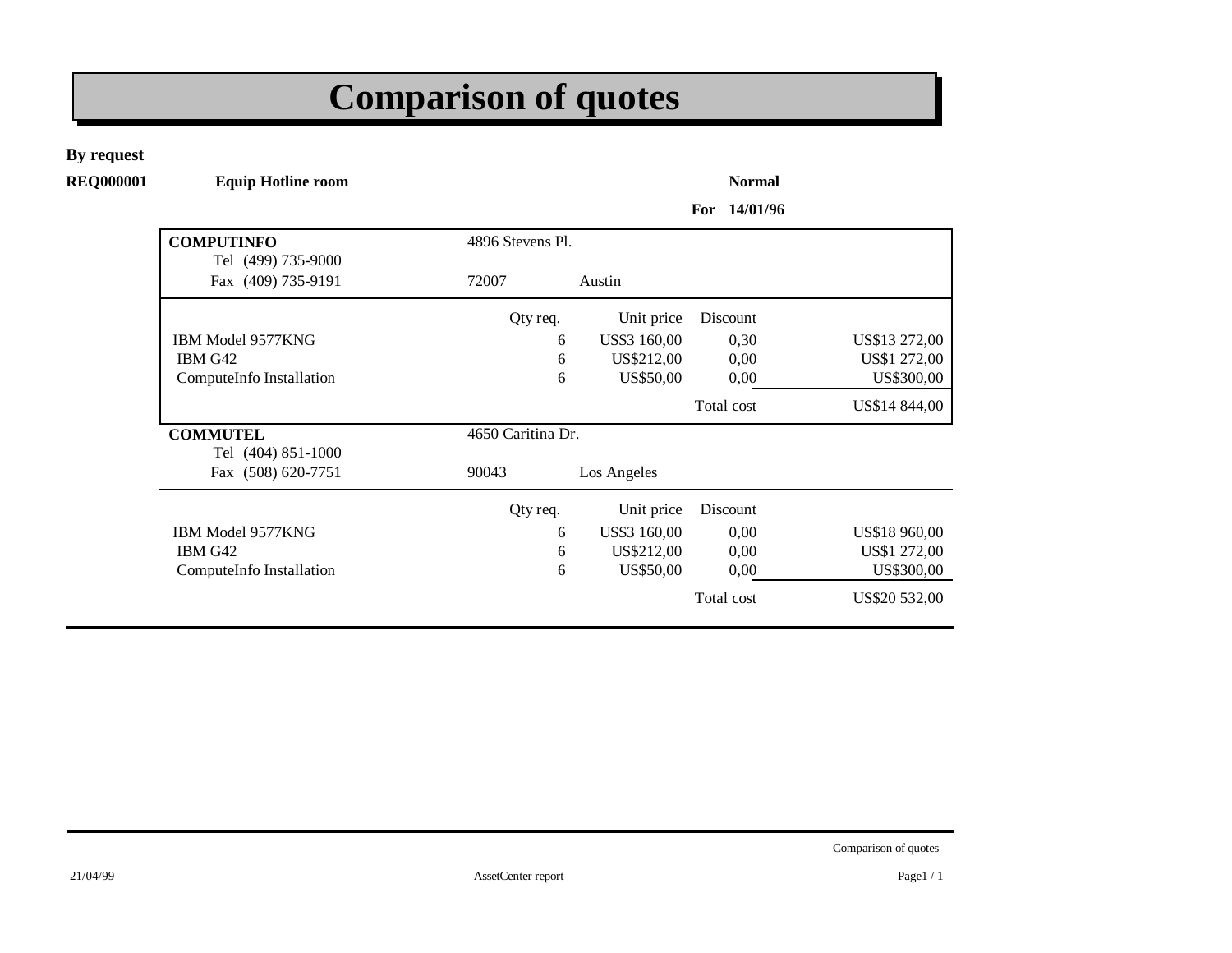# **Breakdown of expenses**

**By budget, purpos** 

**0 Purchase Asset** mDebit

| Title    | cf mCredit | cf sePurpose<br>iCreditRef1 |          |
|----------|------------|-----------------------------|----------|
|          | 0.00       | 0,00 Purchase Asset         | 0.00     |
| Purchase | 0.00       | 0,00 Purchase Asset         | 1 617,70 |
| Purchase | 0.00       | 0,00 Purchase Asset         | 1 617,70 |
| Purchase | 0.00       | 0,00 Purchase Asset         | 1 617,70 |
| Purchase | 0.00       | 0.00 Purchase Asset         | 1 617,70 |
| Purchase | 0.00       | 0,00 Purchase Asset         | 1 617,70 |
| Purchase | 0.00       | 0.00 Purchase Asset         | 1 617,70 |
| Purchase | 0.00       | 0,00 Purchase Asset         | 1 617,70 |
| Purchase | 0.00       | 0.00 Purchase Asset         | 1 617.70 |
| Purchase | 0.00       | 0.00 Purchase Asset         | 454.00   |
|          |            |                             |          |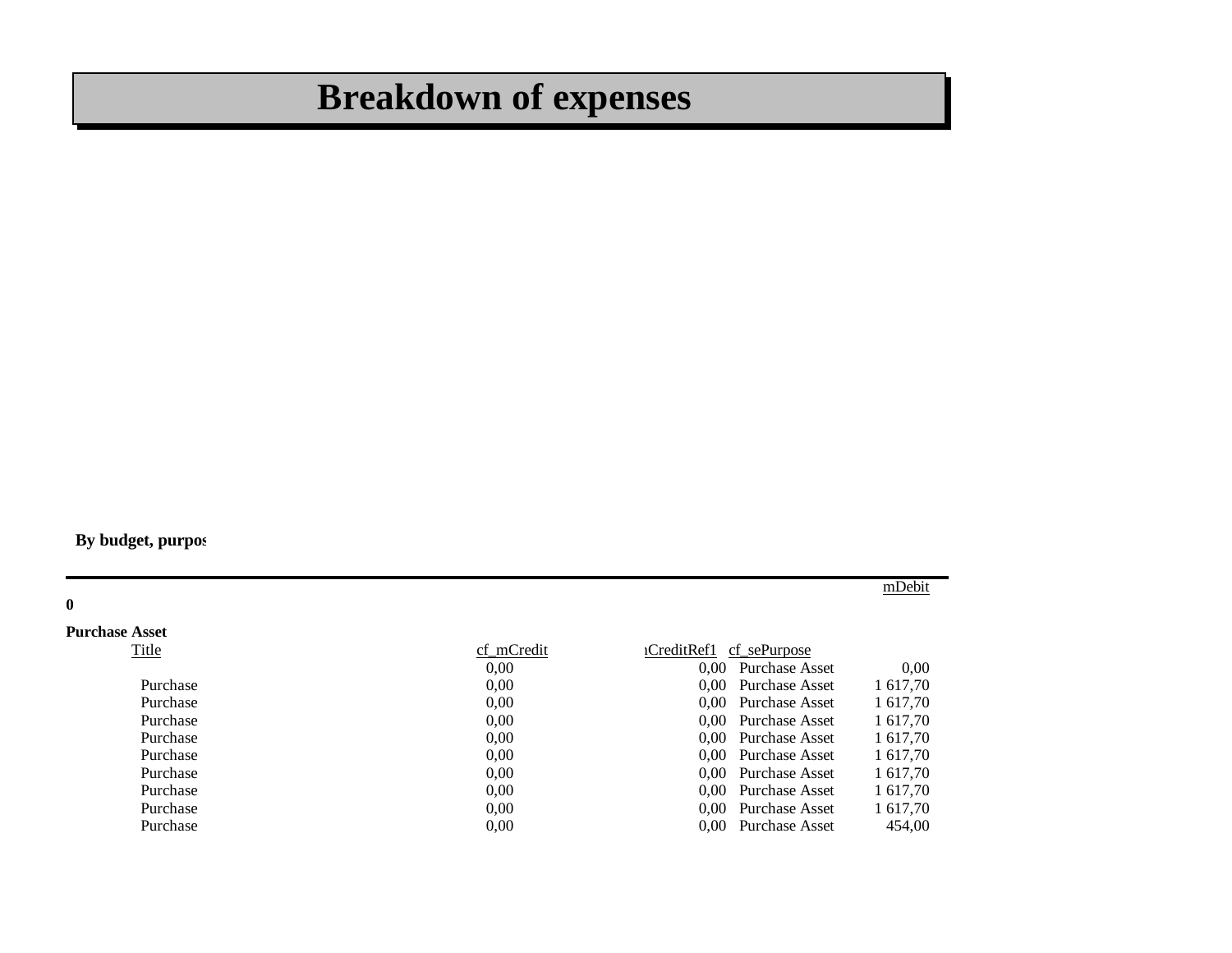### **Expense lines by cost center from 20/02/99 to 20/04/99**

#### **Common Line**

Debit Credit Start date: 01/01/98 End: 31/12/99 Supervisor: DEMO-C1 Gerald Colombo Code: 909 Cost center number:  $20/04/9$  Purchase 2 342,90 0,00  $20/04/9$  Purchase 2 342,90 0,00  $20/04/9$  Purchase 2 342,90 0,00  $20/04/9$  Purchase 2 342,90 0,00  $20/04/9$  Purchase 2 342,90 0,00  $20/04/9$  Purchase 2 342,90 0,00  $20/04/9$  Purchase 2 342,90 0,00  $20/04/9$  Purchase 2 342,90 0,00  $20/04/9$  Purchase 2 342,90 0,00  $20/04/9$  Purchase  $303,00$  0,00  $20/04/9$  Purchase  $303,00$  0,00  $20/04/9$  Purchase  $303,00$  0,00  $20/04/9$  Purchase  $303,00$  0,00  $20/04/9$  Purchase  $303,00$  0,00  $20/04/9$  Purchase  $303,00$  0,00  $20/04/9$  Purchase  $303,00$  0,00  $20/04/9$  Purchase  $303,00$  0,00  $20/04/9$  Purchase  $303,00$  0,00  $20/04/9$  Purchase  $4\,436,00$  0,00  $20/04/9$  Purchase  $4\,436,00$  0,00  $20/04/9$  Purchase  $4\,436,00$  0,00  $20/04/9$  Purchase  $4\,436,00$  0,00  $20/04/9$  Purchase  $4\,436,00$  0,00  $20/04/9$  Purchase  $4\,436,00$  0,00  $20/04/9$  Purchase  $4\,436,00$  0,00  $20/04/9$  Purchase  $4\,436,00$  0,00  $20/04/9$  Purchase  $4\,436,00$  0,00  $20/04/9$  Purchase  $196,00$  0,00  $20/04/9$  Purchase  $196,00$  0,00  $20/04/9$  Purchase  $196,00$  0,00  $20/04/9$  Purchase  $196,00$  0,00  $20/04/9$  Purchase  $196,00$  0,00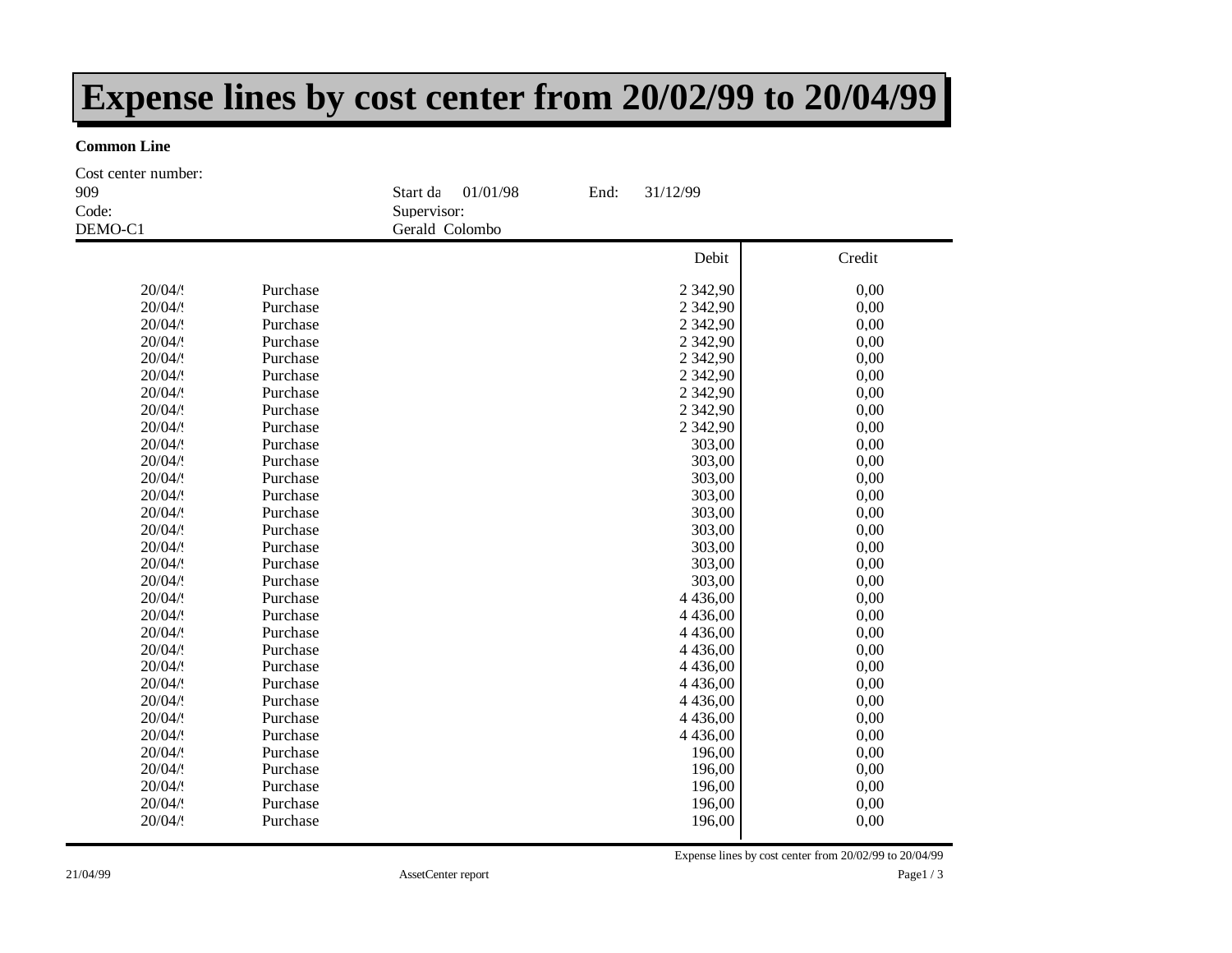# **Expenses generated by contract**

| Reference currency 1 |                  |                           |                        |                                |
|----------------------|------------------|---------------------------|------------------------|--------------------------------|
| C000001<br>Warranty  |                  |                           |                        |                                |
|                      |                  | Tel                       | Fax                    |                                |
| Init. payment        | Date<br>05/04/99 | Debit<br>553,92           | Credit<br>0,00         |                                |
|                      |                  | 553,92                    | 0,00<br>553,92 Debit   |                                |
| C000002<br>Warranty  |                  |                           |                        |                                |
|                      |                  | Tel                       | Fax                    |                                |
| Init. payment        | Date<br>09/04/99 | Debit<br>493,34<br>493,34 | Credit<br>0,00<br>0,00 |                                |
|                      |                  |                           | 493,34 Debit           |                                |
| C000003<br>Warranty  |                  |                           |                        |                                |
|                      |                  | Tel                       | Fax                    |                                |
| Init. payment        | Date<br>20/04/99 | Debit<br>34,62            | Credit<br>0,00         |                                |
|                      |                  |                           |                        | Expenses generated by contract |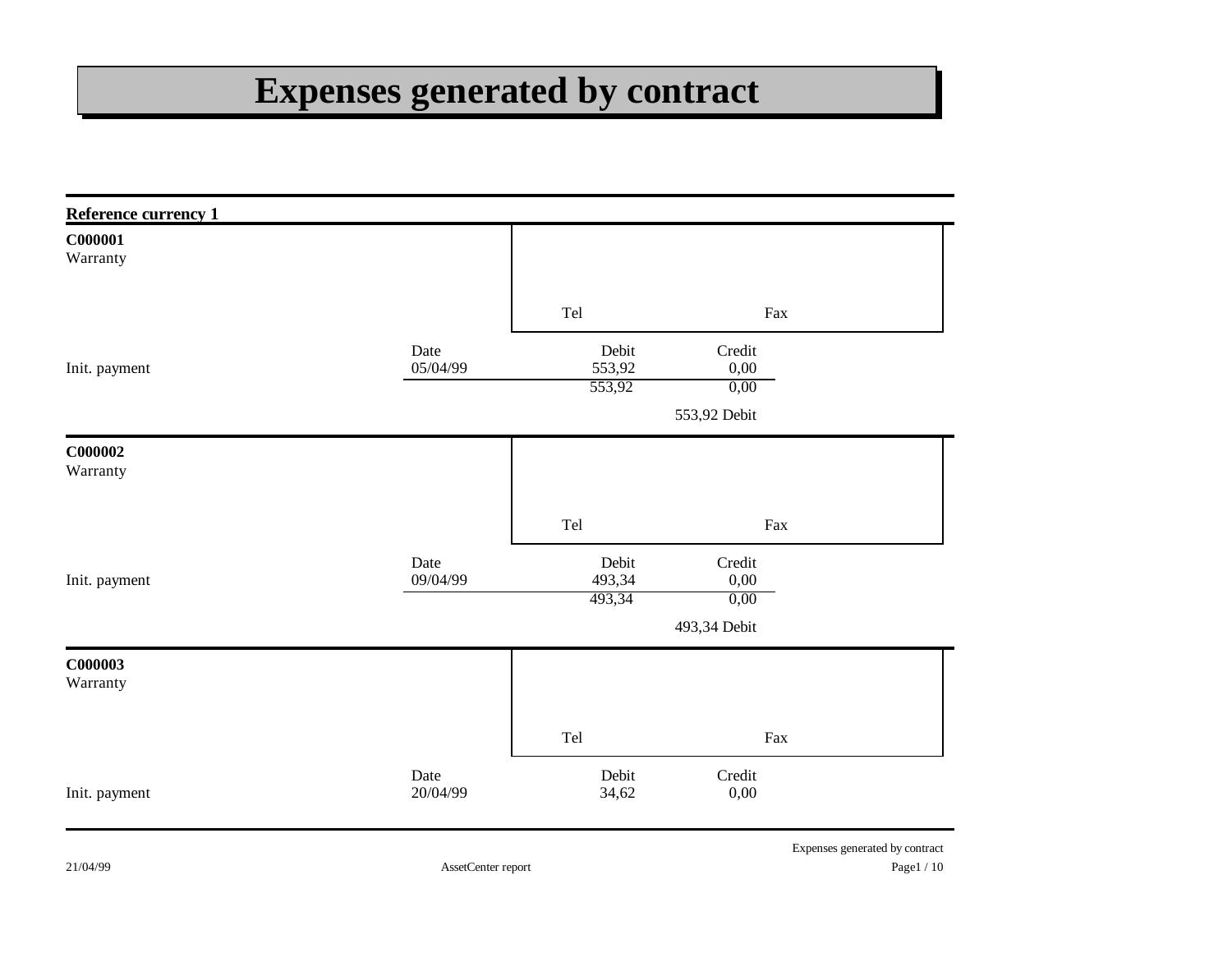### **List of feature classes**

#### **By name**

 Misc. Other Physical **Technical**  Drives Network and communications Printing Video and imaging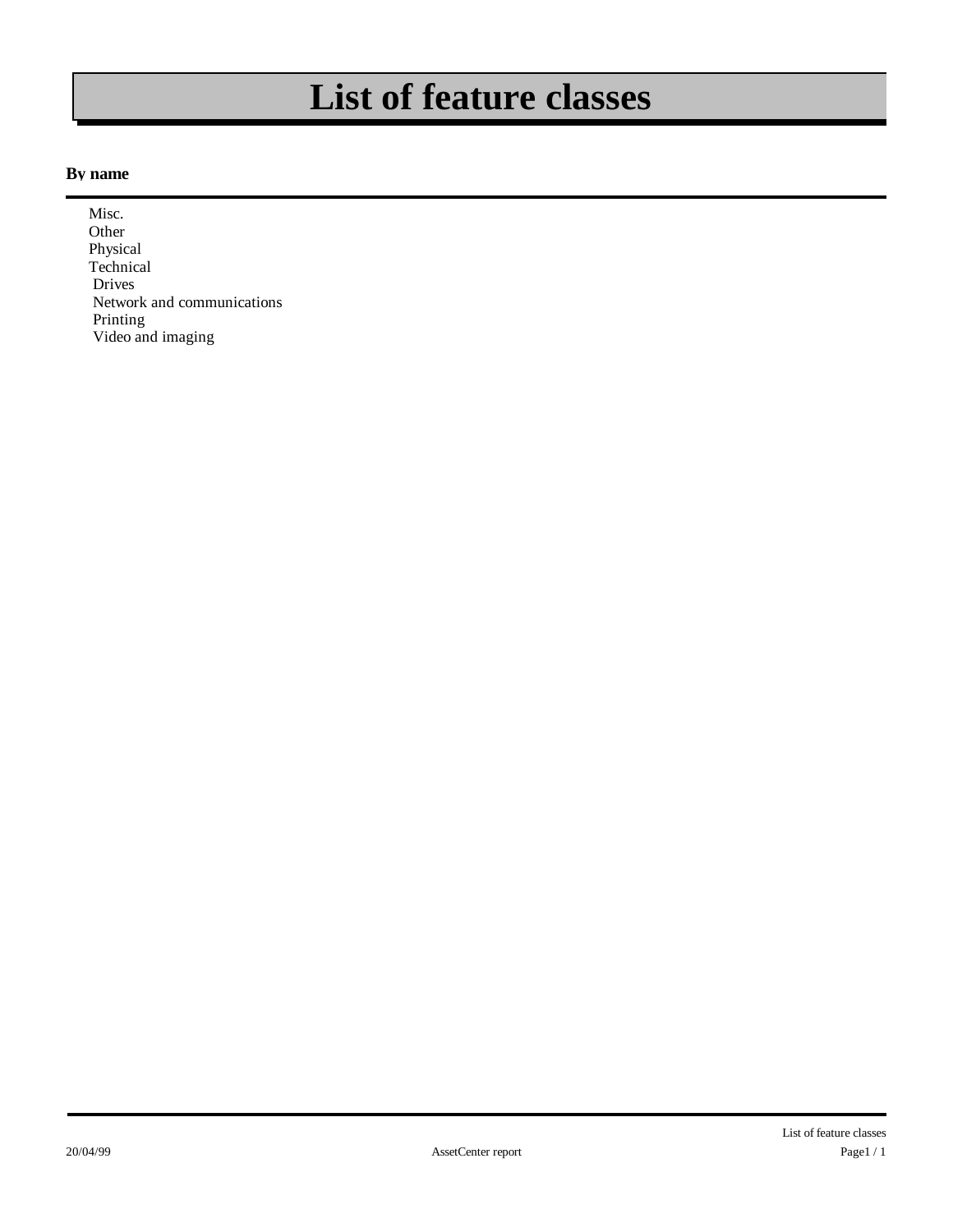# **List of assets by category, inventory date**

#### By category, inventory date

| <b>Inventory</b> date              | Asset tag                      | <b>Model</b>                                        | <b>User</b>                          |
|------------------------------------|--------------------------------|-----------------------------------------------------|--------------------------------------|
| /IT/Microcomputer/Desktop/         |                                |                                                     |                                      |
| 19/04/99                           | DST000147 Compaq Deskpro 6000  |                                                     |                                      |
| 19/04/99                           | DST000148 Compaq Deskpro 6000  |                                                     |                                      |
| 19/04/99                           | DST000149 Compaq Deskpro 6000  |                                                     |                                      |
| 19/04/99                           | DST000150 Compaq Deskpro 6000  |                                                     |                                      |
| 19/04/99                           | DST000151 Compaq Deskpro 6000  |                                                     |                                      |
| 19/04/99                           | DST000152 Compaq Deskpro 6000  |                                                     |                                      |
| 19/04/99                           | DST000153 Compaq Deskpro 6000  |                                                     |                                      |
| 19/04/99                           | DST000154 Compaq Deskpro 6000  |                                                     |                                      |
| 19/04/99                           | DST000001 IBM Model 9577KNG    |                                                     |                                      |
| 19/04/99                           | DST000002 IBM Model 9577KNG    |                                                     |                                      |
| 19/04/99                           | DST000003 IBM Model 9577KNG    |                                                     |                                      |
| 19/04/99                           | DST000004 IBM Model 9577KNG    |                                                     |                                      |
| 19/04/99                           | DST000005 IBM Model 9577KNG    |                                                     |                                      |
| 19/04/99                           | DST000006 IBM Model 9577KNG    |                                                     |                                      |
| 19/04/99                           | DST000279 Compaq Deskpro 4000S |                                                     | /Taltek/Administration/Hartke, Rich  |
| 19/04/99                           | DST000280 Compaq Deskpro 4000S |                                                     | /Taltek/Administration/Listel, Susar |
| 19/04/99                           | DST000283 Compaq Deskpro 4000S |                                                     | /Taltek/Finance/Administrative Serv  |
| 19/04/99                           | DST000284 Compaq Deskpro 4000S |                                                     | /Taltek/Finance/Administrative Serv  |
| 19/04/99                           | DST000281 Compaq Deskpro 4000S |                                                     | /Taltek/Finance/Mankowicz, Domin     |
| 19/04/99                           | DST000282 Compaq Deskpro 4000S |                                                     | /Taltek/Finance/Merchand, Nicole, l  |
| 19/04/99                           | DST000023 Compaq Deskpro 6000  |                                                     | /Taltek/I.S. Department/Carpenter, J |
| 19/04/99                           | DST000036 Compaq Deskpro 6000  |                                                     | /Taltek/I.S. Department/Chavez, Phi  |
| 19/04/99                           | DST000034 Compaq Deskpro 6000  |                                                     | /Taltek/I.S. Department/Gerardin, C  |
| 19/04/99                           | DST000035 Compaq Deskpro 6000  |                                                     | /Taltek/I.S. Department/Levky, Patri |
| 19/04/99                           | DST000235 Compaq Deskpro 6000  |                                                     | /Taltek/Operations/Bernard, Cathy, 1 |
| 19/04/99                           | DST000236 Compaq Deskpro 6000  |                                                     | /Taltek/Operations/Production/Krau   |
| 19/04/99                           | DST000286 Compag Deskpro 4000S |                                                     | /Taltek/Research/Hagen, Hans, DEM    |
| 19/04/99                           | DST000285 Compaq Deskpro 4000S |                                                     | /Taltek/Research/Pauli, Andreas, DF  |
| 19/04/99                           | DST000287 Compaq Deskpro 4000S |                                                     | /Taltek/Research/Werner, Petra, DE   |
| 19/04/99                           | DST000288 Compaq Deskpro 4000S |                                                     | /Taltek/Sales/Burbank Agency/Lagu    |
| 19/04/99                           | DST000238 Compaq Deskpro 6000  |                                                     | /Taltek/Sales/Los Angeles Agency/C   |
| 19/04/99                           | DST000237 Compaq Deskpro 6000  |                                                     | /Taltek/Sales/Marketing Managemer    |
|                                    |                                | <b>Number of assets</b>                             | <b>Total value</b>                   |
|                                    |                                |                                                     | 32<br>45 224,20                      |
| /IT/Microcomputer/Docking station/ |                                |                                                     |                                      |
| 19/04/99                           |                                | DCK000111 Toshiba Notedock III Enhanced Port Replic |                                      |
| 10/04/00                           |                                | DCK000112 Toshiba Notedock III Enhanced Port Replic |                                      |

| 19/04/99 | DCK000112 Toshiba Notedock III Enhanced Port Replic                                     |
|----------|-----------------------------------------------------------------------------------------|
| 19/04/99 | DCK000113 Toshiba Notedock III Enhanced Port Replic                                     |
| 19/04/99 | DCK000114 Toshiba Notedock III Enhanced Port Replic                                     |
| 19/04/99 | DCK000115 Toshiba Notedock III Enhanced Port Replic                                     |
| 19/04/99 | DCK000116 Toshiba Notedock III Enhanced Port Replic                                     |
| 19/04/99 | DCK000117 Toshiba Notedock III Enhanced Port Replic                                     |
| 19/04/99 | DCK000118 Toshiba Notedock III Enhanced Port Replic                                     |
| 19/04/99 | DCK000119 Toshiba Notedock III Enhanced Port Replic                                     |
| 19/04/99 | DCK000071 Toshiba Notedock III Enhanced Port Replic /Taltek/I.S. Department/Chavez, Phi |
|          |                                                                                         |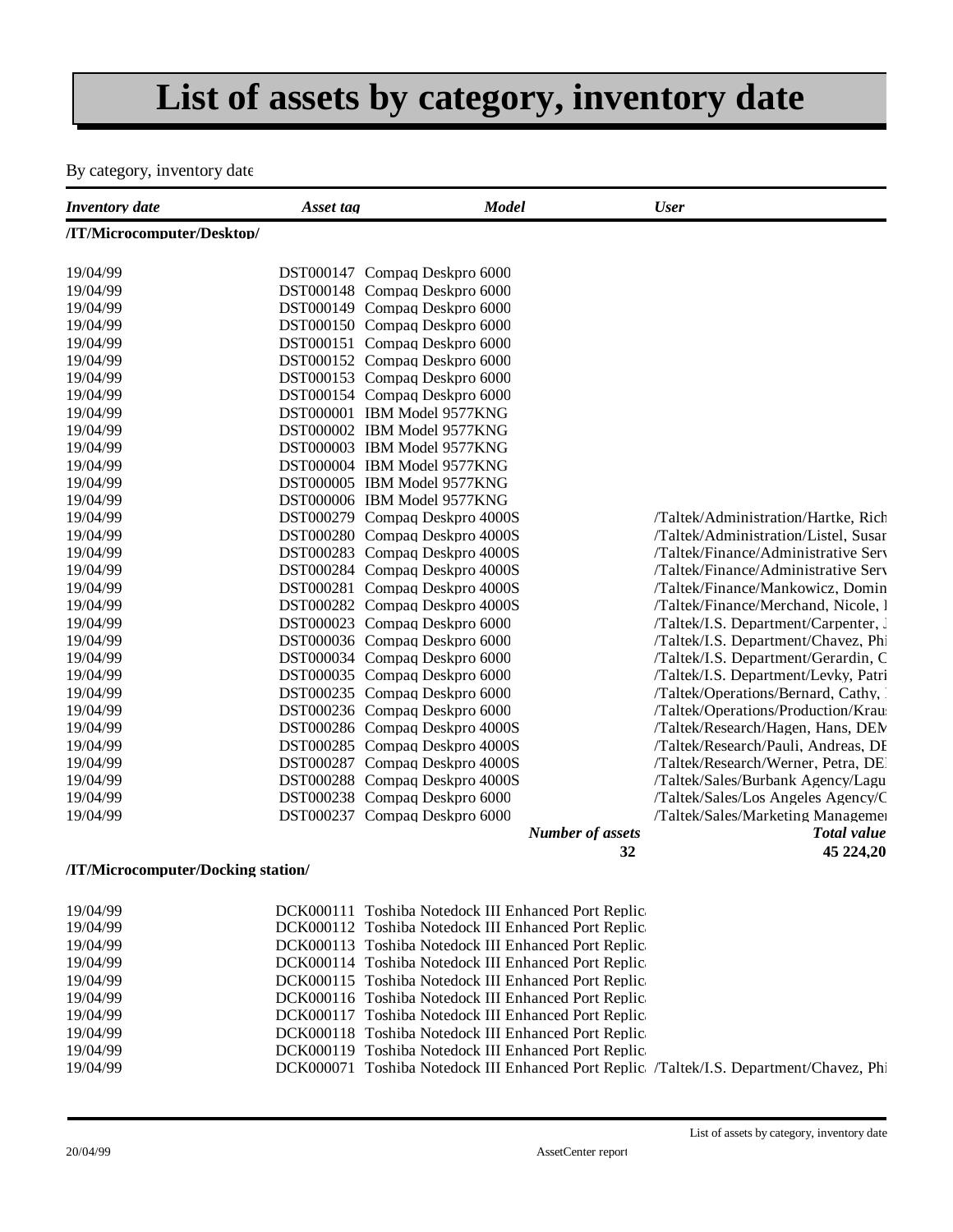# **List of assets by cost-center, inventory date**

#### **By cost center, inventory date**

| <b>Inventory date</b> | Asset tag | <b>Model</b>                                                   | Location                                              |
|-----------------------|-----------|----------------------------------------------------------------|-------------------------------------------------------|
| <b>Common Line</b>    |           |                                                                |                                                       |
| 19/04/99              |           | NIC000084 3Com Modem PCCard 56K                                | /San Mateo site/Building 02/Wareh<br>stock/           |
| 19/04/99              |           | NIC000085 3Com Modem PCCard 56K                                | /San Mateo site/Building 02/Wareh<br>stock/           |
| 19/04/99              |           | NIC000086 3Com Modem PCCard 56K                                | /San Mateo site/Building 02/Wareh<br>stock/           |
| 19/04/99              |           | NIC000087 3Com Modem PCCard 56K                                | /San Mateo site/Building 02/Wareh                     |
| 19/04/99              |           | NIC000088 3Com Modem PCCard 56K                                | stock/<br>/San Mateo site/Building 02/Wareh<br>stock/ |
| 19/04/99              |           | NIC000089 3Com Modem PCCard 56K                                | /San Mateo site/Building 02/Wareh<br>stock/           |
| 19/04/99              |           | NIC000090 3Com Modem PCCard 56K                                | /San Mateo site/Building 02/Wareh<br>stock/           |
| 19/04/99              |           | NIC000091 3Com Modem PCCard 56K                                | /San Mateo site/Building 02/Wareh<br>stock/           |
| 19/04/99              |           | NIC000092 3Com Modem PCCard 56K                                | /San Mateo site/Building 02/Wareh<br>stock/           |
| 19/04/99              |           | RPJ000093 3M Corporation LCD Projection Panel 6750             | /San Mateo site/Building 02/Wareh                     |
| 19/04/99              |           | RPJ000094 3M Corporation LCD Projection Panel 6750             | stock/<br>/San Mateo site/Building 02/Wareh<br>stock/ |
| 19/04/99              |           | RPJ000095 3M Corporation LCD Projection Panel 6750             | /San Mateo site/Building 02/Wareh                     |
| 19/04/99              |           | RPJ000096 3M Corporation LCD Projection Panel 6750             | stock/<br>/San Mateo site/Building 02/Wareh<br>stock/ |
| 19/04/99              |           | RPJ000097 3M Corporation LCD Projection Panel 6750             | /San Mateo site/Building 02/Wareh                     |
| 19/04/99              |           | RPJ000098 3M Corporation LCD Projection Panel 6750             | stock/<br>/San Mateo site/Building 02/Wareh<br>stock/ |
| 19/04/99              |           | RPJ000099 3M Corporation LCD Projection Panel 6750             | /San Mateo site/Building 02/Wareh                     |
| 19/04/99              |           | RPJ000100 3M Corporation LCD Projection Panel 6750             | stock/<br>/San Mateo site/Building 02/Wareh<br>stock/ |
| 19/04/99              |           | RPJ000101 3M Corporation LCD Projection Panel 6750             | /San Mateo site/Building 02/Wareh                     |
| 19/04/99              |           | CAM000102 Connectix Corporation Quickcam 2 Color<br>Win        | stock/<br>/San Mateo site/Building 02/Wareh<br>stock/ |
| 19/04/99              |           | CAM000103 Connectix Corporation Quickcam 2 Color               | /San Mateo site/Building 02/Wareh                     |
| 19/04/99              |           | Win<br>CAM000104 Connectix Corporation Quickcam 2 Color<br>Win | stock/<br>/San Mateo site/Building 02/Wareh<br>stock/ |
| 19/04/99              |           | CAM000105 Connectix Corporation Quickcam 2 Color<br>Win        | /San Mateo site/Building 02/Wareh<br>stock/           |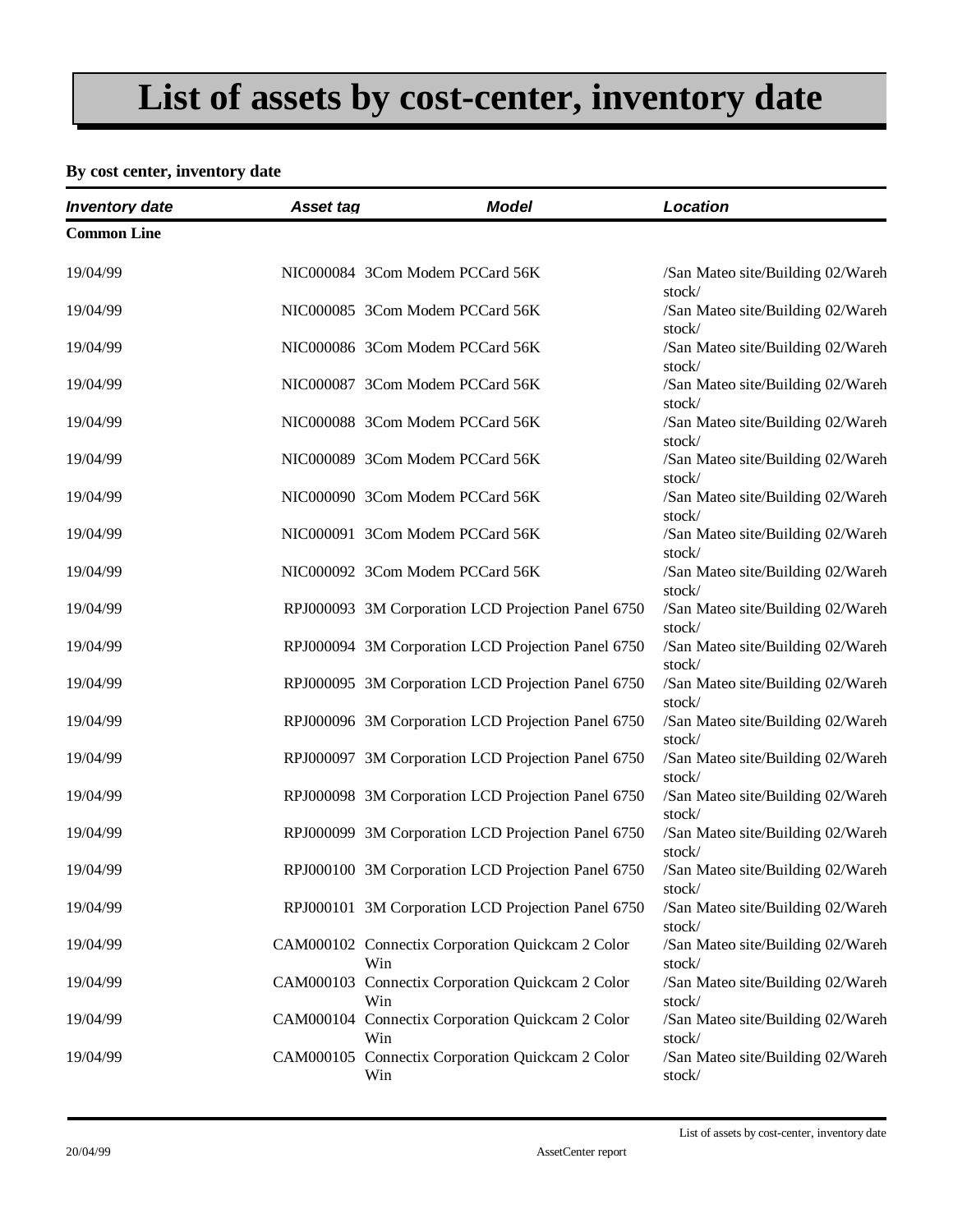### **List of assets by location, category**

#### **By location, category**

| Asset tag | <b>Model</b>                           | <b>User</b>         | <b>Telephone</b> | <b>Fixed Asset #</b> |
|-----------|----------------------------------------|---------------------|------------------|----------------------|
|           |                                        |                     |                  |                      |
|           | /IT/Microcomputer/Desktop/             |                     |                  |                      |
|           | DST000150 Compaq Deskpro 6000          |                     |                  |                      |
|           | DST000149 Compaq Deskpro 6000          |                     |                  |                      |
|           | DST000148 Compaq Deskpro 6000          |                     |                  |                      |
|           | DST000151 Compaq Deskpro 6000          |                     |                  |                      |
|           | DST000147 Compaq Deskpro 6000          |                     |                  |                      |
|           | DST000152 Compaq Deskpro 6000          |                     |                  |                      |
|           | DST000153 Compaq Deskpro 6000          |                     |                  |                      |
|           | DST000154 Compaq Deskpro 6000          |                     |                  |                      |
|           | DST000001 IBM Model 9577KNG            |                     |                  |                      |
|           | DST000002 IBM Model 9577KNG            |                     |                  |                      |
|           | DST000003 IBM Model 9577KNG            |                     |                  |                      |
|           | DST000004 IBM Model 9577KNG            |                     |                  |                      |
|           | DST000005 IBM Model 9577KNG            |                     |                  |                      |
|           | DST000006 IBM Model 9577KNG            |                     |                  |                      |
|           | /IT/Microcomputer/Portable computer/   |                     |                  |                      |
|           | LAP000080 Toshiba Satellite Pro 490CDT |                     |                  |                      |
|           | LAP000079 Toshiba Satellite Pro 490CDT |                     |                  |                      |
|           | LAP000077 Toshiba Satellite Pro 490CDT |                     |                  |                      |
|           | LAP000078 Toshiba Satellite Pro 490CDT |                     |                  |                      |
|           | LAP000075 Toshiba Satellite Pro 490CDT |                     |                  |                      |
|           | LAP000076 Toshiba Satellite Pro 490CDT |                     |                  |                      |
|           | LAP000081 Toshiba Satellite Pro 490CDT |                     |                  |                      |
|           | LAP000082 Toshiba Satellite Pro 490CDT |                     |                  |                      |
|           | LAP000083 Toshiba Satellite Pro 490CDT |                     |                  |                      |
|           |                                        | $N$ unker of google |                  | $1$ wanaan aan       |

*Number of assets*

*Average age*

**1d**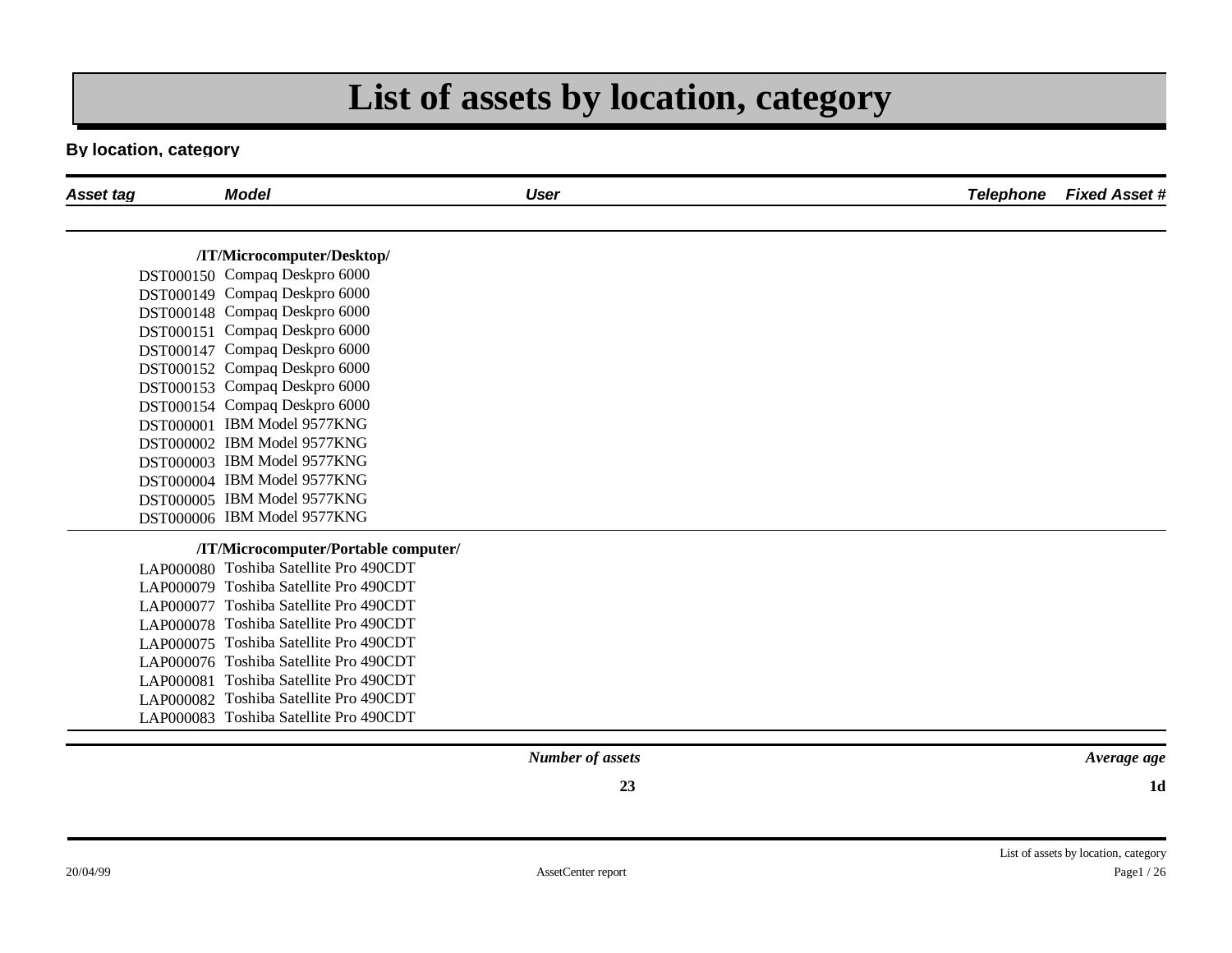### **List of assets by user, inventory date**

By user, inventory date

| <b>Inventory</b> date | Asset tag | <b>Model</b>                                       | <b>User</b> | Purchase price |
|-----------------------|-----------|----------------------------------------------------|-------------|----------------|
|                       |           |                                                    |             |                |
| 19/04/99              |           | NIC000084 3Com Modem PCCard 56K                    |             | 303,00         |
| 19/04/99              |           | NIC000085 3Com Modem PCCard 56K                    |             | 303,00         |
| 19/04/99              |           | NIC000086 3Com Modem PCCard 56K                    |             | 303,00         |
| 19/04/99              |           | NIC000087 3Com Modem PCCard 56K                    |             | 303,00         |
| 19/04/99              |           | NIC000088 3Com Modem PCCard 56K                    |             | 303,00         |
| 19/04/99              |           | NIC000089 3Com Modem PCCard 56K                    |             | 303,00         |
| 19/04/99              |           | NIC000090 3Com Modem PCCard 56K                    |             | 303,00         |
| 19/04/99              |           | NIC000091 3Com Modem PCCard 56K                    |             | 303,00         |
| 19/04/99              |           | NIC000092 3Com Modem PCCard 56K                    |             | 303,00         |
| 19/04/99              |           | RPJ000093 3M Corporation LCD Projection Panel 6750 |             | 4 4 3 6,00     |
| 19/04/99              |           | RPJ000094 3M Corporation LCD Projection Panel 6750 |             | 4 4 3 6,00     |
| 19/04/99              |           | RPJ000095 3M Corporation LCD Projection Panel 6750 |             | 4 4 3 6,00     |
| 19/04/99              |           | RPJ000096 3M Corporation LCD Projection Panel 6750 |             | 4 4 3 6,00     |
| 19/04/99              |           | RPJ000097 3M Corporation LCD Projection Panel 6750 |             | 4 4 3 6,00     |
| 19/04/99              |           | RPJ000098 3M Corporation LCD Projection Panel 6750 |             | 4 4 3 6,00     |
| 19/04/99              |           | RPJ000099 3M Corporation LCD Projection Panel 6750 |             | 4 4 3 6,00     |
| 19/04/99              |           | RPJ000100 3M Corporation LCD Projection Panel 6750 |             | 4 4 3 6,00     |
| 19/04/99              |           | RPJ000101 3M Corporation LCD Projection Panel 6750 |             | 4 4 3 6,00     |
| 19/04/99              |           | DST000147 Compaq Deskpro 6000                      |             | 1 617,70       |
| 19/04/99              |           | DST000148 Compaq Deskpro 6000                      |             | 1 617,70       |
| 19/04/99              |           | DST000149 Compaq Deskpro 6000                      |             | 1 617,70       |
| 19/04/99              |           | DST000150 Compaq Deskpro 6000                      |             | 1 617,70       |
| 19/04/99              |           | DST000151 Compaq Deskpro 6000                      |             | 1 617,70       |
| 19/04/99              |           | DST000152 Compaq Deskpro 6000                      |             | 1 617,70       |
| 19/04/99              |           | DST000153 Compaq Deskpro 6000                      |             | 1 617,70       |
| 19/04/99              |           | DST000154 Compaq Deskpro 6000                      |             | 1 617,70       |
| 19/04/99              |           | CAM000102 Connectix Corporation Quickcam 2 Color   |             | 196,00         |
|                       |           | Win                                                |             |                |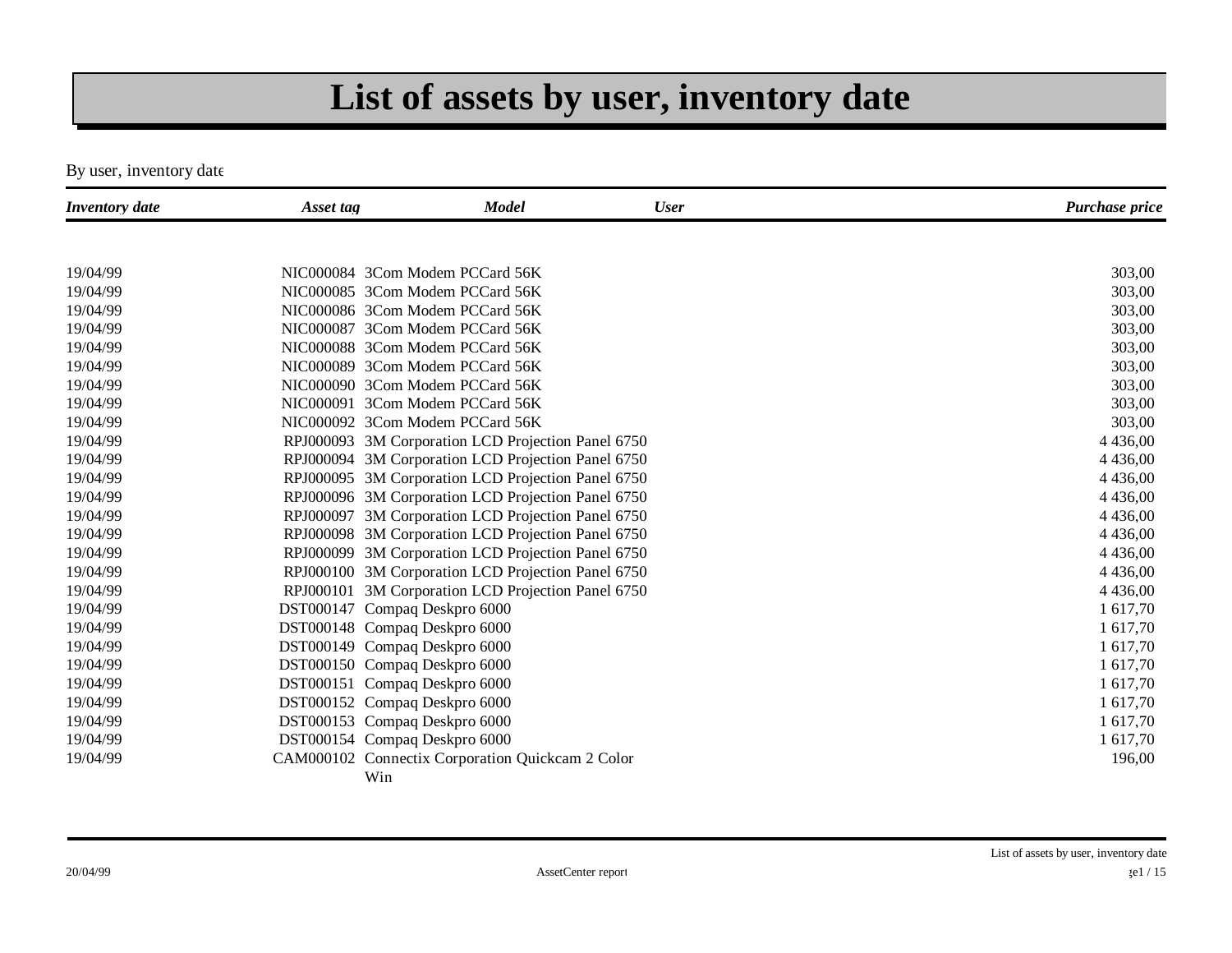

### **Supplier invoice 000002**

#### **Purpose**

**Billing date** 21/04/99

**COMPUTINFO** *(Your address)*

**Telephone:** (499) 735-9000 4896 Stevens Pl. **Fax:** (409) 735-9191

72007 Austin United States

| Description                                    | Qty | Unit price Discount |      | Total        |
|------------------------------------------------|-----|---------------------|------|--------------|
|                                                |     |                     |      |              |
| Compaq Deskpro 6000                            | 4   | 2 3 1 1 ,00         | 0.30 | US\$6470,80  |
| Hewlett Packard Surestore CD-Writer Plus 7200E |     | 454,00              |      | US\$1 816,00 |
| Hewlett Packard Scanjet 5100Cxi                | 4   | 264,00              |      | US\$1 056,00 |
| Hewlett Packard Deskjet 890Cxi                 | 4   | 369,00              |      | US\$1 476,00 |
| Iomega Zip Drive                               | 4   | 130,00              |      | US\$520,00   |
| Iomega Jaz Insider                             | 4   | 244,00              |      | US\$976,00   |
| NEC Multisync E700                             | 4   | 543,00              |      | US\$2 172,00 |
| Sony Electronics Digital Mavica Camera         | 4   | 632,00              |      | US\$2 528,00 |
| Intel Landesk Virus Protect V5.0               | 4   | 43,00               |      | US\$172,00   |
| Microsoft Windows NT Workstation v4.0          | 4   | 231,00              |      | US\$924,00   |
| Microsoft Frontpage 98                         | 4   | 129,00              |      | US\$516,00   |
| Compaq Warranty Extension                      |     | 20,00               |      | US\$80,00    |
| ComputeInfo Installation                       | 4   | 50,00               |      | US\$200,00   |
|                                                |     |                     |      |              |
|                                                |     |                     |      |              |
|                                                |     |                     |      |              |

US\$18 906,80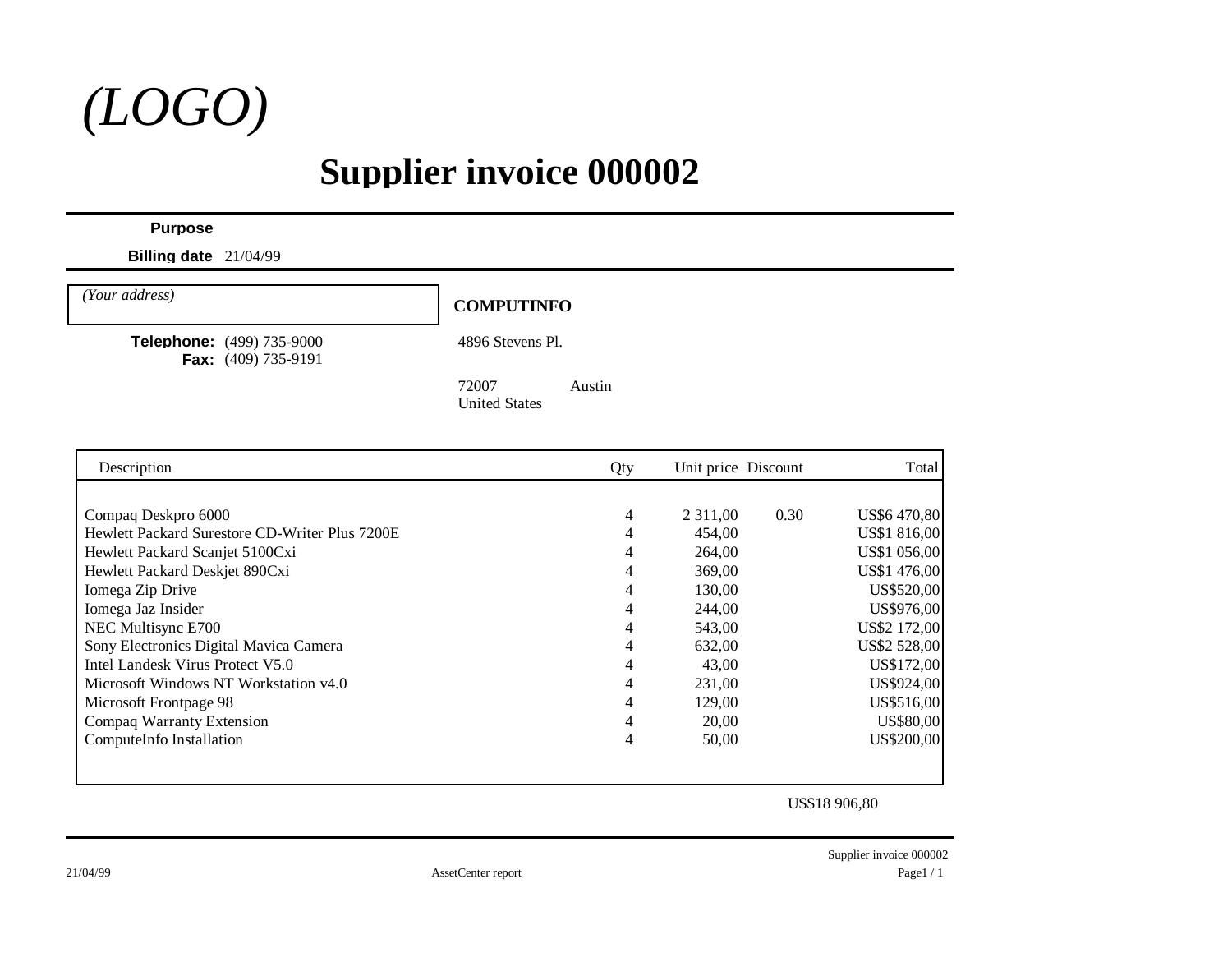# **List of itemized lists**

#### **By name**

| amAcctPeriod   |                                                                                                                                                                                                                                                              | Nature Open |  |
|----------------|--------------------------------------------------------------------------------------------------------------------------------------------------------------------------------------------------------------------------------------------------------------|-------------|--|
|                | Value                                                                                                                                                                                                                                                        |             |  |
|                |                                                                                                                                                                                                                                                              |             |  |
| amActionNature |                                                                                                                                                                                                                                                              | Nature Open |  |
|                | Value                                                                                                                                                                                                                                                        |             |  |
|                | DEMO-HD-ALARM<br>DEMO-HD-WIZ<br>DEMO-LICENSE-ALARM<br>DEMO-WIZARDS-WIZ<br>STD-CONSFEAT-WIZ                                                                                                                                                                   |             |  |
| amAssignCond   |                                                                                                                                                                                                                                                              | Nature Open |  |
|                | Value                                                                                                                                                                                                                                                        |             |  |
| amBrand        |                                                                                                                                                                                                                                                              | Nature Open |  |
|                | Value                                                                                                                                                                                                                                                        |             |  |
|                | 3Com<br>3M Corporation<br>AB Soft<br>Azlan<br>Call<br>Compaq<br>ComputeInfo<br>Connectix Corporation<br>Hewlett Packard<br><b>IBM</b><br>Intel<br>Interleasing<br>Iomega<br>Lotus<br>Microsoft<br>$\operatorname{NEC}$<br>Sony Electronics<br>Sun<br>Toshiba |             |  |

amBudgType Nature Open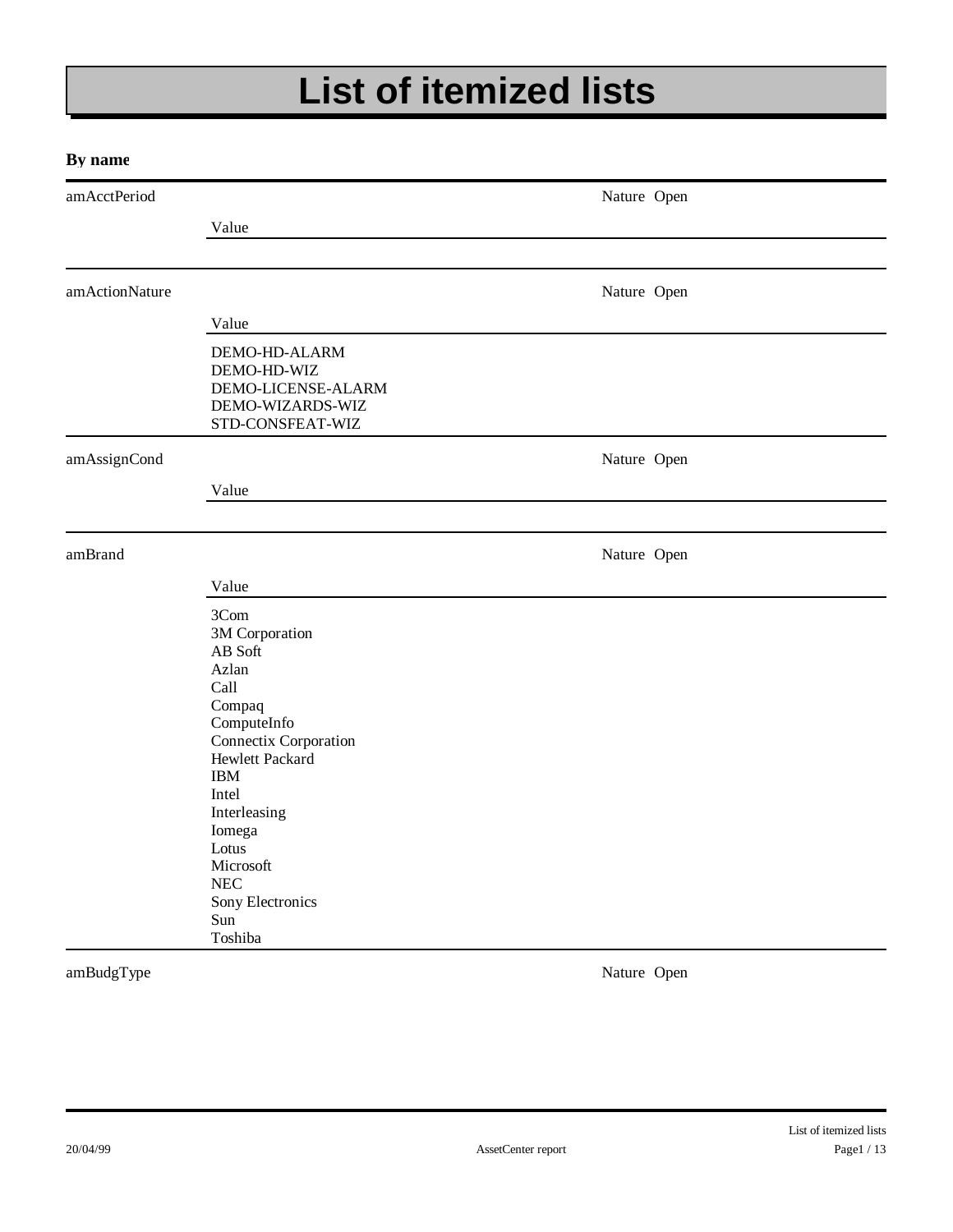### **Detail of master lease**

| Reference: DEMO-LEA2                                                          |                                                                     |                                                                         | Purpose: Master lease      |                   |
|-------------------------------------------------------------------------------|---------------------------------------------------------------------|-------------------------------------------------------------------------|----------------------------|-------------------|
| Attached to:                                                                  |                                                                     |                                                                         | Nature: Lease              |                   |
| Supervisor: Gerald Colombo                                                    |                                                                     |                                                                         |                            | Status: Current   |
| Nature of payments: Rents                                                     |                                                                     |                                                                         |                            | Number: IL-347677 |
| <b>Validity</b><br>Start date: 01/01/99<br>End: 21/05/99<br>Notification: 6mo | <b>Allocation for contract</b><br>Init. payment:<br>Cost center: IT | 0,00<br>Budget: General Operations 19                                   |                            |                   |
|                                                                               |                                                                     |                                                                         |                            |                   |
| Leasing                                                                       |                                                                     |                                                                         |                            |                   |
|                                                                               |                                                                     | <b>Additional expenses</b>                                              |                            |                   |
| Lessor: INTERLEASING<br>Default lease rate factor: 3,00%                      |                                                                     | Shipping cost: Lessee<br>Freight out costs: Lessee<br>Insurance: Lessee |                            |                   |
| Loss or destruction of asset<br>Conditions: Net value                         |                                                                     |                                                                         | Interim rent: Accept. date |                   |

Open-ended lease possible: The lessor must insure the equipment against fire and theft, and perform appropriate periodic maintenance.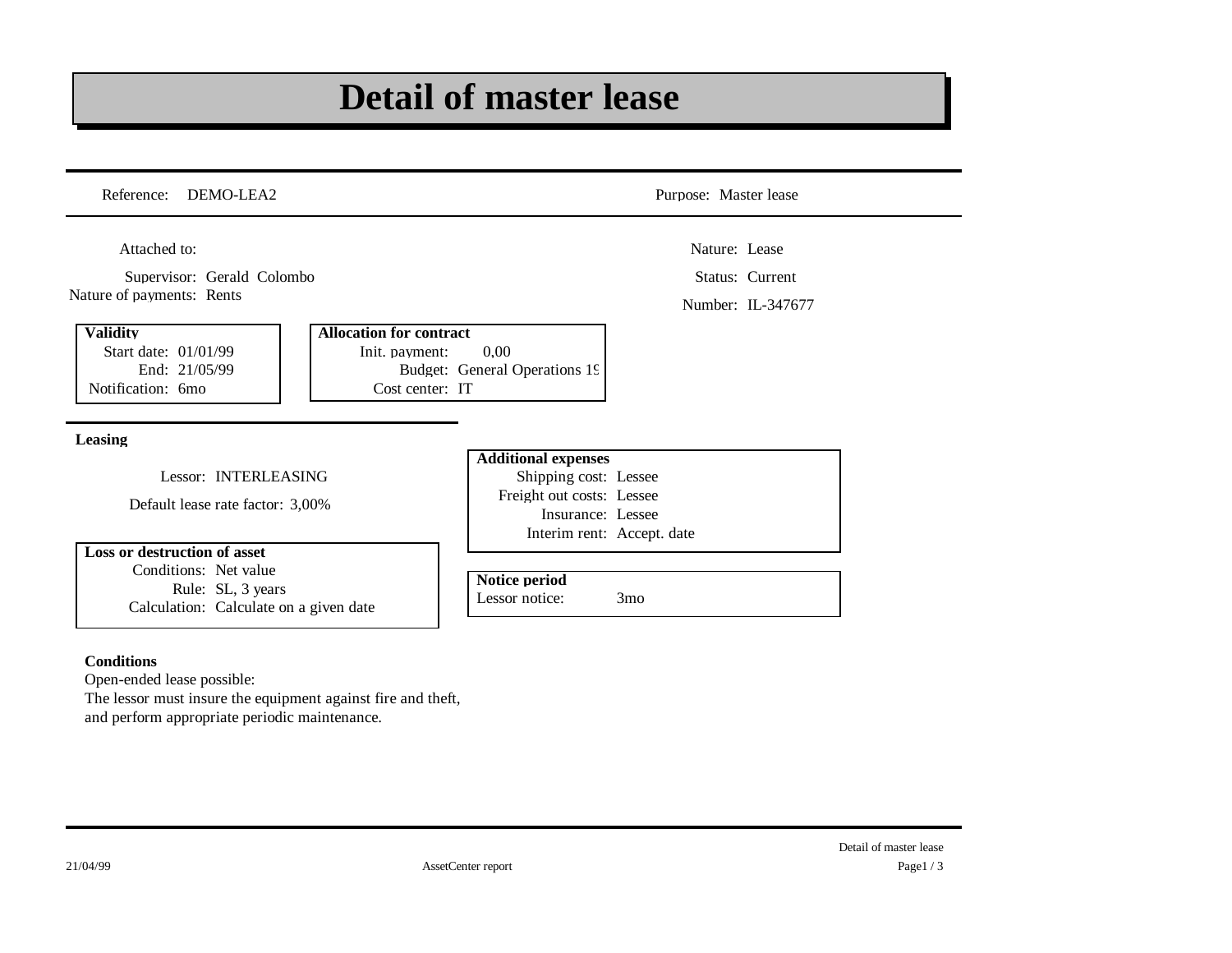### **List of schedules by master leases**

**By master lease**

| Lessoi                                    |                                         |
|-------------------------------------------|-----------------------------------------|
| <b>INTERLEASING</b><br>Tel (407) 756-9696 | Dupont Plaza                            |
| Fax (407) 756-9697                        | 90230<br>West Los Angeles               |
|                                           |                                         |
| End $31/12/0$                             | Nature Lease<br>Purpose Server financin |
|                                           |                                         |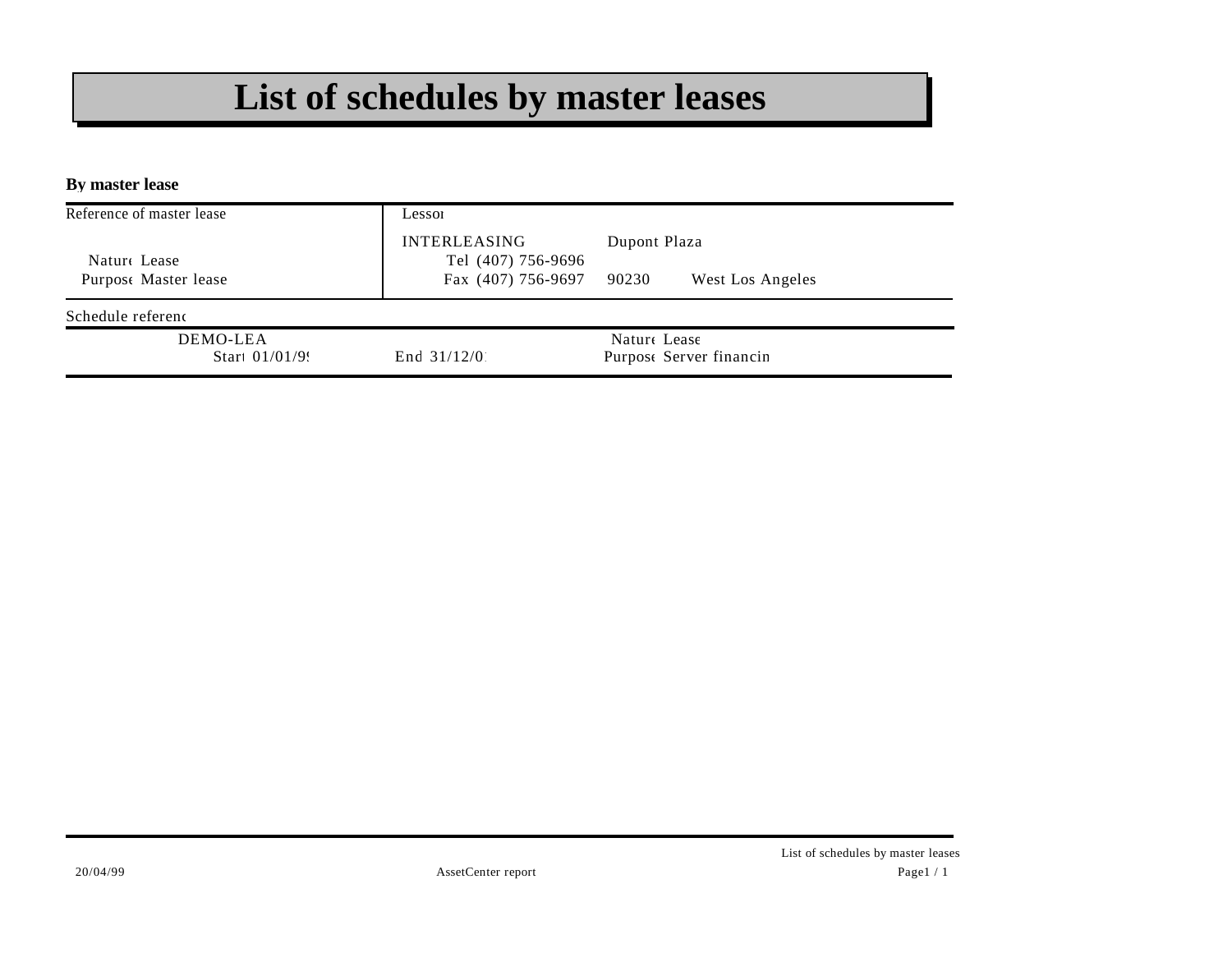

### **Purchase order PO000009**

**Purpose** Upgrade Hotline equipment **Priority** New hardware

#### **Delivery date**

| <b>Delivery address</b><br>(Your address)                        | <b>COMPUTINFO</b>                       |
|------------------------------------------------------------------|-----------------------------------------|
| <b>Telephone:</b> (499) 735-9000<br><b>Fax:</b> $(409)$ 735-9191 | 4896 Stevens Pl.                        |
|                                                                  | 72007<br>Austin<br><b>United States</b> |

| Description                                      | Qty | Unit price Discount |      | Total         |
|--------------------------------------------------|-----|---------------------|------|---------------|
|                                                  |     |                     |      |               |
| Compaq Deskpro 6000                              | 8   | 2 3 1 1 ,00         | 0.30 | US\$12 941,60 |
| + Hewlett Packard Surestore CD-Writer Plus 7200E | 8   | 454,00              |      | US\$3 632,00  |
| + Hewlett Packard Scanjet 5100Cxi                | 8   | 264,00              |      | US\$2 112,00  |
| + Hewlett Packard Deskjet 890Cxi                 | 8   | 369,00              |      | US\$2 952,00  |
| + Iomega Zip Drive                               | 8   | 130,00              |      | US\$1 040,00  |
| + Iomega Jaz Insider                             | 8   | 244,00              |      | US\$1 952,00  |
| $+$ NEC Multisync E700                           | 8   | 543,00              |      | US\$4 344,00  |
| + Sony Electronics Digital Mavica Camera         | 8   | 632,00              |      | US\$5 056,00  |
| + Intel Landesk Virus Protect V5.0               | 8   | 43,00               |      | US\$344,00    |
| + Microsoft Windows NT Workstation v4.0          | 8   | 231,00              |      | US\$1 848,00  |
| + Microsoft Frontpage 98                         | 8   | 129,00              |      | US\$1 032,00  |
| + Compaq Warranty Extension                      | 8   | 20,00               |      | US\$160,00    |
| + ComputeInfo Installation                       | 8   | 50,00               |      | US\$400,00    |
|                                                  |     |                     |      |               |
|                                                  |     |                     |      |               |

US\$37 813,60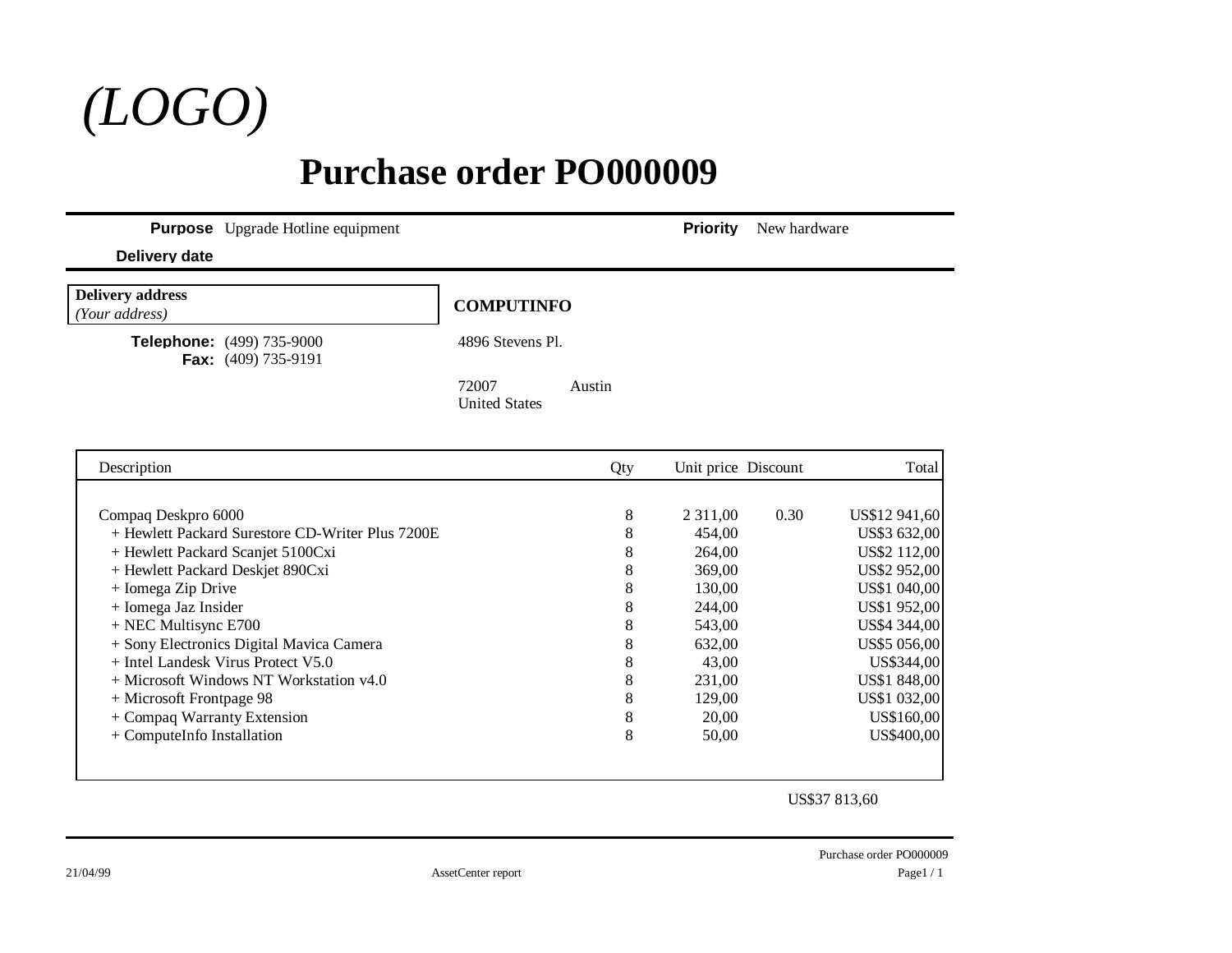### **List of current purchase orders**

**By scheduled delivery date and PO #**

Expected delivery date **16/06/99** Issuing date 20/04/99

**Total cost US\$16 961,70**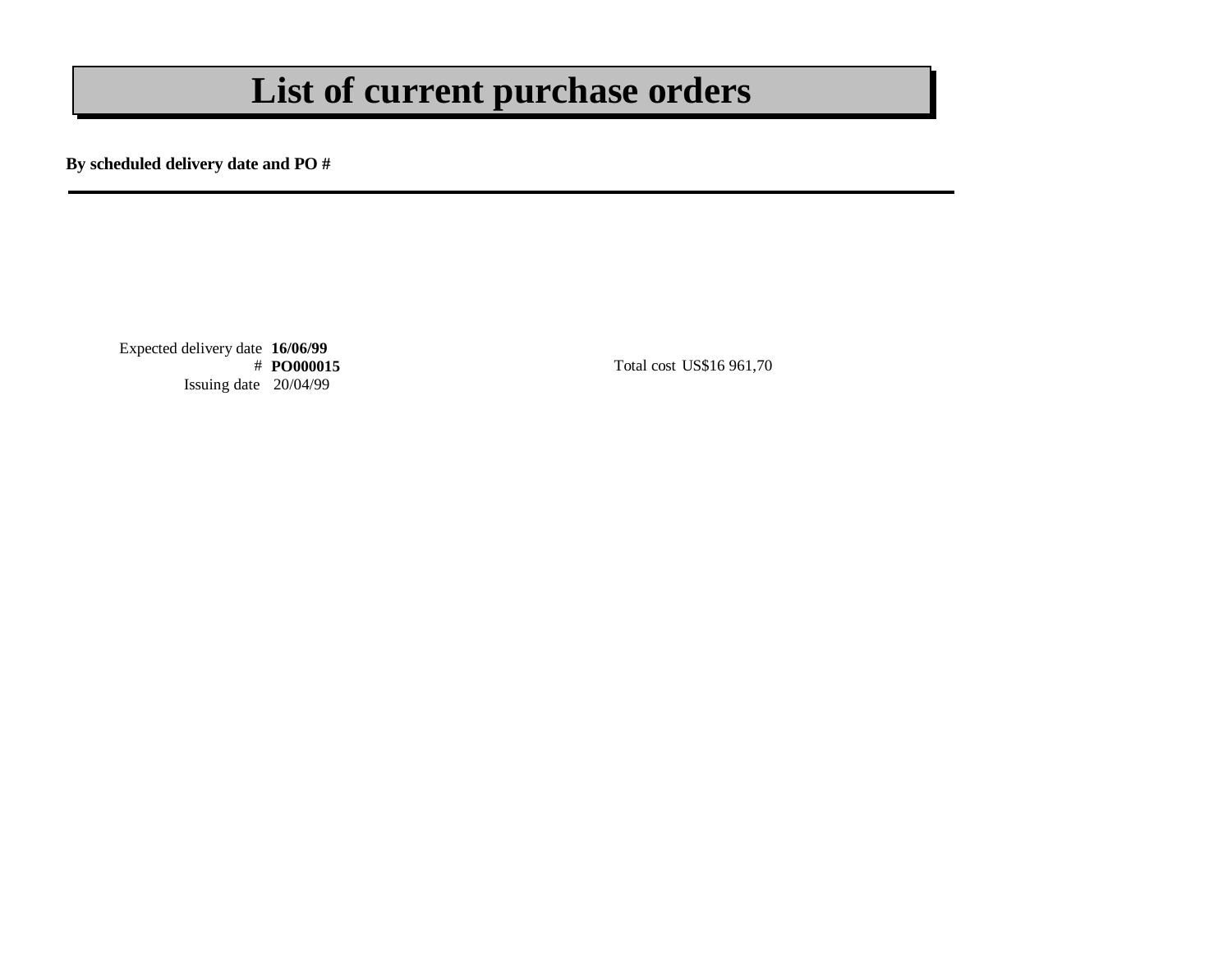# **Order lines awaiting delivery**

**By purchase order number**

| PO000001                               |                                       |          |                    |              |          |                                          |
|----------------------------------------|---------------------------------------|----------|--------------------|--------------|----------|------------------------------------------|
|                                        | <b>COMPUTINFO</b><br>4896 Stevens Pl. |          |                    |              |          | Tel (499) 735-9000<br>Fax (409) 735-9191 |
|                                        | 72007                                 | Austin   |                    |              |          |                                          |
|                                        |                                       | Qty rec. | <b>Qty ordered</b> | Unit price   | Discount | Net price                                |
| IBM Model 9577KNG                      |                                       | 6        | 6                  | US\$3 160,00 | 0,30     | US\$13 272,00                            |
| IBM G42                                |                                       | 6        | 6                  | US\$212,00   | 0,00     | US\$1 272,00                             |
| ComputeInfo Installation               |                                       | 6        | 6                  | US\$50,00    | 0,00     | US\$300,00                               |
| PO000002                               |                                       |          |                    |              |          |                                          |
|                                        | <b>COMPUTINFO</b><br>4896 Stevens Pl. |          |                    |              |          | Tel (499) 735-9000<br>Fax (409) 735-9191 |
|                                        | 72007                                 | Austin   |                    |              |          |                                          |
|                                        |                                       | Qty rec. | Qty ordered        | Unit price   | Discount | Net price                                |
| Hewlett Packard Netserver LCII PII-333 |                                       |          |                    | US\$9 983,00 | 0,30     | US\$6 988,10                             |
| 3Com Superstack II Dual Speed Hub 500  |                                       |          |                    | US\$1 248,00 | 0,00     | US\$1 248,00                             |
| 3Com Fast Etherlink XI 10/100 PCI TX   |                                       | 2        | 2                  | US\$82,00    | 0,00     | US\$164,00                               |
| Hewlett Packard Surestore Dat24E       |                                       |          |                    | US\$1 244,00 | 0.00     | US\$1 244,00                             |
| Hewlett Packard Laserjet 8000DN        |                                       |          |                    | US\$3 030,00 | 0,00     | US\$3 030,00                             |
| Hewlett Packard Model 220              |                                       |          |                    | US\$253,00   | 0,00     | US\$253,00                               |
| Intel Express 8100 Router              |                                       |          |                    | US\$484,00   | 0,00     | US\$484,00                               |
| 3Com Courier V. Everything 56K         |                                       |          |                    |              |          |                                          |
|                                        |                                       |          |                    | US\$216,00   | 0,00     | US\$216,00                               |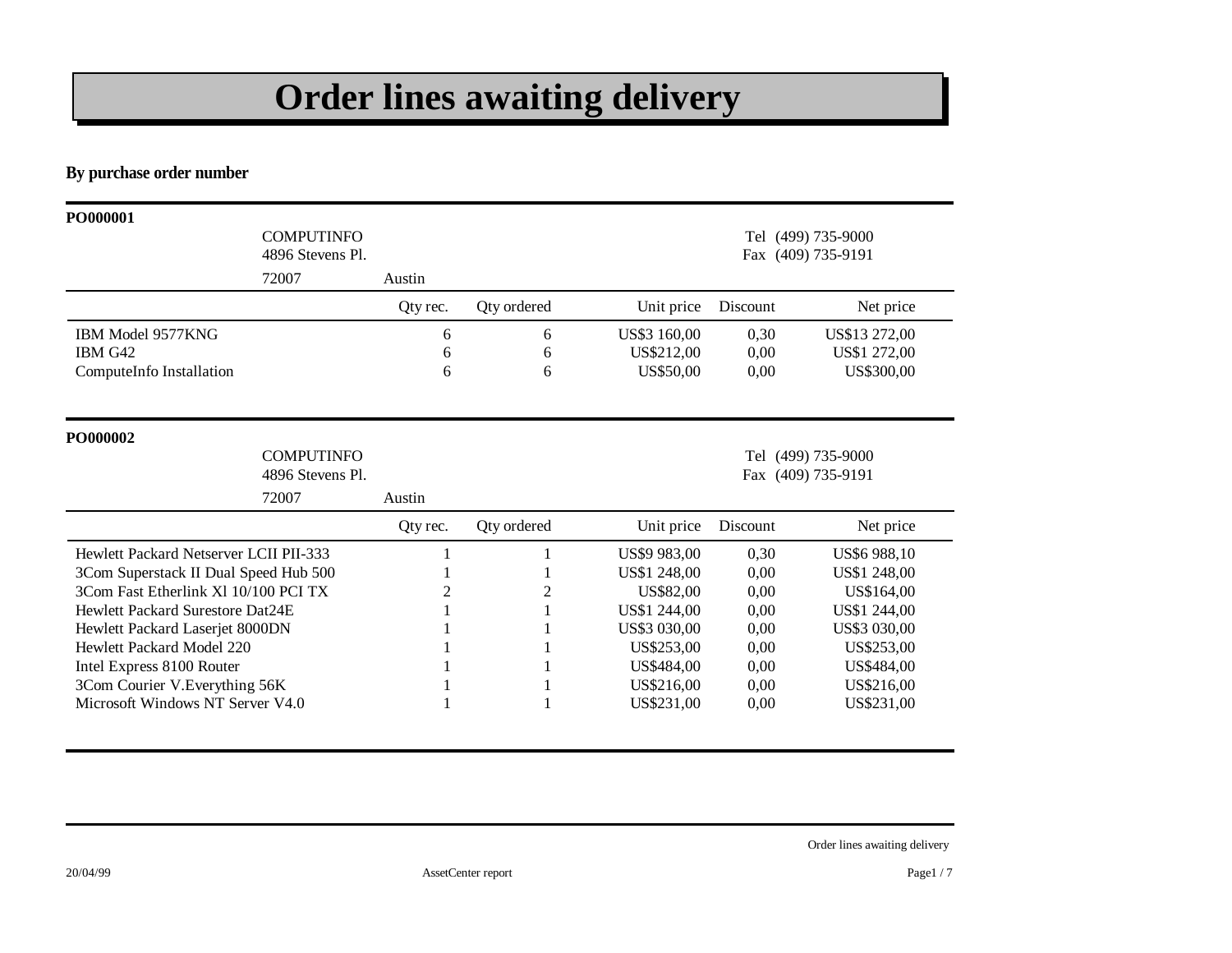# **List of products**

#### **By category**

| /Consumables/I.S. Consumables/                                                                     | Catalog reference Packaging | Unit cost    | $Q$ ty |  |
|----------------------------------------------------------------------------------------------------|-----------------------------|--------------|--------|--|
| Hewlett Packard Black toner HP8000                                                                 | DEMO-ITC-L1                 | US\$49,00    | 3      |  |
| Hewlett Packard Color toner HP8000                                                                 | DEMO-ITC-H1                 | US\$94,00    |        |  |
| /Consumables/Office supplies/<br>Hewlett Packard Printer paper                                     | DEMO-OFC-H1                 | US\$4,00     | 5      |  |
| /Contract/Financing/<br>Interleasing Server financing                                              | DEMO FIN39                  | US\$0,00     |        |  |
| /Contract/Maintenance/<br>Call On-site maintenance                                                 | DEMO-MAI40                  | US\$1 000,00 | 1      |  |
| /Contract/Warranty/<br>Compaq Warranty Extension                                                   | DEMO-GAR44                  | US\$20,00    |        |  |
| /IT/Accessories/Monitor stand/<br>Toshiba Monitor Stand f/All Port<br>Replicator                   | $-SCT-TOSH-L1$              | US\$51,00    |        |  |
| /IT/Accessories/Printer stand/<br>Hewlett Packard Tabletop Mailbox Stand MO-PRT-HP-H1<br>$-LJ8000$ |                             | US\$98,00    |        |  |
| /IT/Microcomputer/Desktop/                                                                         |                             |              |        |  |
| Compaq Deskpro 4000S                                                                               | -CPU-CPAQ-L1 0              | US\$867,00   |        |  |
| Compaq Deskpro 6000                                                                                | CPU-CPAQ-H1 0               | US\$2 311,00 |        |  |
| IBM Model 9577KNG                                                                                  | O-CPU-IBM-H1 0              | US\$3 160,00 |        |  |

#### **/IT/Microcomputer/Docking station/**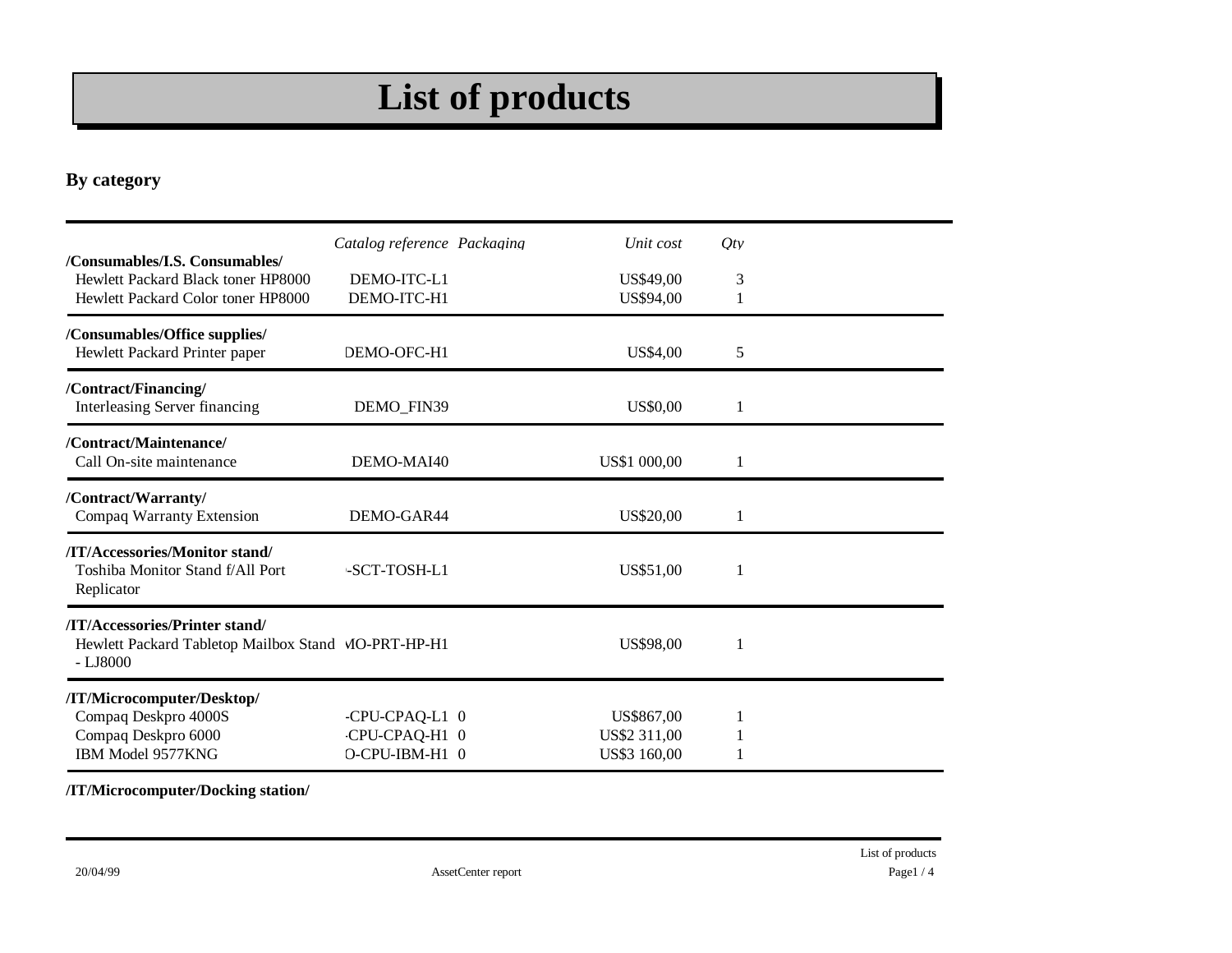### **List of referenced products at suppliers**

#### **By supplier**

| <b>AZLAN</b><br>Productivity software Training Azlan Microsoft<br>Office 98 Level 1      | Catalog reference<br>DEMO-AUT43    | Supplier reference<br>ALMOFF98L1 | Unit cost<br>US\$500,00   |  |
|------------------------------------------------------------------------------------------|------------------------------------|----------------------------------|---------------------------|--|
| <b>CALL</b><br>Maintenance Call On-site maintenance                                      | Catalog reference<br>DEMO-MAI40    | Supplier reference               | Unit cost<br>US\$1 000,00 |  |
| <b>COMPUTINFO</b><br>Removable storage Hewlett Packard Surestore<br>CD-Writer Plus 7200E | Catalog reference<br>DEMO-BAK-HP-H | Supplier reference<br>CI000422   | Unit cost<br>US\$454,00   |  |
| Removable storage Hewlett Packard Surestore<br>Dat24E                                    | DEMO-BAKHP-L1                      | CI000408                         | US\$1 244,00              |  |
| Removable storage Iomega Zip Drive                                                       | DEMO-BAK-IOMG<br>$-H1$             | CI000471                         | US\$130,00                |  |
| Removable storage Iomega Jaz Insider                                                     | DEMO-BAK-IOMG<br>$-L1$             | CI000478                         | US\$244,00                |  |
| Digital camera Connectix Corporation<br>Quickcam 2 Color Win                             | DEMO-CAM-CNT<br>$X-L1$             | CI000401                         | US\$196,00                |  |
| Digital camera Sony Electronics Digital Mavica<br>Camera                                 | DEMO-CAM-SON<br>$Y-H1$             | CI000499                         | US\$632,00                |  |
| Desktop Compaq Deskpro 6000                                                              | DEMO-CPU-CPAQ<br>$-H1$             | CI000380                         | US\$2 311,00              |  |
| Desktop Compaq Deskpro 4000S                                                             | DEMO-CPU-CPAQ<br>$-L1$             | CI000387                         | US\$867,00                |  |
| Desktop IBM Model 9577KNG                                                                | DEMO-CPU-IBM-<br>H1                | CI000457                         | US\$3 160,00              |  |
| Docking station Toshiba Notedock III Enhanced<br>Port Replicator                         | DEMO-DCK-TOSH<br>$-H1$             | CI000527                         | US\$388,00                |  |
| Development Tool Microsoft Frontpage 98                                                  | DEMO-DEV-MSFT<br>$-H1$             | CI000597                         | US\$129,00                |  |
| Warranty Compaq Warranty Extension                                                       | DEMO-GAR44                         | CI55468-77                       | US\$20,00                 |  |
| Ink Jet Printer Hewlett Packard Deskjet 890Cxi                                           | DEMO-INK-HP-L1                     | CI000436                         | US\$369,00                |  |
| Portable computer Toshiba Satellite Pro<br>490CDT                                        | DEMO-LAP-TOSH<br>-H1               | CI000520                         | US\$3 347,00              |  |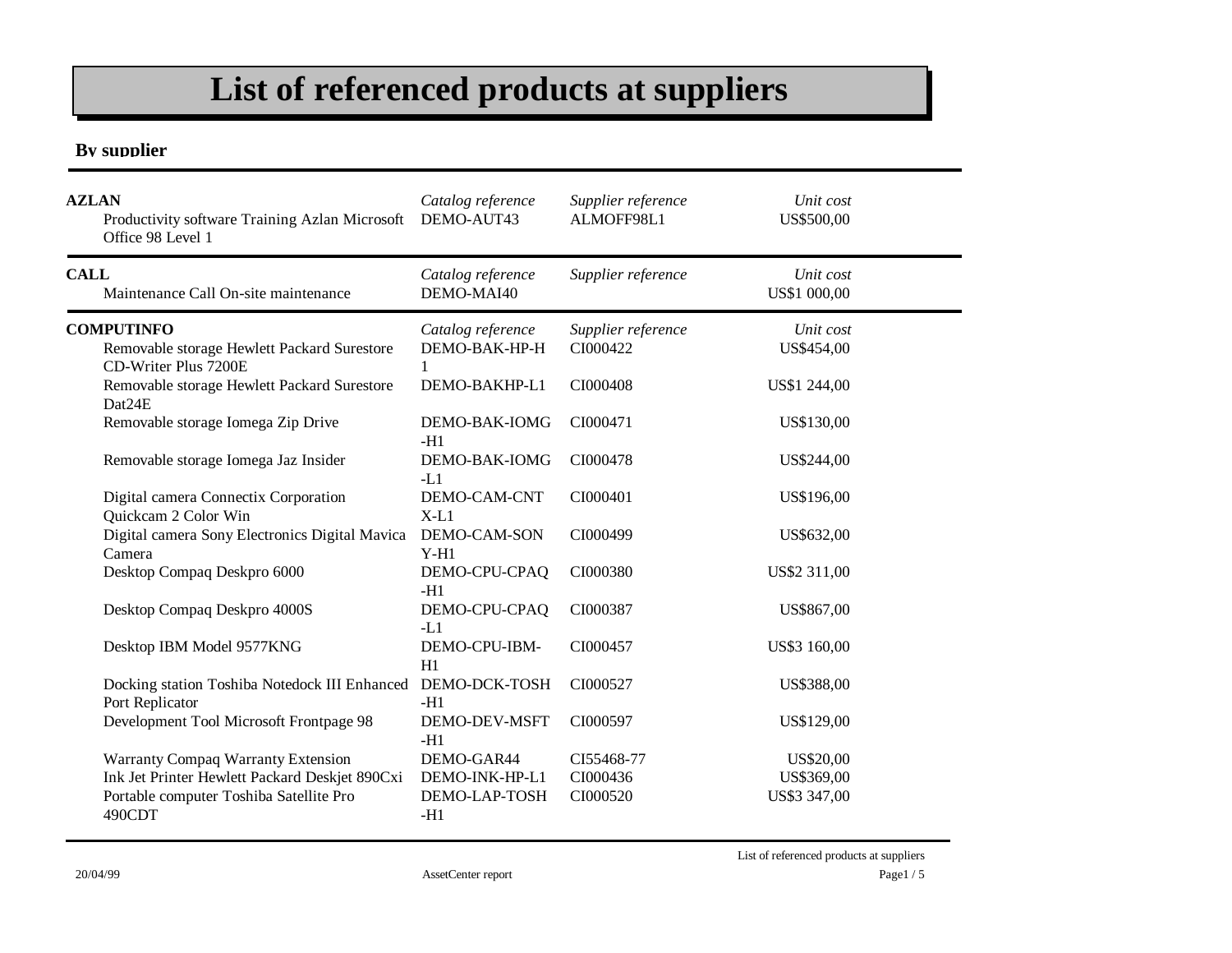### **List of referenced products at suppliers**

#### **By product**

| <b>Casual ComputeInfo Installation</b><br>Catalog reference DEMO-OCC42<br><b>COMPUTINFO</b>                                       | Supplier reference<br>CI45645688           | Unit cost<br>US\$50,00                    |  |
|-----------------------------------------------------------------------------------------------------------------------------------|--------------------------------------------|-------------------------------------------|--|
| <b>CPU Sun Sparc classic</b><br>Catalog reference DEMO-MNP-SUN-L1<br><b>INTERLEASING</b><br><b>COMPUTINFO</b>                     | Supplier reference<br>CI000506<br>CI000506 | Unit cost<br>US\$5 950,00<br>US\$5 964,00 |  |
| <b>Desktop Compaq Deskpro 4000S</b><br>Catalog reference DEMO-CPU-CPAQ-L1<br><b>INTERLEASING</b><br><b>COMPUTINFO</b>             | Supplier reference<br>CI000387<br>CI000387 | Unit cost<br>US\$853,00<br>US\$867,00     |  |
| <b>Desktop Compaq Deskpro 6000</b><br>Catalog reference DEMO-CPU-CPAQ-H1<br><b>INTERLEASING</b><br><b>COMPUTINFO</b>              | Supplier reference<br>CI000380<br>CI000380 | Unit cost<br>US\$2 297,00<br>US\$2 311,00 |  |
| Desktop IBM Model 9577KNG<br>Catalog reference DEMO-CPU-IBM-H1<br><b>INTERLEASING</b><br><b>COMPUTINFO</b>                        | Supplier reference<br>CI000457<br>CI000457 | Unit cost<br>US\$3 146,00<br>US\$3 160,00 |  |
| <b>Development Tool Microsoft Frontpage 98</b><br>Catalog reference DEMO-DEV-MSFT-H1<br>THE SOFTWARE COMPANY<br><b>COMPUTINFO</b> | Supplier reference<br>CI000597<br>CI000597 | Unit cost<br>US\$115,00<br>US\$129,00     |  |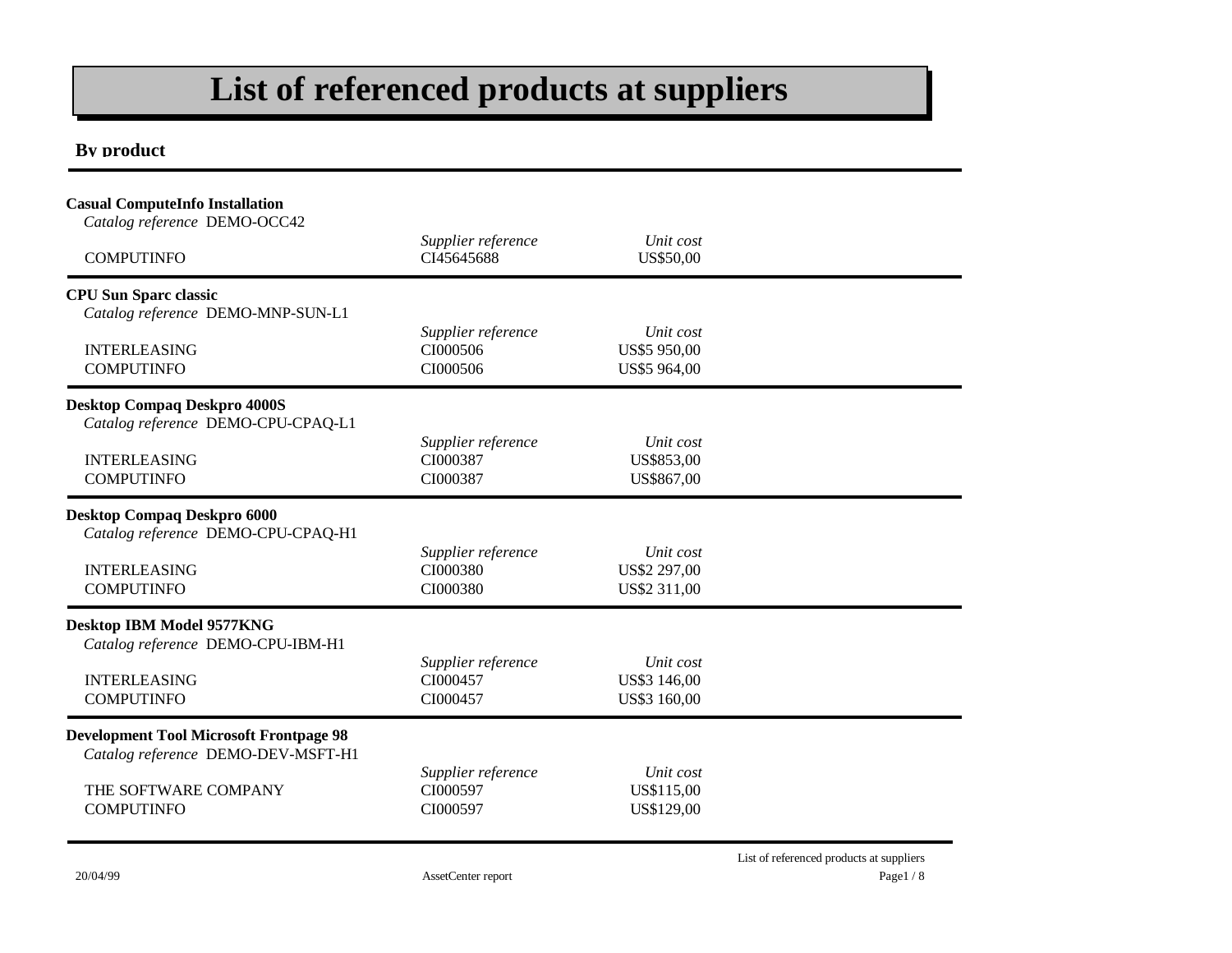# **List of projects**

| New site<br>Start date: 24/02/99 | End date: 28/02/01 | Reference DEMO-PROJ1<br>Active<br>Status<br>Code: DEMO-PROJ1 |              |
|----------------------------------|--------------------|--------------------------------------------------------------|--------------|
|                                  |                    | Hire date Planned removal date                               | Removal date |
|                                  |                    | Hire date Planned removal date                               | Removal date |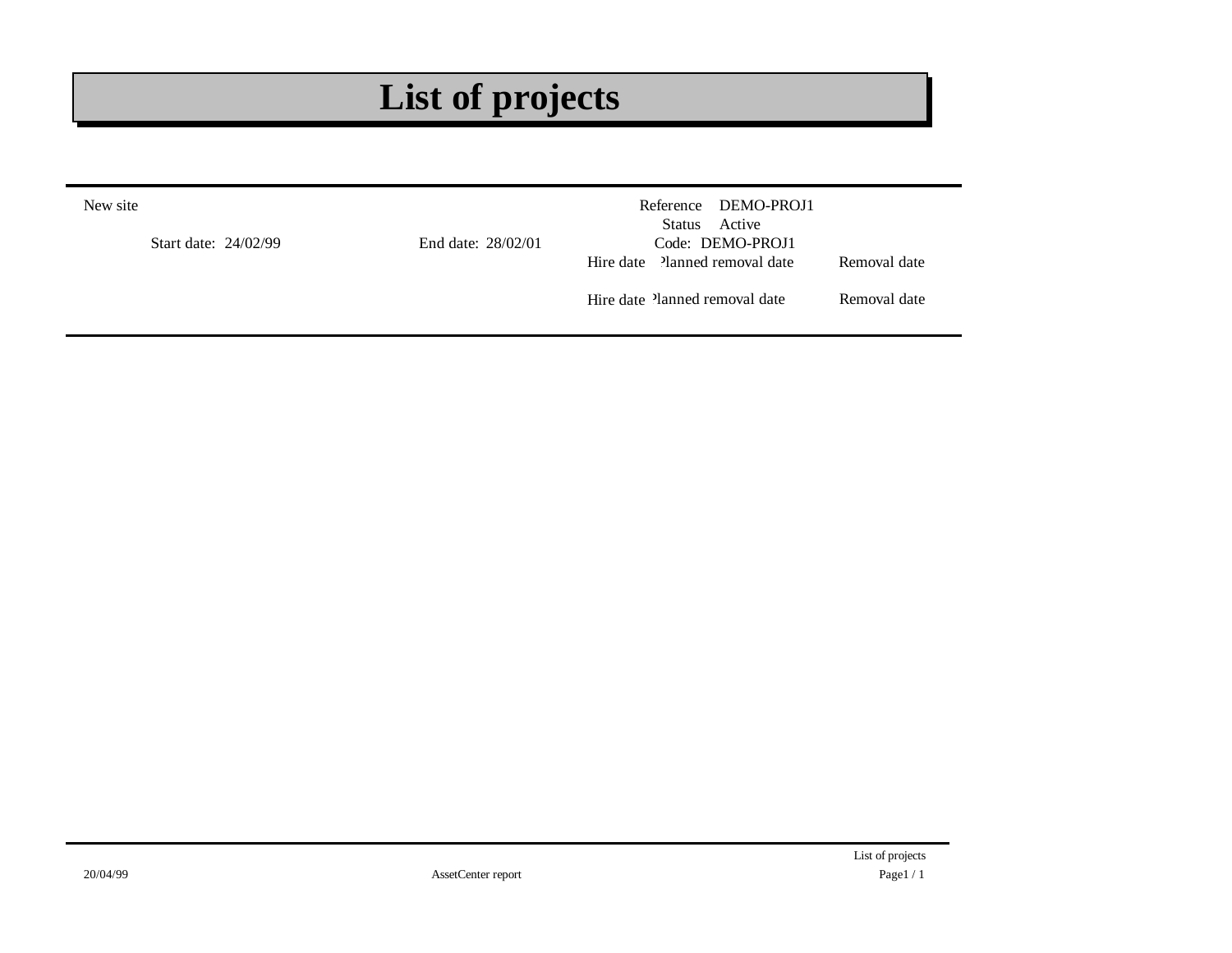# **List of queries**

| <b>Name</b>                       |                                                                                           | <b>Table name</b> |
|-----------------------------------|-------------------------------------------------------------------------------------------|-------------------|
| Assets whose brand is invalid     | $\Omega$                                                                                  | amAsset           |
| SQL name                          | IDS_QUERY_DIFFERENTBRAND_                                                                 |                   |
| $Query =$                         | Brand <> Product.Brand                                                                    |                   |
| Assets whose cateogory is         | $\Omega$                                                                                  | amAsset           |
| invalid                           |                                                                                           |                   |
| SQL name                          | _IDS_QUERY_DIFFERENTCATEGORY_                                                             |                   |
| $Query =$                         | $Category <$ Product. Category                                                            |                   |
| Assets in use but without a user  | $\Omega$                                                                                  | amAsset           |
| SQL name                          | IDS_QUERY_NOUSER_                                                                         |                   |
| $Query =$                         | $(IUserId = 0) AND$ (seAssignment = 0)                                                    |                   |
| Assets in use but without a       | $\Omega$                                                                                  | amAsset           |
| location                          |                                                                                           |                   |
| SQL name                          | _IDS_QUERY_NOLOCATION_                                                                    |                   |
| $Query =$                         | $(II_{\text{local}} = 0)$ AND (seAssignment = 0)                                          |                   |
| Assets in use but without a cost  | $\Omega$                                                                                  | amAsset           |
| center                            |                                                                                           |                   |
| SQL name                          | _IDS_QUERY_NOCOST_                                                                        |                   |
| $Query =$                         | $(1CostId = 0)$ AND $(seAssignment = 0)$                                                  |                   |
| Employees without department      | $\Omega$                                                                                  | amEmplDept        |
| SQL name                          | IDS_QUERY_EMPL_NOPARENT_                                                                  |                   |
| $Query =$                         | (bDepartment = 0) AND (lParentId = 0)                                                     |                   |
| Products without category         | $\Omega$                                                                                  | amProduct         |
| SQL name                          | _IDS_QUERY_PRODUCT_NOCATEGORY_                                                            |                   |
| $Query =$                         | $l$ CategId = 0                                                                           |                   |
| Assets with a different user than | $\Omega$                                                                                  | amAsset           |
| the parent asset                  |                                                                                           |                   |
| SQL name                          | IDS_QUERY_ASSET_DIFFERENTUSE_                                                             |                   |
| $Query =$                         | (lParentId $\langle 0 \rangle$ AND (seAssignment $\langle 0 \rangle$ Parent.seAssignment) |                   |
| Assets with a different location  | $\Omega$                                                                                  | amAsset           |
| than the parent                   |                                                                                           |                   |
| SQL name                          | _IDS_QUERY_ASSET_DIFFERENTLOC_                                                            |                   |
| $Query =$                         | (IParentId $\langle 0 \rangle$ AND (ILocaId $\langle 1 \rangle$ Parent.ILocaId)           |                   |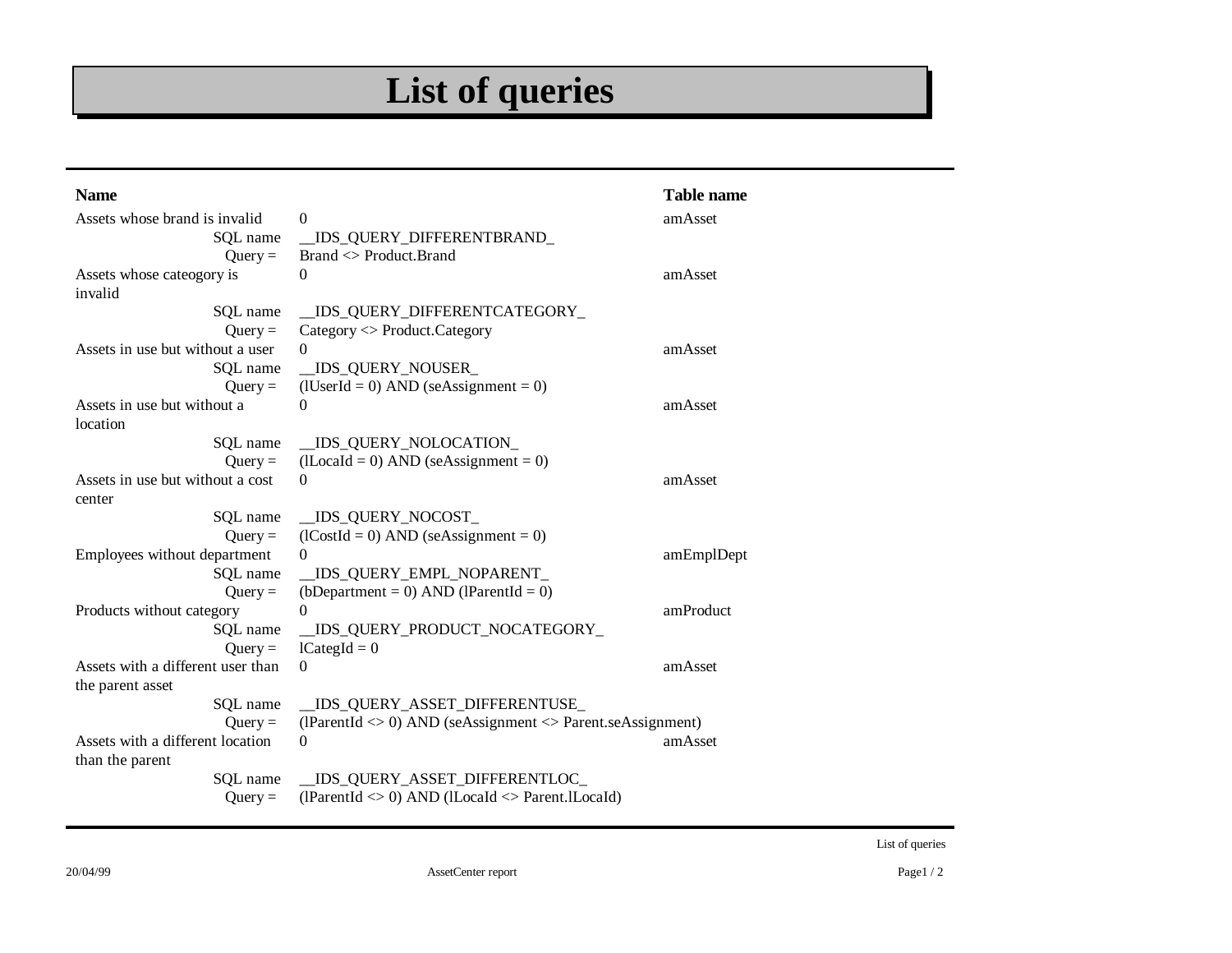# **List of reports**

#### **By nature**

#### **Detail**

|                                                                     | File name         | <b>Size</b> |  |
|---------------------------------------------------------------------|-------------------|-------------|--|
| Analysis of consumption of consumable (Detail)                      | \rpt\consdet.rpt  | 21 5 26     |  |
| Asset return envelope (Detail)                                      | \rpt\ret_envd.rpt | 19912       |  |
| Currency conversion table (Detail)                                  | \rpt\currate.rpt  | 8 0 7 2     |  |
| Detail of closed work order (Detail)                                | \rpt\wkodrcl.rpt  | 28 4 34     |  |
| Detail of master lease (Detail)                                     | \rpt\mastlead.rpt | 56 692      |  |
| Estimate (with prices) (Detail)                                     | \rpt\estimat2.rpt | 13 25 2     |  |
| Estimate (without prices) (Detail)                                  | \rpt\estimate.rpt | 13 678      |  |
| Expense lines by cost center (Detail)                               | \rpt\exp_cc_c.rpt | 9 9 0 8     |  |
| List of assets by lease (Detail)                                    | \rpt\astschdd.rpt | 16822       |  |
| List of work orders linked to a maintenance contract (Detail)       | \rpt\wkocontr.rpt | 9 3 9 6     |  |
| Purchase order (Detail)                                             | \rpt\order.rpt    | 15 2 64     |  |
| Purchase request (Detail)                                           | \rpt\request.rpt  | 11 724      |  |
| Supplier invoice (Detail)                                           | \rpt\invoice.rpt  | 11 620      |  |
| <b>Example</b>                                                      |                   |             |  |
|                                                                     | File name         | <b>Size</b> |  |
| Examples of user function (Example)                                 | \rpt\samples.rpt  | 7 3 0 8     |  |
| List of asset users for the month of (Example)                      | \rpt\empl_mod.rpt | 21 942      |  |
| Graph                                                               |                   |             |  |
|                                                                     | File name         | <b>Size</b> |  |
| Analysis of consumption of consumable for whole reposito<br>(Graph) | \rpt\consanal.rpt | 21 606      |  |
| Bottom 10 installed software items (Graph)                          | \rpt\bdwnsof1.rpt | 17 908      |  |
| Breakdown of calls by helpdesk group (Graph)                        | \rpt\hdgroup.rpt  | 11 676      |  |
| Breakdown of calls by product (Graph)                               | \rpt\hdcpprod.rpt | 17872       |  |
| Breakdown of expenses by budget, purpose (Graph)                    | \rpt\exp_bd.rpt   | 12 2 2 4    |  |
| Breakdown of purchases by category, supplier (Graph)                | \rpt\bdwnpurc.rpt | 15 678      |  |
| History of Expenses on: (Graph)                                     | \rpt\bdunexp.rpt  | 13 4 52     |  |

List of reports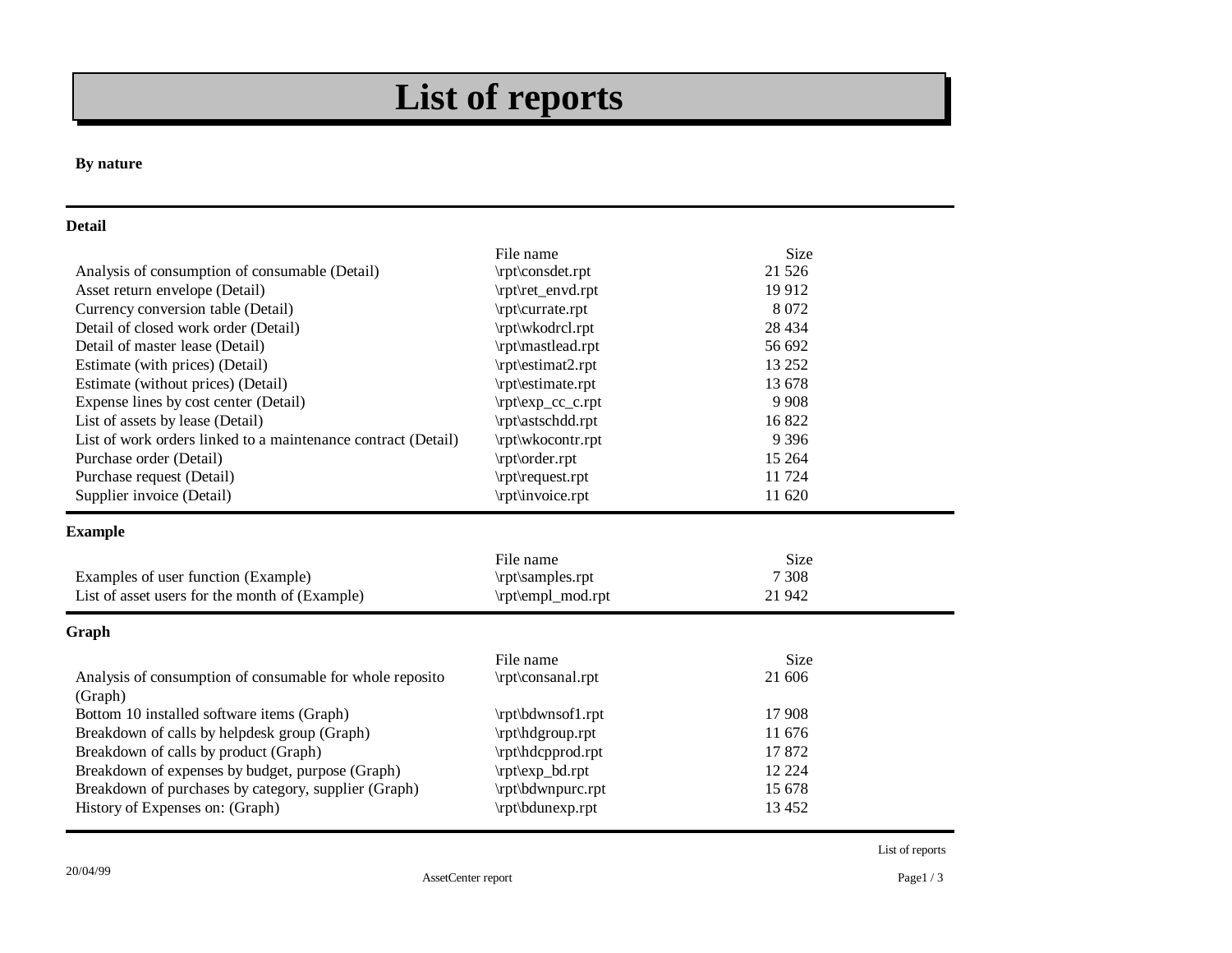### **Purchase request DEMO-REQ1**

Requester: Philip Chavez

User: Philip Chavez

Priority: Normal

Requested for: 14/01/96

| Description              | Qty          | Unit cost    | Cost          |
|--------------------------|--------------|--------------|---------------|
| IBM Model 9577KNG        | 1            | US\$3 160,00 | US\$2 212,00  |
| IBM Model 9577KNG        |              | US\$3 160,00 | US\$2 212,00  |
| IBM Model 9577KNG        | 1            | US\$3 160,00 | US\$2 212,00  |
| IBM Model 9577KNG        |              | US\$3 160,00 | US\$2 212,00  |
| IBM Model 9577KNG        |              | US\$3 160,00 | US\$2 212,00  |
| <b>IBM Model 9577KNG</b> | 1            | US\$3 160,00 | US\$2 212,00  |
| IBM G42                  |              | US\$212,00   | US\$212,00    |
| ComputeInfo Installation |              | US\$50,00    | US\$50,00     |
| IBM G42                  | 1            | US\$212,00   | US\$212,00    |
| ComputeInfo Installation |              | US\$50,00    | US\$50,00     |
| IBM G42                  |              | US\$212,00   | US\$212,00    |
| ComputeInfo Installation | 1            | US\$50,00    | US\$50,00     |
| IBM G42                  |              | US\$212,00   | US\$212,00    |
| ComputeInfo Installation |              | US\$50,00    | US\$50,00     |
| IBM G42                  | 1            | US\$212,00   | US\$212,00    |
| ComputeInfo Installation | 1            | US\$50,00    | US\$50,00     |
| IBM G42                  |              | US\$212,00   | US\$212,00    |
| ComputeInfo Installation | $\mathbf{1}$ | US\$50,00    | US\$50,00     |
|                          |              |              |               |
|                          |              |              | US\$14 844,00 |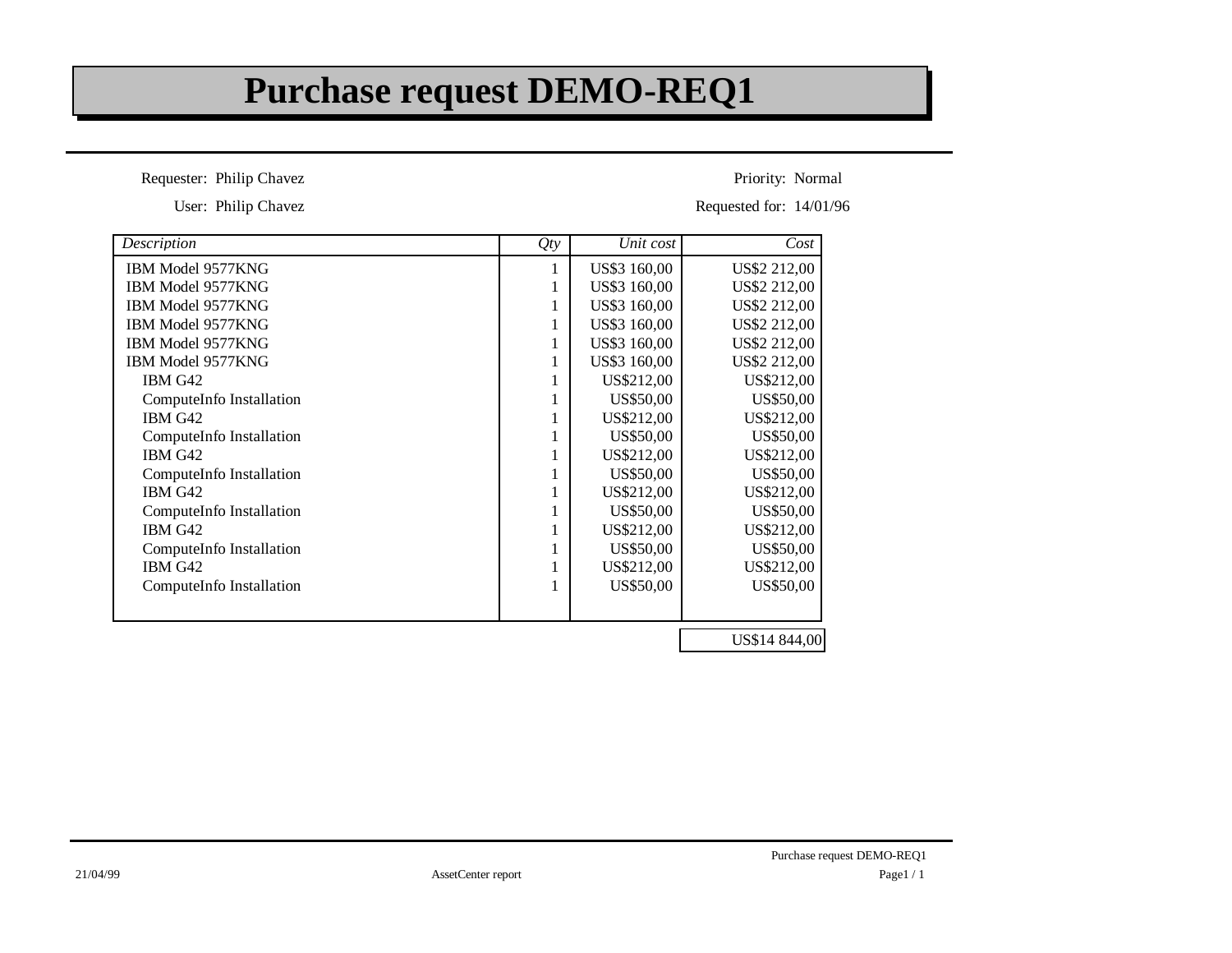### **List of assets scheduled for retirement during current year**

#### **By scheduled retirement date, category**

| /IT/Microcomputer/Desktop/<br>DST000023<br>0,00 19/04<br>0 <sub>day</sub><br>Compaq Deskpro 6000<br>0 <sub>day</sub><br>Compaq Deskpro 6000<br>0,00 19/04<br>DST000034<br>0,00 19/04<br>DST000035<br>0 <sub>day</sub><br>Compaq Deskpro 6000<br>0,00 19/04<br>0 <sub>day</sub><br>Compaq Deskpro 6000<br>DST000036<br>Compaq Deskpro 6000<br>0,00 19/04<br>0 <sub>day</sub><br>DST000235<br>Compaq Deskpro 6000<br>0,00 19/04<br>0 <sub>day</sub><br>DST000236<br>Compaq Deskpro 6000<br>DST000237<br>0,00 19/04<br>0 <sub>day</sub><br>0,00 19/04<br>Compaq Deskpro 6000<br>DST000238<br>0 <sub>day</sub><br>0,00 19/04<br>Compaq Deskpro 4000S<br>DST000279<br>0 <sub>day</sub><br>0,00 19/04<br>Compaq Deskpro 4000S<br>DST000280<br>0 <sub>day</sub><br>Compaq Deskpro 4000S<br>DST000281<br>0,00 19/04<br>0 <sub>day</sub><br>0,00 19/04<br>0 <sub>day</sub><br>Compaq Deskpro 4000S<br>DST000282<br>0,00 19/04<br>Compaq Deskpro 4000S<br>DST000283<br>0 <sub>day</sub><br>0,00 19/04<br>DST000284<br>0 <sub>day</sub><br>Compaq Deskpro 4000S<br>0,00 19/04<br>Compaq Deskpro 4000S<br>0 <sub>day</sub><br>DST000285<br>Compaq Deskpro 4000S<br>DST000286<br>0,00 19/04<br>0 <sub>day</sub><br>Compaq Deskpro 4000S<br>DST000287<br>0,00 19/04<br>0 <sub>day</sub><br>Compaq Deskpro 4000S<br>0,00 19/04<br>0 <sub>day</sub><br>DST000288<br>/IT/Microcomputer/Docking station/<br>DCK000071<br>0,00 19/04<br>0 <sub>day</sub><br>Toshiba Notedock III Enhanced<br>Port Replicator<br>/IT/Microcomputer/Monitor/<br>US\$0,00 19/04<br>Hewlett Packard Model 220<br>MON000014<br>0 <sub>day</sub><br>0 <sub>day</sub><br>NEC Multisync E700<br>MON000029<br>0,00 19/04<br>0,00 19/04<br>NEC Multisync E700<br>0 <sub>day</sub><br>MON000052<br>NEC Multisync E700<br>0,00 19/04<br>0 <sub>day</sub><br>MON000053<br>NEC Multisync E700<br>0,00 19/04<br>0 <sub>day</sub><br>MON000054<br>NEC Multisync E700<br>0,00 19/04<br>MON000259<br>0 <sub>day</sub><br>0,00 19/04<br>NEC Multisync E700<br>MON000260<br>0 <sub>day</sub> | Purchase date | Scheduled retirement d Fixed Asset # | Amortiz. period Model | Asset tag | <b>Residual value Recal</b> |  |
|---------------------------------------------------------------------------------------------------------------------------------------------------------------------------------------------------------------------------------------------------------------------------------------------------------------------------------------------------------------------------------------------------------------------------------------------------------------------------------------------------------------------------------------------------------------------------------------------------------------------------------------------------------------------------------------------------------------------------------------------------------------------------------------------------------------------------------------------------------------------------------------------------------------------------------------------------------------------------------------------------------------------------------------------------------------------------------------------------------------------------------------------------------------------------------------------------------------------------------------------------------------------------------------------------------------------------------------------------------------------------------------------------------------------------------------------------------------------------------------------------------------------------------------------------------------------------------------------------------------------------------------------------------------------------------------------------------------------------------------------------------------------------------------------------------------------------------------------------------------------------------------------------------------------------------------------------------------------------------------------------------------------------------------|---------------|--------------------------------------|-----------------------|-----------|-----------------------------|--|
|                                                                                                                                                                                                                                                                                                                                                                                                                                                                                                                                                                                                                                                                                                                                                                                                                                                                                                                                                                                                                                                                                                                                                                                                                                                                                                                                                                                                                                                                                                                                                                                                                                                                                                                                                                                                                                                                                                                                                                                                                                       |               |                                      |                       |           |                             |  |
|                                                                                                                                                                                                                                                                                                                                                                                                                                                                                                                                                                                                                                                                                                                                                                                                                                                                                                                                                                                                                                                                                                                                                                                                                                                                                                                                                                                                                                                                                                                                                                                                                                                                                                                                                                                                                                                                                                                                                                                                                                       | 19/04/99      |                                      |                       |           |                             |  |
|                                                                                                                                                                                                                                                                                                                                                                                                                                                                                                                                                                                                                                                                                                                                                                                                                                                                                                                                                                                                                                                                                                                                                                                                                                                                                                                                                                                                                                                                                                                                                                                                                                                                                                                                                                                                                                                                                                                                                                                                                                       | 19/04/99      |                                      |                       |           |                             |  |
|                                                                                                                                                                                                                                                                                                                                                                                                                                                                                                                                                                                                                                                                                                                                                                                                                                                                                                                                                                                                                                                                                                                                                                                                                                                                                                                                                                                                                                                                                                                                                                                                                                                                                                                                                                                                                                                                                                                                                                                                                                       | 19/04/99      |                                      |                       |           |                             |  |
|                                                                                                                                                                                                                                                                                                                                                                                                                                                                                                                                                                                                                                                                                                                                                                                                                                                                                                                                                                                                                                                                                                                                                                                                                                                                                                                                                                                                                                                                                                                                                                                                                                                                                                                                                                                                                                                                                                                                                                                                                                       | 19/04/99      |                                      |                       |           |                             |  |
|                                                                                                                                                                                                                                                                                                                                                                                                                                                                                                                                                                                                                                                                                                                                                                                                                                                                                                                                                                                                                                                                                                                                                                                                                                                                                                                                                                                                                                                                                                                                                                                                                                                                                                                                                                                                                                                                                                                                                                                                                                       | 19/04/99      |                                      |                       |           |                             |  |
|                                                                                                                                                                                                                                                                                                                                                                                                                                                                                                                                                                                                                                                                                                                                                                                                                                                                                                                                                                                                                                                                                                                                                                                                                                                                                                                                                                                                                                                                                                                                                                                                                                                                                                                                                                                                                                                                                                                                                                                                                                       | 19/04/99      |                                      |                       |           |                             |  |
|                                                                                                                                                                                                                                                                                                                                                                                                                                                                                                                                                                                                                                                                                                                                                                                                                                                                                                                                                                                                                                                                                                                                                                                                                                                                                                                                                                                                                                                                                                                                                                                                                                                                                                                                                                                                                                                                                                                                                                                                                                       | 19/04/99      |                                      |                       |           |                             |  |
|                                                                                                                                                                                                                                                                                                                                                                                                                                                                                                                                                                                                                                                                                                                                                                                                                                                                                                                                                                                                                                                                                                                                                                                                                                                                                                                                                                                                                                                                                                                                                                                                                                                                                                                                                                                                                                                                                                                                                                                                                                       | 19/04/99      |                                      |                       |           |                             |  |
|                                                                                                                                                                                                                                                                                                                                                                                                                                                                                                                                                                                                                                                                                                                                                                                                                                                                                                                                                                                                                                                                                                                                                                                                                                                                                                                                                                                                                                                                                                                                                                                                                                                                                                                                                                                                                                                                                                                                                                                                                                       | 19/04/99      |                                      |                       |           |                             |  |
|                                                                                                                                                                                                                                                                                                                                                                                                                                                                                                                                                                                                                                                                                                                                                                                                                                                                                                                                                                                                                                                                                                                                                                                                                                                                                                                                                                                                                                                                                                                                                                                                                                                                                                                                                                                                                                                                                                                                                                                                                                       | 19/04/99      |                                      |                       |           |                             |  |
|                                                                                                                                                                                                                                                                                                                                                                                                                                                                                                                                                                                                                                                                                                                                                                                                                                                                                                                                                                                                                                                                                                                                                                                                                                                                                                                                                                                                                                                                                                                                                                                                                                                                                                                                                                                                                                                                                                                                                                                                                                       | 19/04/99      |                                      |                       |           |                             |  |
|                                                                                                                                                                                                                                                                                                                                                                                                                                                                                                                                                                                                                                                                                                                                                                                                                                                                                                                                                                                                                                                                                                                                                                                                                                                                                                                                                                                                                                                                                                                                                                                                                                                                                                                                                                                                                                                                                                                                                                                                                                       | 19/04/99      |                                      |                       |           |                             |  |
|                                                                                                                                                                                                                                                                                                                                                                                                                                                                                                                                                                                                                                                                                                                                                                                                                                                                                                                                                                                                                                                                                                                                                                                                                                                                                                                                                                                                                                                                                                                                                                                                                                                                                                                                                                                                                                                                                                                                                                                                                                       | 19/04/99      |                                      |                       |           |                             |  |
|                                                                                                                                                                                                                                                                                                                                                                                                                                                                                                                                                                                                                                                                                                                                                                                                                                                                                                                                                                                                                                                                                                                                                                                                                                                                                                                                                                                                                                                                                                                                                                                                                                                                                                                                                                                                                                                                                                                                                                                                                                       | 19/04/99      |                                      |                       |           |                             |  |
|                                                                                                                                                                                                                                                                                                                                                                                                                                                                                                                                                                                                                                                                                                                                                                                                                                                                                                                                                                                                                                                                                                                                                                                                                                                                                                                                                                                                                                                                                                                                                                                                                                                                                                                                                                                                                                                                                                                                                                                                                                       | 19/04/99      |                                      |                       |           |                             |  |
|                                                                                                                                                                                                                                                                                                                                                                                                                                                                                                                                                                                                                                                                                                                                                                                                                                                                                                                                                                                                                                                                                                                                                                                                                                                                                                                                                                                                                                                                                                                                                                                                                                                                                                                                                                                                                                                                                                                                                                                                                                       | 19/04/99      |                                      |                       |           |                             |  |
|                                                                                                                                                                                                                                                                                                                                                                                                                                                                                                                                                                                                                                                                                                                                                                                                                                                                                                                                                                                                                                                                                                                                                                                                                                                                                                                                                                                                                                                                                                                                                                                                                                                                                                                                                                                                                                                                                                                                                                                                                                       | 19/04/99      |                                      |                       |           |                             |  |
|                                                                                                                                                                                                                                                                                                                                                                                                                                                                                                                                                                                                                                                                                                                                                                                                                                                                                                                                                                                                                                                                                                                                                                                                                                                                                                                                                                                                                                                                                                                                                                                                                                                                                                                                                                                                                                                                                                                                                                                                                                       | 19/04/99      |                                      |                       |           |                             |  |
|                                                                                                                                                                                                                                                                                                                                                                                                                                                                                                                                                                                                                                                                                                                                                                                                                                                                                                                                                                                                                                                                                                                                                                                                                                                                                                                                                                                                                                                                                                                                                                                                                                                                                                                                                                                                                                                                                                                                                                                                                                       |               |                                      |                       |           |                             |  |
|                                                                                                                                                                                                                                                                                                                                                                                                                                                                                                                                                                                                                                                                                                                                                                                                                                                                                                                                                                                                                                                                                                                                                                                                                                                                                                                                                                                                                                                                                                                                                                                                                                                                                                                                                                                                                                                                                                                                                                                                                                       | 19/04/99      |                                      |                       |           |                             |  |
|                                                                                                                                                                                                                                                                                                                                                                                                                                                                                                                                                                                                                                                                                                                                                                                                                                                                                                                                                                                                                                                                                                                                                                                                                                                                                                                                                                                                                                                                                                                                                                                                                                                                                                                                                                                                                                                                                                                                                                                                                                       |               |                                      |                       |           |                             |  |
|                                                                                                                                                                                                                                                                                                                                                                                                                                                                                                                                                                                                                                                                                                                                                                                                                                                                                                                                                                                                                                                                                                                                                                                                                                                                                                                                                                                                                                                                                                                                                                                                                                                                                                                                                                                                                                                                                                                                                                                                                                       | 01/01/99      |                                      |                       |           |                             |  |
|                                                                                                                                                                                                                                                                                                                                                                                                                                                                                                                                                                                                                                                                                                                                                                                                                                                                                                                                                                                                                                                                                                                                                                                                                                                                                                                                                                                                                                                                                                                                                                                                                                                                                                                                                                                                                                                                                                                                                                                                                                       | 19/04/99      |                                      |                       |           |                             |  |
|                                                                                                                                                                                                                                                                                                                                                                                                                                                                                                                                                                                                                                                                                                                                                                                                                                                                                                                                                                                                                                                                                                                                                                                                                                                                                                                                                                                                                                                                                                                                                                                                                                                                                                                                                                                                                                                                                                                                                                                                                                       | 19/04/99      |                                      |                       |           |                             |  |
|                                                                                                                                                                                                                                                                                                                                                                                                                                                                                                                                                                                                                                                                                                                                                                                                                                                                                                                                                                                                                                                                                                                                                                                                                                                                                                                                                                                                                                                                                                                                                                                                                                                                                                                                                                                                                                                                                                                                                                                                                                       | 19/04/99      |                                      |                       |           |                             |  |
|                                                                                                                                                                                                                                                                                                                                                                                                                                                                                                                                                                                                                                                                                                                                                                                                                                                                                                                                                                                                                                                                                                                                                                                                                                                                                                                                                                                                                                                                                                                                                                                                                                                                                                                                                                                                                                                                                                                                                                                                                                       | 19/04/99      |                                      |                       |           |                             |  |
|                                                                                                                                                                                                                                                                                                                                                                                                                                                                                                                                                                                                                                                                                                                                                                                                                                                                                                                                                                                                                                                                                                                                                                                                                                                                                                                                                                                                                                                                                                                                                                                                                                                                                                                                                                                                                                                                                                                                                                                                                                       | 19/04/99      |                                      |                       |           |                             |  |
|                                                                                                                                                                                                                                                                                                                                                                                                                                                                                                                                                                                                                                                                                                                                                                                                                                                                                                                                                                                                                                                                                                                                                                                                                                                                                                                                                                                                                                                                                                                                                                                                                                                                                                                                                                                                                                                                                                                                                                                                                                       | 19/04/99      |                                      |                       |           |                             |  |

List of assets scheduled for retirement during current year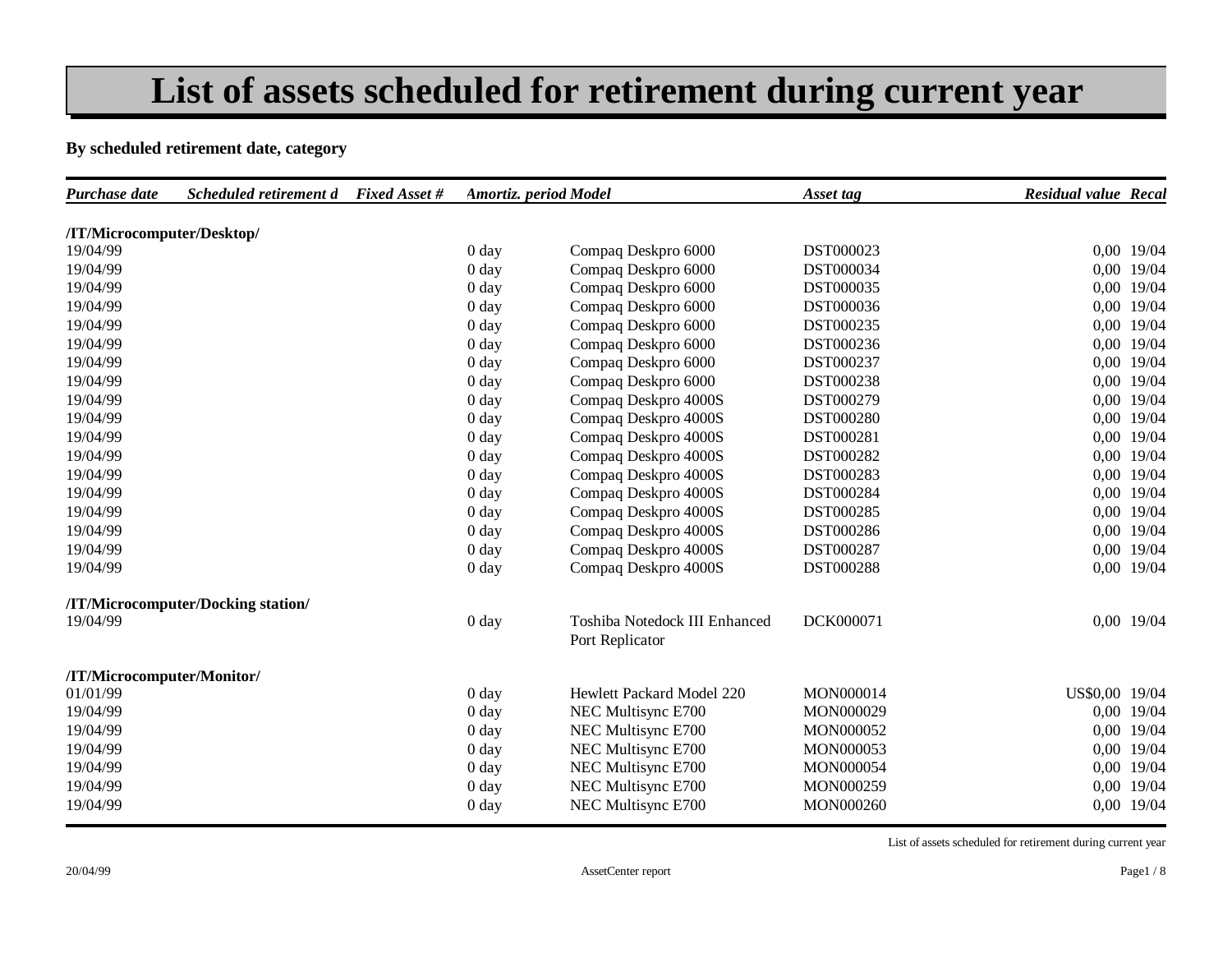# **Examples of user function**

| Name                                     |                 |                             | AMLeftPart(Name, "" AMRightPart(Name, "" AMLeftPortion(Name, "" AMRightPortion(Name, |                    | AMSepItem(Name, ""/"",    |
|------------------------------------------|-----------------|-----------------------------|--------------------------------------------------------------------------------------|--------------------|---------------------------|
| /Consumables/                            |                 | /Consumables/               |                                                                                      |                    |                           |
| /Consumables/I.S. Consum                 |                 | /Consumables/I.S. Cons      |                                                                                      |                    | I.S. Consumables          |
| /Consumables/Office suppl                |                 | /Consumables/Office su      |                                                                                      |                    | Office supplies           |
| /Contract/                               | $/$ Cont        | act/                        | $/$ Cont                                                                             | act/               |                           |
| /Contract/Insurance/                     | /Cont           | ance/                       | /Contract/Insu                                                                       | act/Insurance/     | Insurance                 |
| /Contract/Financing/                     | $/$ Cont        | act/Financing/              | $/$ Cont                                                                             | act/Financing/     | Financing                 |
| /Contract/Maintenance/                   | /Cont           | act/Maintenance/            | /Cont                                                                                | act/Maintenance/   | Maintenance               |
| /Contract/SLA (service lev               | /Cont           | eement)/                    | /Contract/SLA (service le act/SLA (service le                                        |                    | SLA (service level agreem |
| /Contract/Subscription/                  | /Cont           | iption/                     | /Contract/Subsc                                                                      | act/Subscription/  | Subscription              |
| /Contract/Warranty/                      | /Cont           | anty/                       | /Contract/War                                                                        | act/Warranty/      | Warranty                  |
| $\langle \text{IT} \rangle$              |                 | $\langle \text{IT} \rangle$ |                                                                                      |                    |                           |
| /IT/Accessories/                         | /IT/Accesso     | ies/                        | /IT/Accesso                                                                          | ies/               | Accessories               |
| /IT/Accessories/Monitor st /IT/Accesso   |                 | stand/                      | /IT/Accessories/Monito                                                               | ies/Monitor stand/ | Accessories               |
| /IT/Accessories/Printer sta: /IT/Accesso |                 | stand/                      | /IT/Accessories/Printe                                                               | ies/Printer stand/ | Accessories               |
| /IT/Mainframe/                           | /IT/Mainf       | ame/                        | /IT/Mainf                                                                            | ame/               | Mainframe                 |
| /IT/Mainframe/Communic /IT/Mainf         |                 |                             | /IT/Mainframe/Communi ame/Communicatic                                               |                    | Mainframe                 |
| /IT/Mainframe/CPU/                       | /IT/Mainf       | ame/CPU/                    | /IT/Mainf                                                                            | ame/CPU/           | Mainframe                 |
| /IT/Mainframe/Disk/                      | /IT/Mainf       | ame/Disk/                   | /IT/Mainf                                                                            | ame/Disk/          | Mainframe                 |
| /IT/Mainframe/Terminal/                  | /IT/Mainf       | minal/                      | /IT/Mainframe/Te                                                                     | ame/Terminal/      | Mainframe                 |
| /IT/Microcomputer/                       | /IT/Mic         |                             | /IT/Microcompute                                                                     | ocomputer/         | Microcomputer             |
| /IT/Microcomputer/Deskto /IT/Mic         |                 | /Desktop/                   | /IT/Microcompute                                                                     | ocomputer/Desktop  | Microcomputer             |
| /IT/Microcomputer/Dockin /IT/Mic         |                 | /Docking station/           | /IT/Microcompute                                                                     | ocomputer/Docking  | Microcomputer             |
| /IT/Microcomputer/Portabl /IT/Mic        |                 |                             | /IT/Microcomputer/Porta ocomputer/Portable                                           |                    | Microcomputer             |
| /IT/Microcomputer/Monitc /IT/Mic         |                 |                             | /IT/Microcomputer/Moni ocomputer/Monitor                                             |                    | Microcomputer             |
| /IT/Microcomputer/Server/ /IT/Mic        |                 |                             | /IT/Microcomputer/Serve ocomputer/Server/                                            |                    | Microcomputer             |
| /IT/Minicomputer/                        | /IT/Minicompute |                             | /IT/Minicompute                                                                      |                    | Minicomputer              |
| /IT/Minicomputer/CPU/                    | /IT/Minicompute | /CPU/                       | /IT/Minicompute                                                                      | /CPU/              | Minicomputer              |
| /IT/Minicomputer/Termina /IT/Minicompute |                 | minal/                      | /IT/Minicomputer/Te                                                                  | /Terminal/         | Minicomputer              |
| /IT/Network/                             | /IT/Netwo       | k/                          | $/IT/N$ etwo                                                                         | k/                 | Network                   |
| /IT/Network/Hub/                         | /IT/Netwo       | k/Hub/                      | /IT/Netwo                                                                            | k/Hub/             | Network                   |
| /IT/Network/Modem/                       | $/IT/N$ etwo    | $k/M$ odem/                 | $/IT/N$ etwo                                                                         | $k/M$ odem/        | Network                   |
| /IT/Network/Network Inter /IT/Netwo      |                 | face/                       | /IT/Network/Network Int k/Network Interface                                          |                    | Network                   |
| /IT/Network/Router/                      | /IT/Netwo       |                             | /IT/Network/Route                                                                    | k/Router/          | Network                   |
| /IT/Network/Switch/                      | /IT/Netwo       | k/Switch/                   | /IT/Netwo                                                                            | k/Switch/          | <b>Network</b>            |
| /IT/Peripheral/                          | /IT/Pe          | al/                         | /IT/Periphe                                                                          | ipheral/           | Peripheral                |
| /IT/Peripheral/CD recorde: /IT/Pe        |                 |                             | /IT/Peripheral/CD record ipheral/CD recorde                                          |                    | Peripheral                |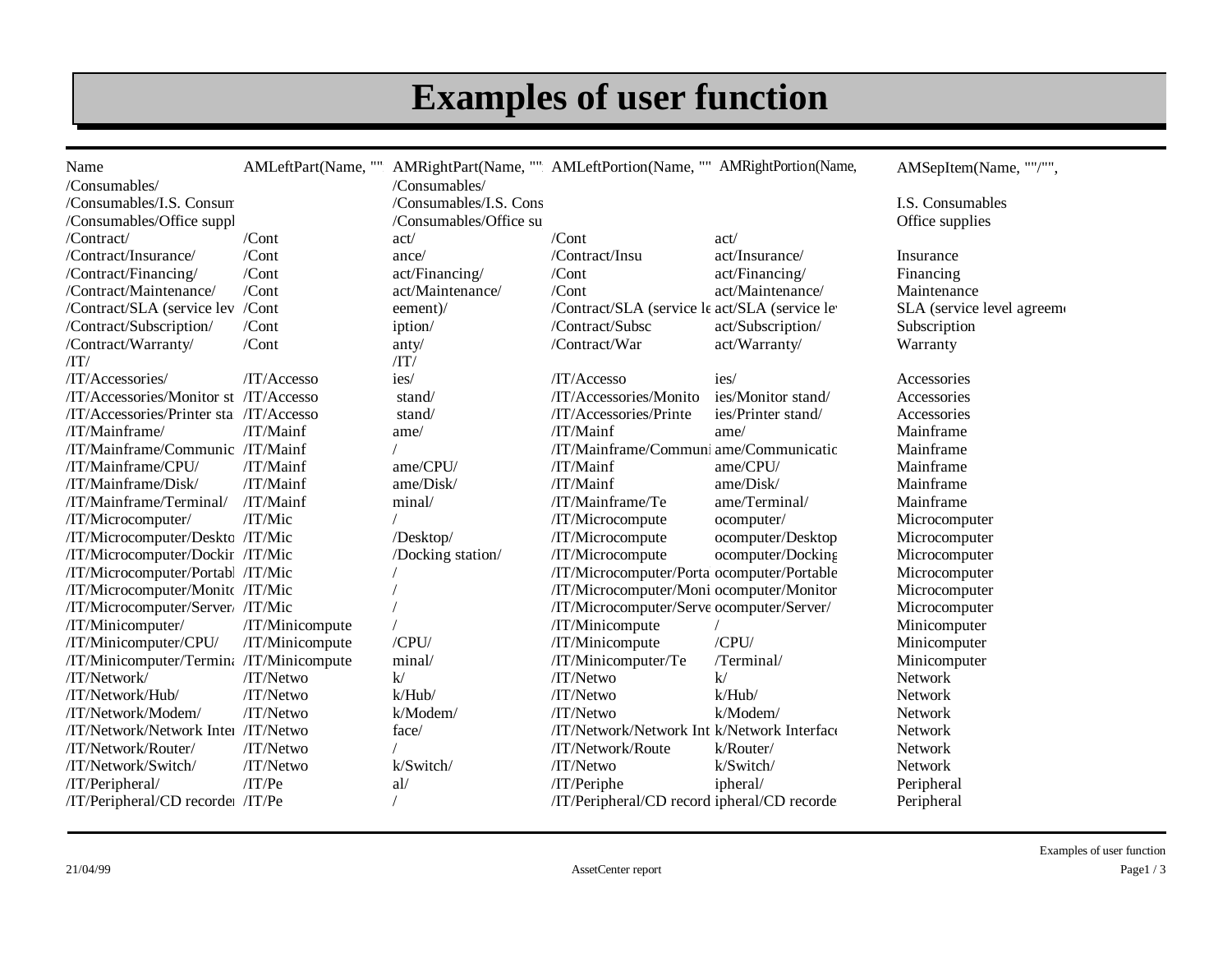# **Service call requesters**

#### **Having generated an expense line**

| Requester |                                                     |           |                            |
|-----------|-----------------------------------------------------|-----------|----------------------------|
|           | Installation                                        | US\$50,00 | US\$50,00                  |
|           | Installation                                        | US\$50,00 | US\$50,00                  |
|           | Installation                                        | US\$50,00 | US\$50,00                  |
|           | Installation                                        | US\$50,00 | US\$50,00                  |
|           | Installation                                        | US\$50,00 | US\$50,00                  |
|           | Installation                                        | US\$50,00 | US\$50,00                  |
|           | Installation                                        | US\$50,00 | US\$50,00                  |
|           | Installation                                        | US\$50,00 | US\$50,00                  |
|           | Installation                                        | US\$50,00 | US\$50,00                  |
|           | Installation                                        | US\$50,00 | US\$50,00                  |
|           | Installation                                        | US\$50,00 | US\$50,00                  |
|           | Installation                                        | US\$50,00 | US\$50,00                  |
|           | Installation                                        | US\$50,00 | US\$50,00                  |
|           | Installation                                        | US\$50,00 | US\$50,00                  |
|           |                                                     | Delta     | $US$700,00 + 700,00$ -US\$ |
|           | <b>Requester Andreas Pauli</b>                      |           |                            |
|           | Installation                                        | US\$50,00 | US\$50,00                  |
|           |                                                     | Delta     | $US$50,00 + 50,00-US$$     |
|           | <b>Requester Anna Krause</b><br>Installation        | US\$50,00 | US\$50,00                  |
|           |                                                     | Delta     | $US$50,00 + 50,00-US$$     |
|           | <b>Requester Annita Mitsuko</b><br>Installation     | US\$50,00 | US\$50,00                  |
|           |                                                     | Delta     | $US$50,00 + 50,00-US$$     |
|           | <b>Requester Cathy Bernard</b><br>Installation      | US\$50,00 | US\$50,00                  |
|           |                                                     | Delta     | $US$50,00 + 50,00-US$$     |
|           | <b>Requester Christian Gerardin</b><br>Installation | US\$50,00 | US\$50,00                  |

Service call requesters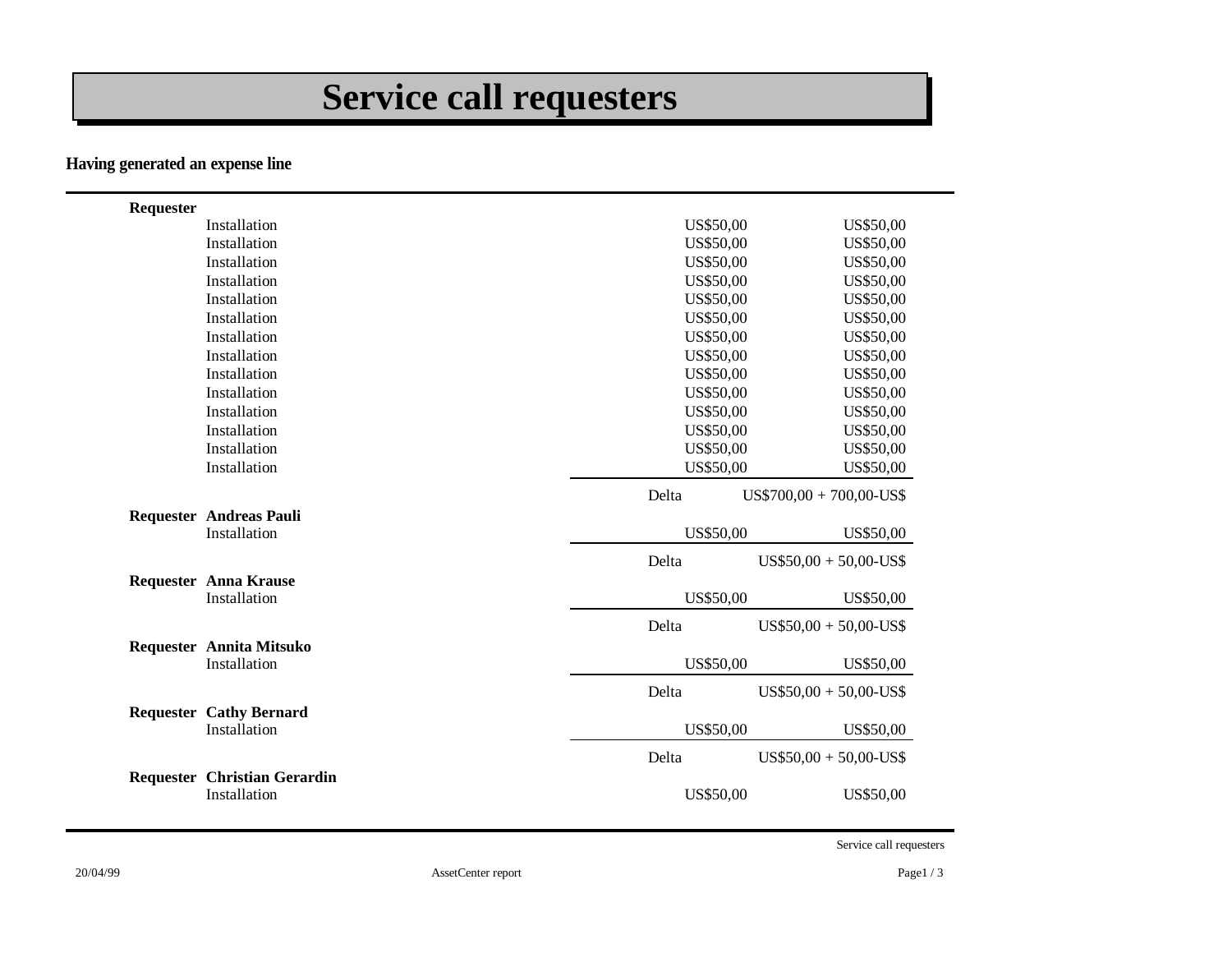## **List of schedules approaching end of term in month of 05/1999**

**By master lease**

| Reference of master lea       | Lesson                                    |                                         |
|-------------------------------|-------------------------------------------|-----------------------------------------|
| Nature Lease                  | <b>INTERLEASING</b><br>Tel (407) 756-9696 | Dupont Plaza                            |
| Purpose Master lease          | Fax (407) 756-9697                        | 90230<br>West Los Angeles               |
| Schedule referenc             |                                           |                                         |
| DEMO-LEA<br>Start $01/01/9$ . | End $19/05/99$                            | Nature Lease<br>Purpose Server financin |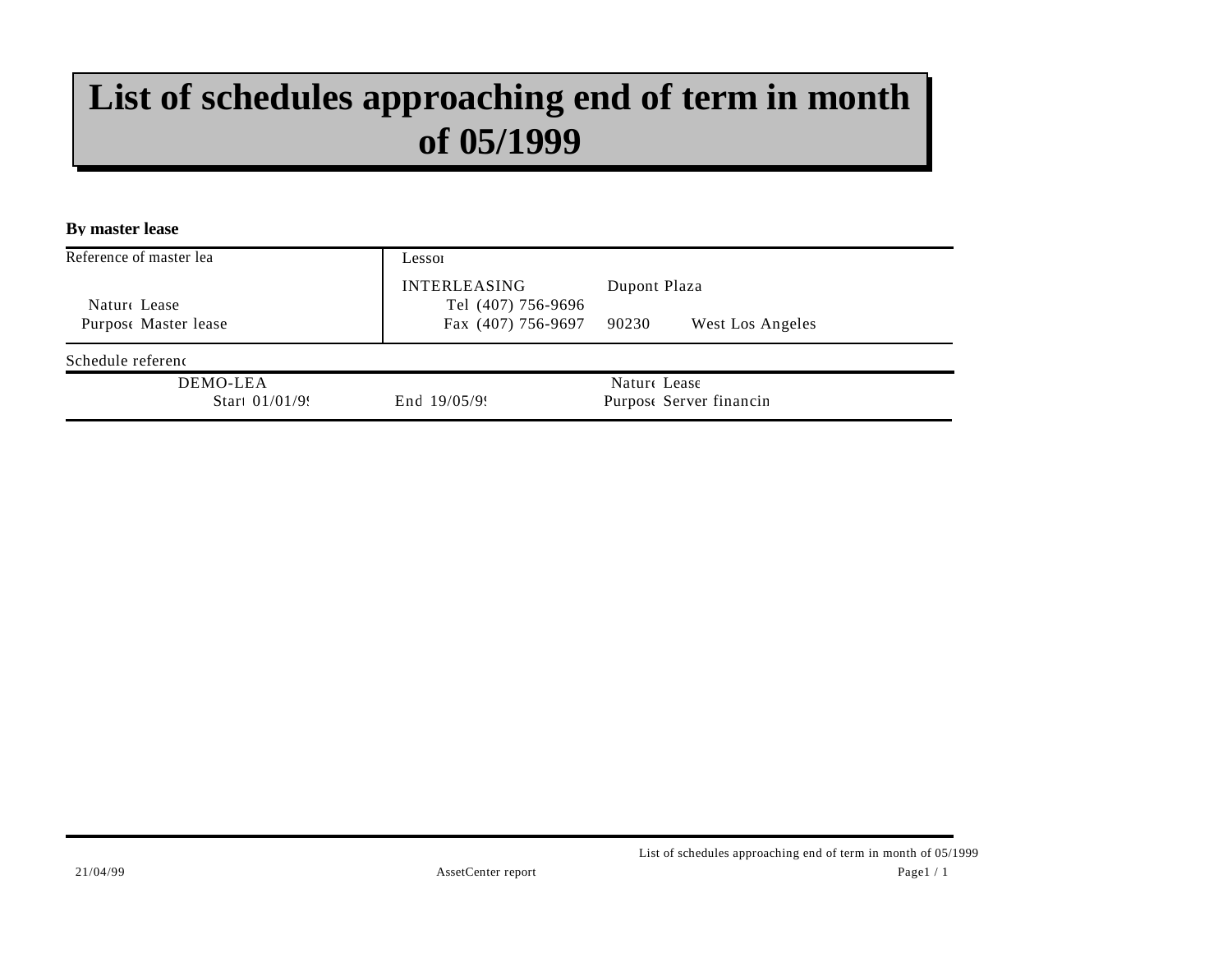# **Directory of suppliers**

**A**

| <b>AGFA - GEVAERT</b> | 8863 Aldus Drive       | <b>Tel</b>       |                                |
|-----------------------|------------------------|------------------|--------------------------------|
|                       |                        | $(408)$ 617-0270 | <b>Professional activity</b>   |
|                       | 93001 Ventura          | Fax              | Manufacturer                   |
|                       |                        | $(408)$ 735-0222 | Photocopiers                   |
|                       | <b>United States</b>   |                  |                                |
| <b>AXA ASSURANCES</b> | 5, Floral Square       | <b>Tel</b>       |                                |
|                       |                        | $(800)$ 388-6826 | <b>Professional activity</b>   |
|                       | 90043 Los Angeles      | <b>Fax</b>       | Service provider               |
|                       |                        | $(800)$ 388-6826 | Insurance                      |
|                       | <b>United States</b>   |                  |                                |
| <b>AZLAN</b>          | <b>Culver City</b>     | <b>Tel</b>       |                                |
|                       |                        | $(407)$ 756-9632 | <b>Professional activity</b>   |
|                       | 90047 West Los Angeles | <b>Fax</b>       | Service provider               |
|                       |                        | $(408)$ 466-6823 | Productivity software Training |
|                       | <b>United States</b>   |                  |                                |
|                       |                        |                  |                                |
| <b>CARFAST</b>        | 6. Clockface Plaza     | <b>Tel</b>       |                                |
|                       |                        | $(405)$ 756-8585 | Professional activity          |
|                       | 95050 Santa Clara      | <b>Fax</b>       | Service provider               |
|                       |                        | $(405)$ 756-8561 | Vehicles                       |
|                       | <b>United States</b>   |                  |                                |
| <b>CALL</b>           | Redhill Ave.           | <b>Tel</b>       |                                |
|                       | P.O. Box 165           | $(714)$ 424-0140 | Professional activity          |
|                       | 90043 Los Angeles      | Fax              | Service provider               |
|                       |                        | $(714)$ 424-0149 | Support / Maintenance          |
|                       | <b>United States</b>   |                  |                                |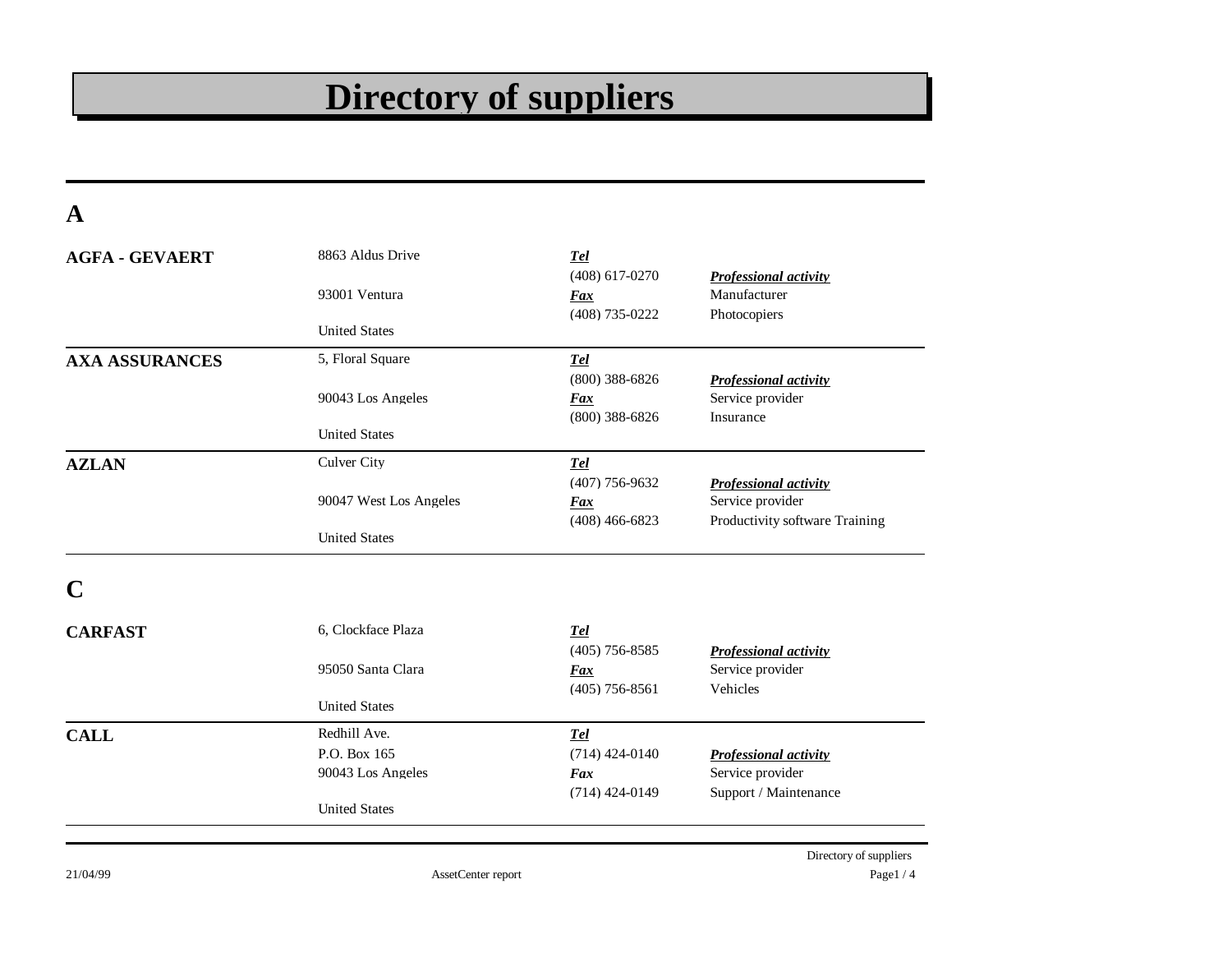# Software directory

#### **By autorisation**

|                                      | Number of points |  |
|--------------------------------------|------------------|--|
| <b>Authorized</b>                    |                  |  |
| AB Soft Winzip 7.0                   | 1,00             |  |
| Landesk Virus Protect 5.0            | 1,00             |  |
| Lotus Notes 4.6                      | 1,00             |  |
| Microsoft Access 97                  | 1,50             |  |
| Microsoft Excel 97                   | 1,50             |  |
| Microsoft Frontpage 98               | 1,00             |  |
| Microsoft Office 97                  | 5,00             |  |
| Microsoft Office Pro 97              | 5,00             |  |
| Microsoft Outlook 98                 | 1,50             |  |
| Microsoft Plus 98                    | 1,00             |  |
| Microsoft Powepoint 97               | 1,50             |  |
| Microsoft Windows 98                 | 1,00             |  |
| Microsoft Windows NT Workstation 4.0 | 1,00             |  |
| Microsoft Word 97                    | 1,50             |  |
| Non authorized                       |                  |  |
| Microsoft Windows NT Server 4.0      | 1,00             |  |

Software directory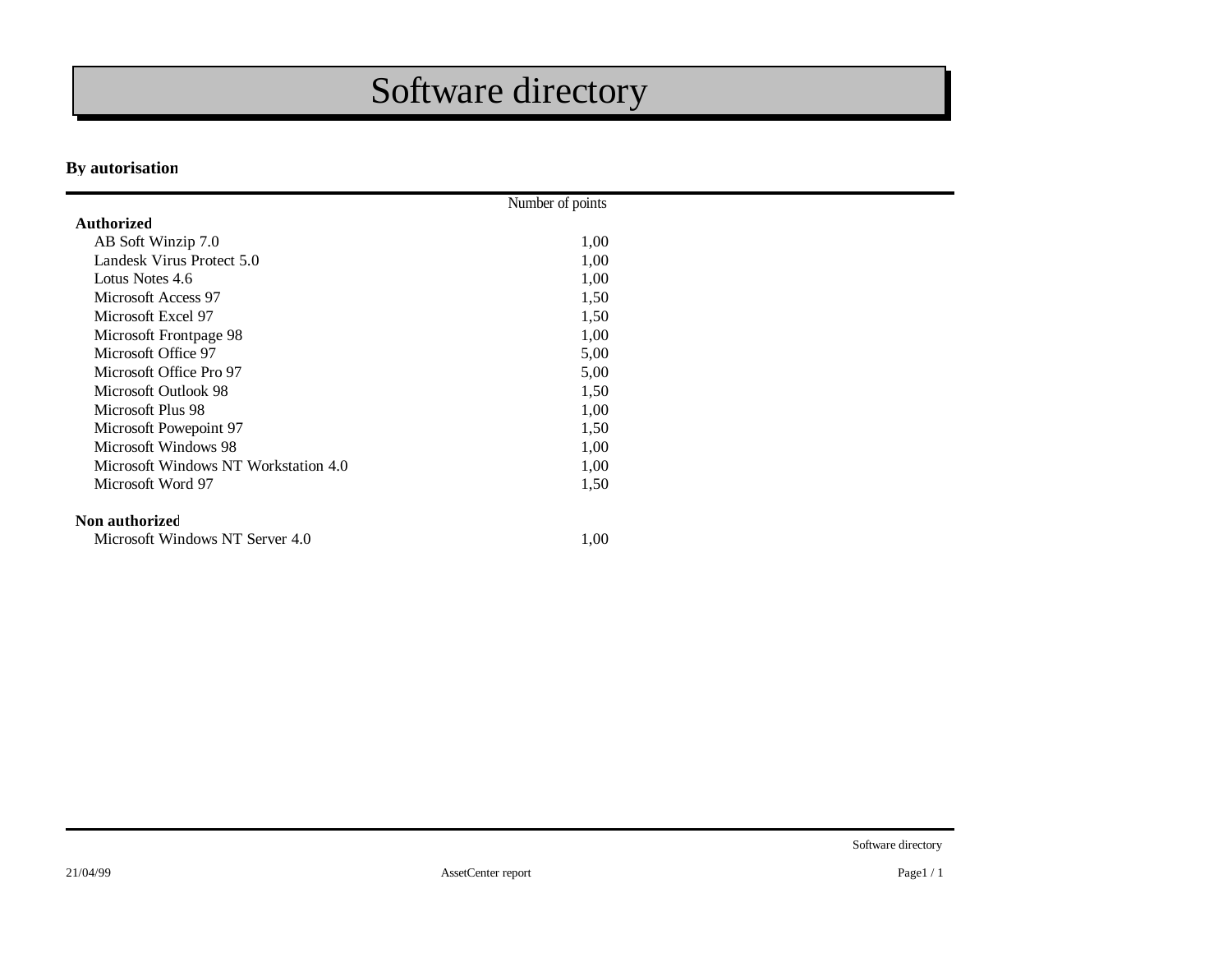### **Software installations**

**By machine**

| Compaq Deskpro 6000 (DST000023)                                                 |                                |
|---------------------------------------------------------------------------------|--------------------------------|
| All Microsoft FrontPage licenses $= 0.00$<br>Machines having this software item | License number                 |
| Microsoft Frontpage 98                                                          | KLI-0524-MK25-OI4              |
| Compaq Deskpro 6000 (DST000034)                                                 |                                |
| All Microsoft FrontPage licenses = $0,00$                                       |                                |
| Machines having this software item                                              | License number                 |
| Microsoft Frontpage 98                                                          | KLI-0524-MK28-HG2              |
| Compaq Deskpro 6000 (DST000035)                                                 |                                |
|                                                                                 |                                |
| Machines having this software item<br>AB Soft Winzip 7.0                        | License number<br>2454-mkl4541 |
|                                                                                 |                                |
| IBM Model 9577KNG (DST000003)                                                   |                                |
| Machines having this software item                                              | License number                 |
| AB Soft Winzip 7.0                                                              | 2458-mkl554                    |
| IBM Model 9577KNG (DST000005)                                                   |                                |
| Machines having this software item                                              | License number                 |
| AB Soft Winzip 7.0                                                              | 2458-mkl584                    |
| IBM Model 9577KNG (DST000006)                                                   |                                |
| 21/04/99<br>All Microsoft Office licenses $= 2,00$                              |                                |
| Machines having this software item                                              | License number                 |
| Microsoft Office Pro 97                                                         | PRGN14-458                     |
| Toshiba Satellite Pro 490CDT (LAP000078)                                        |                                |
| All Microsoft Office licenses $= 2,00$<br>21/04/99                              |                                |
| Machines having this software item                                              | License number                 |
| Microsoft Office Pro 97                                                         | <b>PRGN458-98</b>              |

21/04/99 **Page1 / 2** Software installations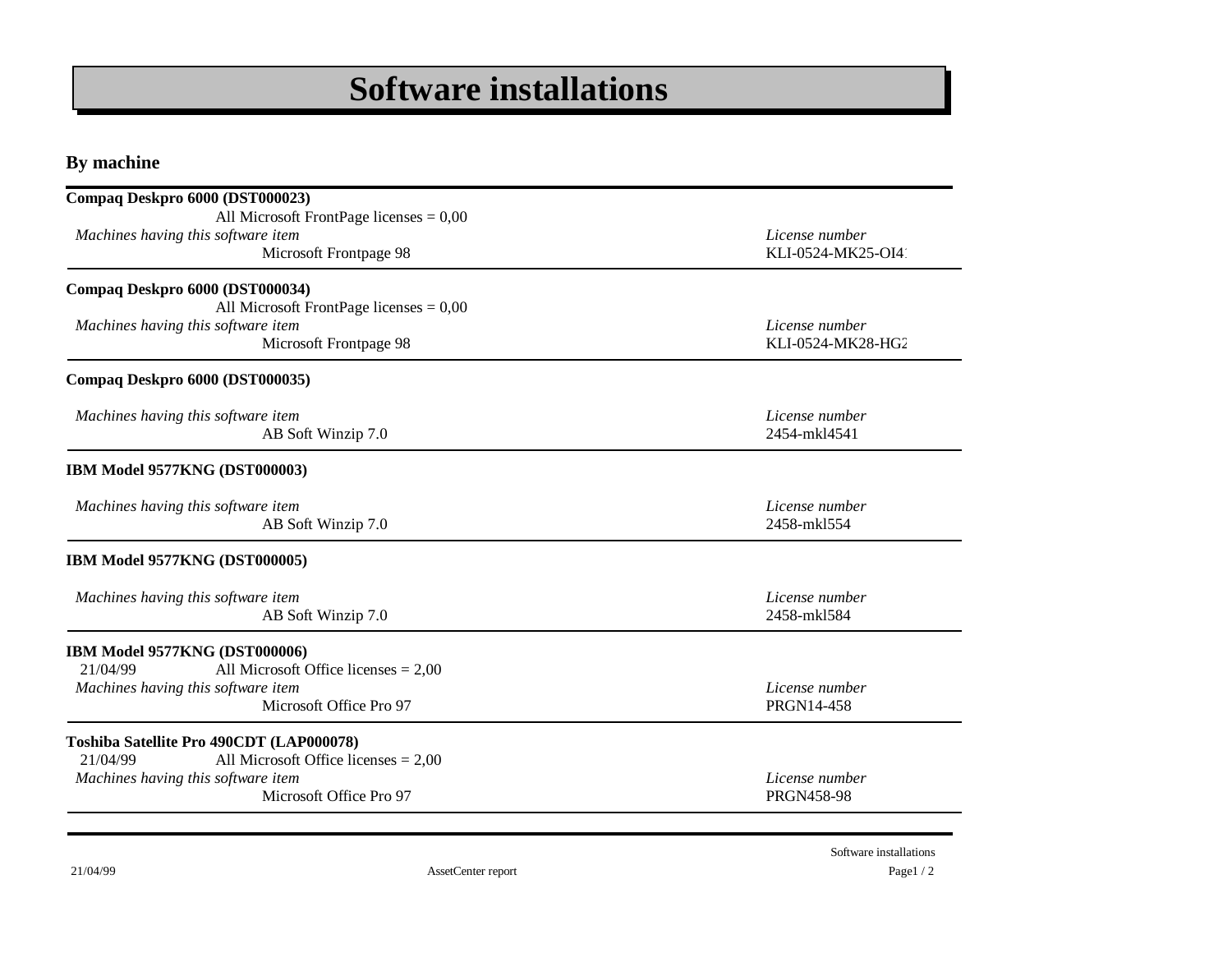### **Software installations**

**By software item**

#### **AB Soft Winzip 7.0**

|                                            | Machines having this software item<br>IBM Model 9577KNG<br>IBM Model 9577KNG<br>Compaq Deskpro 6000                               | License number<br>2458-mk1554<br>2458-mkl584<br>2454-mkl4541 |
|--------------------------------------------|-----------------------------------------------------------------------------------------------------------------------------------|--------------------------------------------------------------|
| <b>Microsoft Frontpage 98</b><br>21/04/99  | All Microsoft FrontPage licenses $= 2,00$<br>Machines having this software item<br>Compaq Deskpro 6000<br>Compaq Deskpro 6000     | License number<br>KLI-0524-MK25-OI4<br>KLI-0524-MK28-HG2     |
| <b>Microsoft Office Pro 97</b><br>21/04/99 | All Microsoft Office licenses $= 2,00$<br>Machines having this software item<br>Toshiba Satellite Pro 490CDT<br>IBM Model 9577KNG | License number<br><b>PRGN458-98</b><br>PRGN14-458            |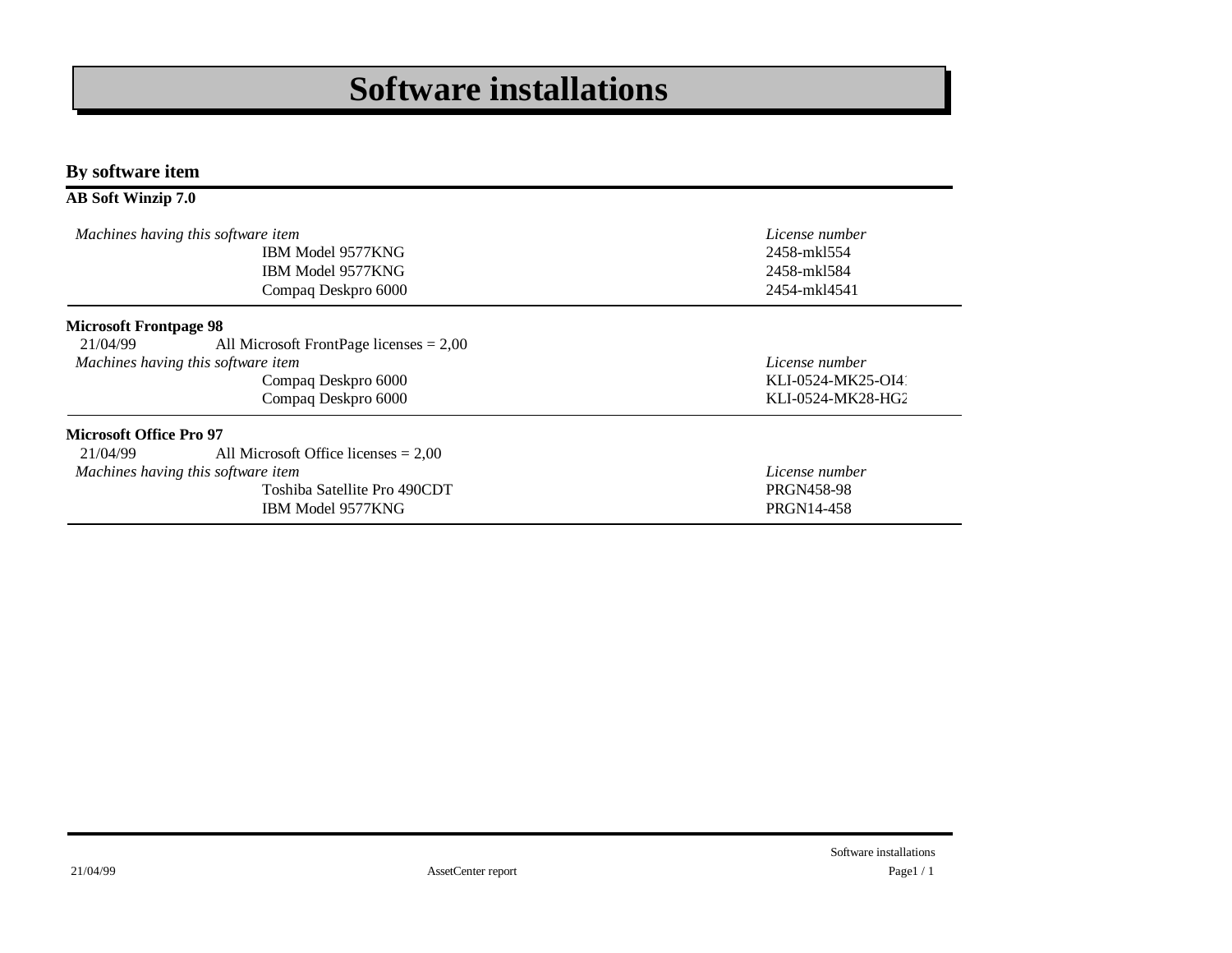# **Cost of training programs**

#### **By category**

| /Training/Productivity software Trainin |          |                |                      |
|-----------------------------------------|----------|----------------|----------------------|
| Title                                   | Date     | Duration       | Cost                 |
| Microsoft Office 98 Level 1             | 20/04/99 | 1 <sub>d</sub> | US\$500,00           |
| Microsoft Office 98 Level 1             | 20/04/99 | 1 <sub>d</sub> | US\$500,00           |
| Microsoft Office 98 Level 1             | 20/04/99 | 1 <sub>d</sub> | US\$500,00           |
| Microsoft Office 98 Level 1             | 20/04/99 | 1 <sub>d</sub> | US\$500,00           |
| Microsoft Office 98 Level 1             | 20/04/99 | 1 <sub>d</sub> | US\$500,00           |
| Microsoft Office 98 Level 1             | 20/04/99 | 1 <sub>d</sub> | US\$500,00           |
| Microsoft Office 98 Level 1             | 20/04/99 | 1 <sub>d</sub> | US\$500,00           |
| Microsoft Office 98 Level 1             | 20/04/99 | 1 <sub>d</sub> | US\$500,00           |
| Microsoft Office 98 Level 1             | 20/04/99 | 1 <sub>d</sub> | US\$500,00           |
| Microsoft Office 98 Level 1             | 20/04/99 | 1 <sub>d</sub> | US\$500,00           |
| Microsoft Office 98 Level 1             | 20/04/99 | 1 <sub>d</sub> | US\$500,00           |
| Microsoft Office 98 Level 1             | 20/04/99 | 1 <sub>d</sub> | US\$500,00           |
| Microsoft Office 98 Level 1             | 20/04/99 | 1 <sub>d</sub> | US\$500,00           |
| Microsoft Office 98 Level 1             | 20/04/99 | 1 <sub>d</sub> | US\$500,00           |
| Microsoft Office 98 Level 1             | 20/04/99 | 1 <sub>d</sub> | US\$500,00           |
| Microsoft Office 98 Level 1             | 20/04/99 | 1 <sub>d</sub> | US\$500,00           |
| Microsoft Office 98 Level 1             | 20/04/99 | 1 <sub>d</sub> | US\$500,00           |
| Microsoft Office 98 Level 1             | 20/04/99 | 1 <sub>d</sub> | US\$500,00           |
| Microsoft Office 98 Level 1             | 20/04/99 | 1 <sub>d</sub> | US\$500,00           |
| Microsoft Office 98 Level 1             | 20/04/99 | 1 <sub>d</sub> | US\$500,00           |
| Microsoft Office 98 Level 1             | 20/04/99 | 1 <sub>d</sub> | US\$500,00           |
| Microsoft Office 98 Level 1             | 20/04/99 | 1 <sub>d</sub> | US\$500,00           |
| Microsoft Office 98 Level 1             | 20/04/99 | 1 <sub>d</sub> | US\$500,00           |
| Microsoft Office 98 Level 1             | 20/04/99 | 1 <sub>d</sub> | US\$500,00           |
|                                         |          | 24d            | <b>US\$12 000,00</b> |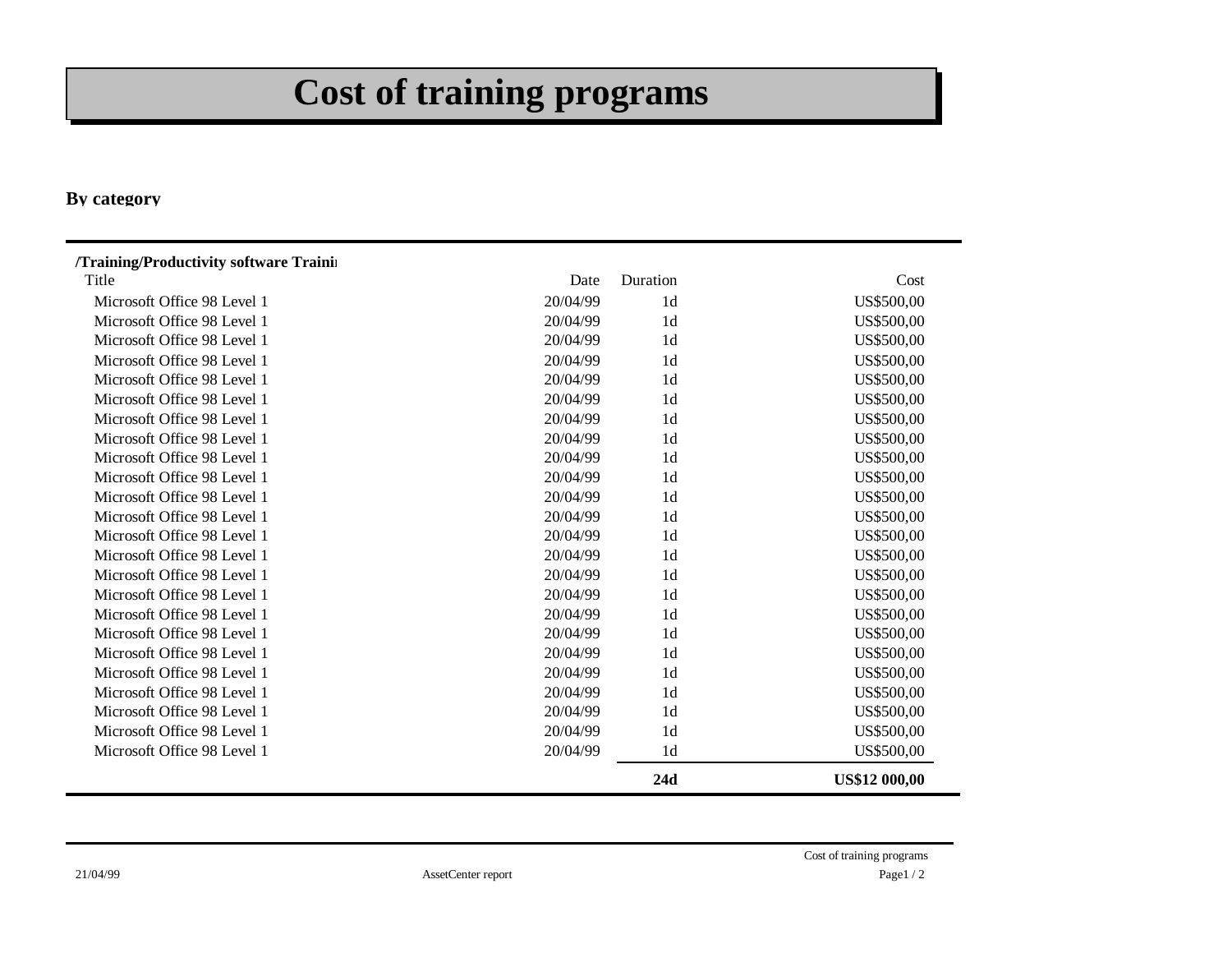# **Cost of training programs**

#### **By person**

| /Taltek/Administration/Hartke, Richard, DEMO-M031/                  |          |                |                   |
|---------------------------------------------------------------------|----------|----------------|-------------------|
| Title                                                               | Date     | Duration       | Cost              |
| Microsoft Office 98 Level 1                                         | 20/04/99 | 1 <sub>d</sub> | US\$500,00        |
|                                                                     |          | 1 <sub>d</sub> | <b>US\$500,00</b> |
| /Taltek/Administration/Listel, Susan, DEMO-M041/                    |          |                |                   |
| Title                                                               | Date     | Duration       | Cost              |
| Microsoft Office 98 Level 1                                         | 20/04/99 | 1 <sub>d</sub> | US\$500,00        |
|                                                                     |          | 1 <sub>d</sub> | <b>US\$500,00</b> |
| /Taltek/Finance/Administrative Services/Mitsuko, Annita, DEMO-M039/ |          |                |                   |
| Title                                                               | Date     | Duration       | Cost              |
| Microsoft Office 98 Level 1                                         | 20/04/99 | 1 <sub>d</sub> | US\$500,00        |
|                                                                     |          | 1 <sub>d</sub> | <b>US\$500,00</b> |
| /Taltek/Finance/Administrative Services/Tossi, Michaela, DEMO-M048/ |          |                |                   |
| Title                                                               | Date     | Duration       | Cost              |
|                                                                     |          |                |                   |
| Microsoft Office 98 Level 1                                         | 20/04/99 | 1 <sub>d</sub> | US\$500,00        |
|                                                                     |          | 1 <sub>d</sub> | <b>US\$500,00</b> |
| /Taltek/Finance/Mankowicz, Dominic, DEMO-M040/                      |          |                |                   |
| Title                                                               | Date     | Duration       | Cost              |
| Microsoft Office 98 Level 1                                         | 20/04/99 | 1 <sub>d</sub> | US\$500,00        |
|                                                                     |          | 1 <sub>d</sub> | <b>US\$500,00</b> |
| /Taltek/Finance/Merchand, Nicole, DEMO-M027/                        |          |                |                   |
| Title                                                               | Date     | Duration       | Cost              |
| Microsoft Office 98 Level 1                                         | 20/04/99 | 1 <sub>d</sub> | US\$500,00        |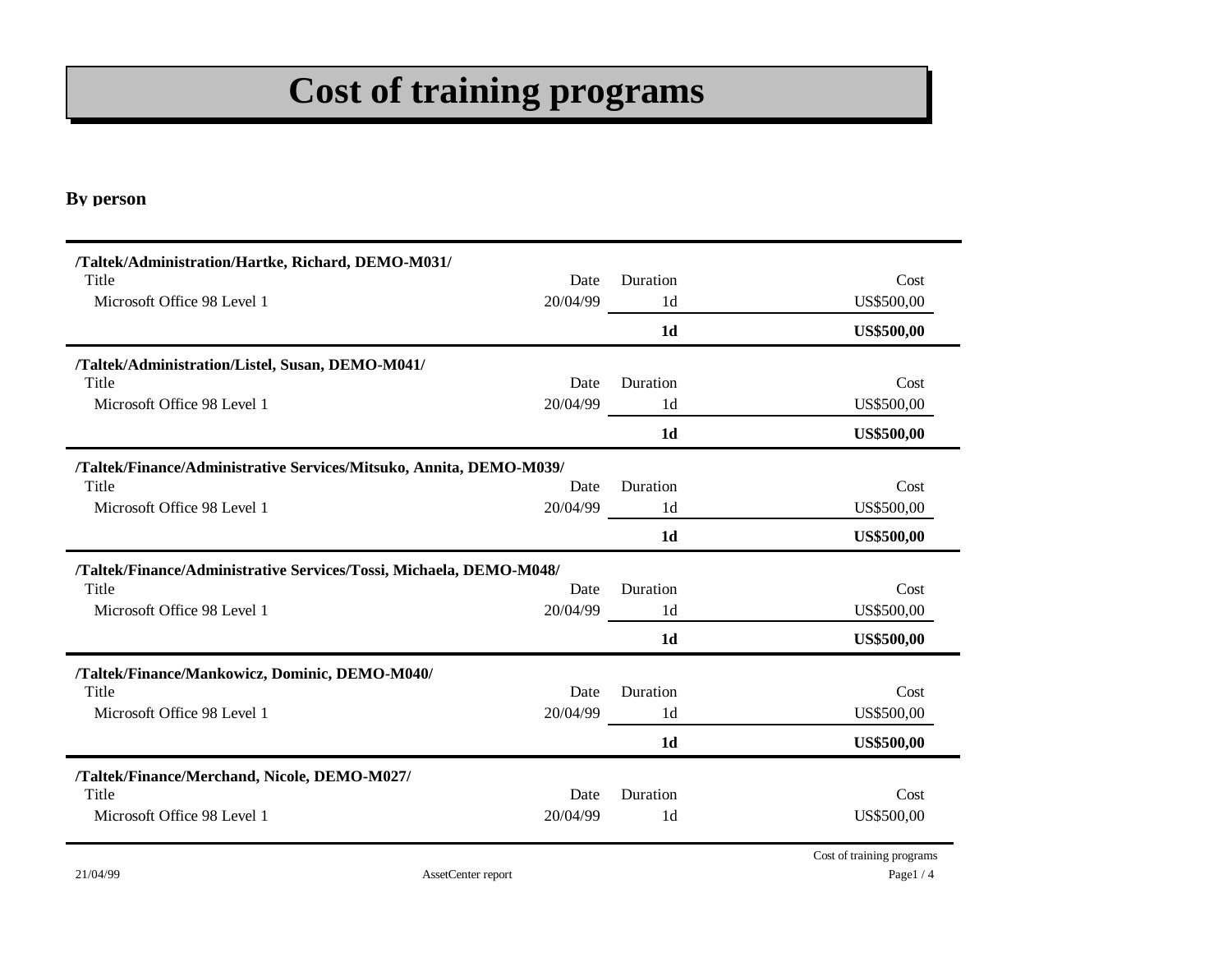### **List of work orders linked to a maintenance contract**

| By technician |              | Reference currency 1  |                      |  |
|---------------|--------------|-----------------------|----------------------|--|
| #             | Title        | <b>Estimated cost</b> | Real cost Difference |  |
| WO000027      | Installation | 43,28                 | 43,28<br>0,00        |  |
|               |              | 43,28                 | 43,28<br>0,00        |  |
|               |              | 43,28                 | 43,28<br>0,00        |  |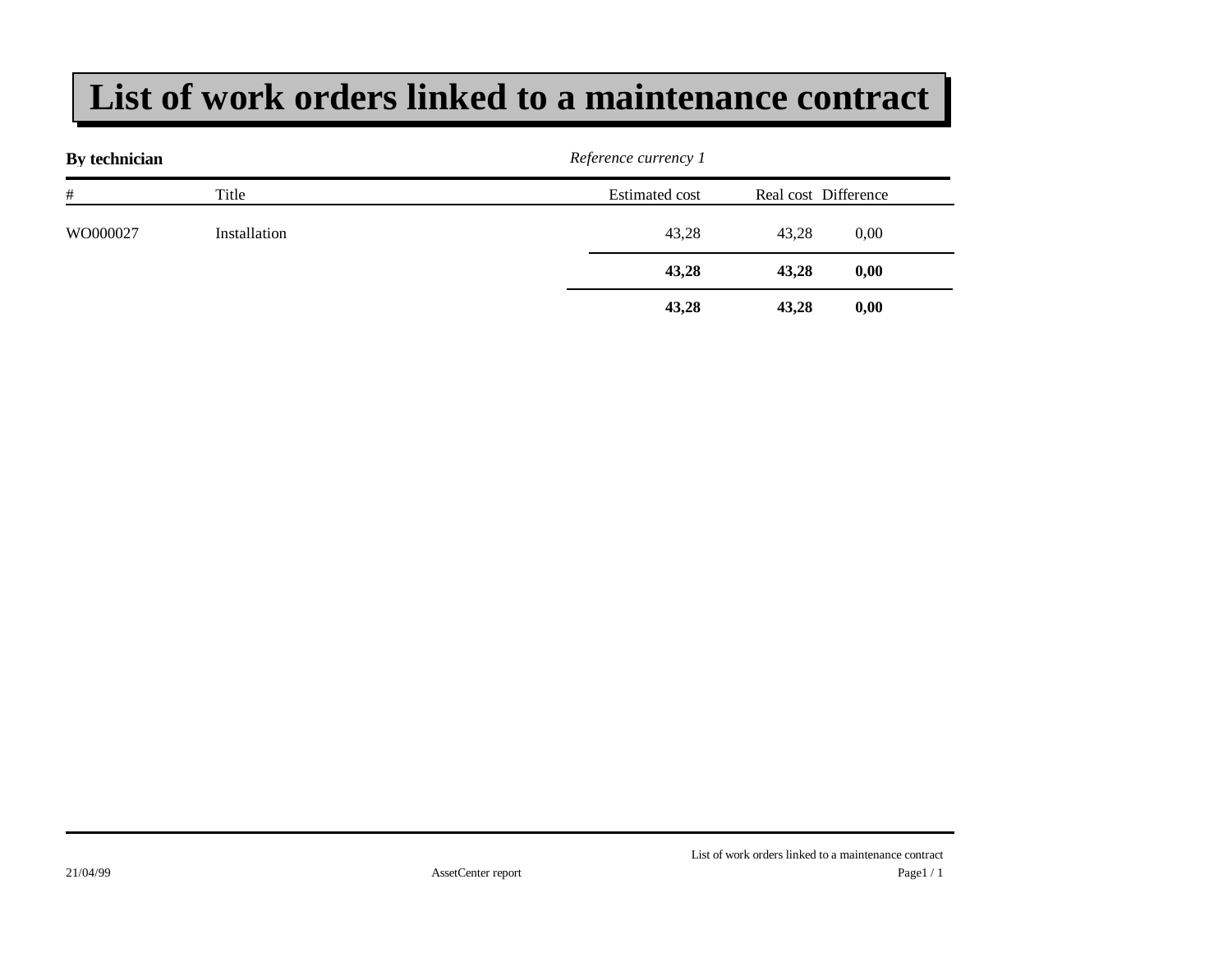# **List of open work orders**

#### **By planned end of work order date**

| Work order #:<br>WO000001<br>Name:<br><b>Installation</b><br>Desktop - IBM Model 9577KNG (DST000001)<br>Asset: | Type: | Off-contract maintenance        |
|----------------------------------------------------------------------------------------------------------------|-------|---------------------------------|
| Technician<br>Company<br><b>COMPUTINFO</b><br>Technician<br>Contract<br>Maintenance call #                     |       |                                 |
| Calendar<br>Calendar:<br>Scheduled resolution<br>Planned start:<br>Planned duration: 0h<br>Planned end:        |       |                                 |
| Planned delay: 0h<br>Call third party maintenance:                                                             |       |                                 |
| Sub-tasks                                                                                                      |       |                                 |
| Title                                                                                                          |       |                                 |
| Work order #:<br>WO000002<br><b>Installation</b><br>Name:<br>Desktop - IBM Model 9577KNG (DST000002)<br>Asset: | Type: | <b>Off-contract maintenance</b> |
| Technician<br><b>COMPUTINFO</b><br>Company<br>Technician<br>Contract                                           |       |                                 |

List of open work orders

Maintenance call #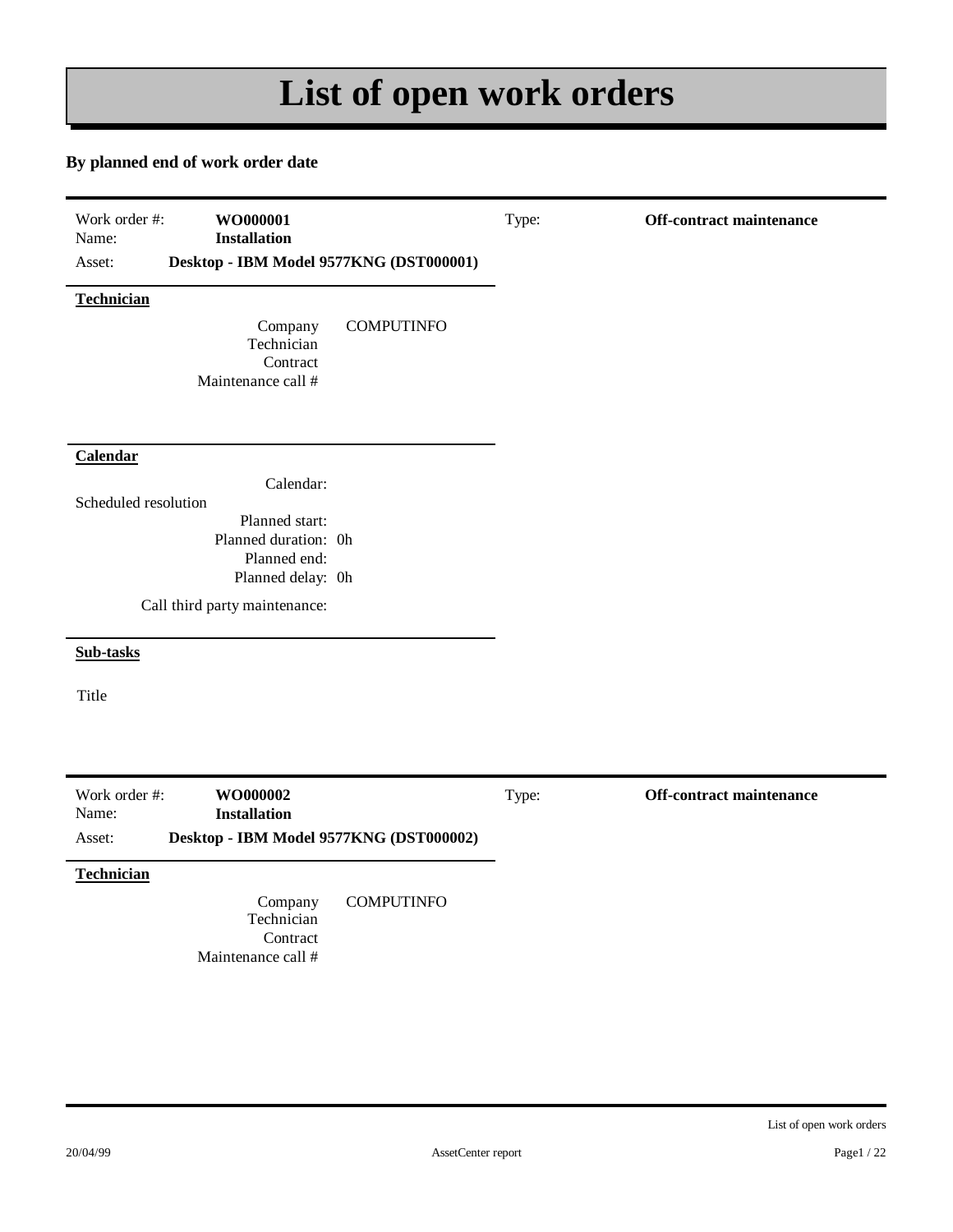# **Detail of closed work order**

| Work order #:<br>WO000013<br>Name:<br><b>Installation</b><br>Desktop - Compaq Deskpro 6000 (DST000149)<br>Asset: |                                   | Type: | <b>On-contract maintenance</b> |
|------------------------------------------------------------------------------------------------------------------|-----------------------------------|-------|--------------------------------|
| <b>Technician</b>                                                                                                |                                   |       |                                |
| Company<br>Technician<br>Contract<br>Maintenance call #                                                          | <b>COMMUTEL</b><br><b>WINDSOR</b> |       |                                |
|                                                                                                                  |                                   |       |                                |
|                                                                                                                  |                                   |       |                                |
|                                                                                                                  |                                   |       |                                |
| Calendar:                                                                                                        |                                   |       |                                |
|                                                                                                                  |                                   |       | Effectively carried out        |
| Planned start: 21/04/9                                                                                           |                                   |       | 22/04/9                        |
| Planned duration: 6h                                                                                             |                                   |       | 192h 3s                        |
| Calendar<br>Scheduled resolution<br>Planned end: 21/04/9                                                         |                                   |       | 30/04/9                        |
| Planned delay: 1 day 44min                                                                                       |                                   |       | 9 days 18h 44mi                |

**Sub-tasks**

Title